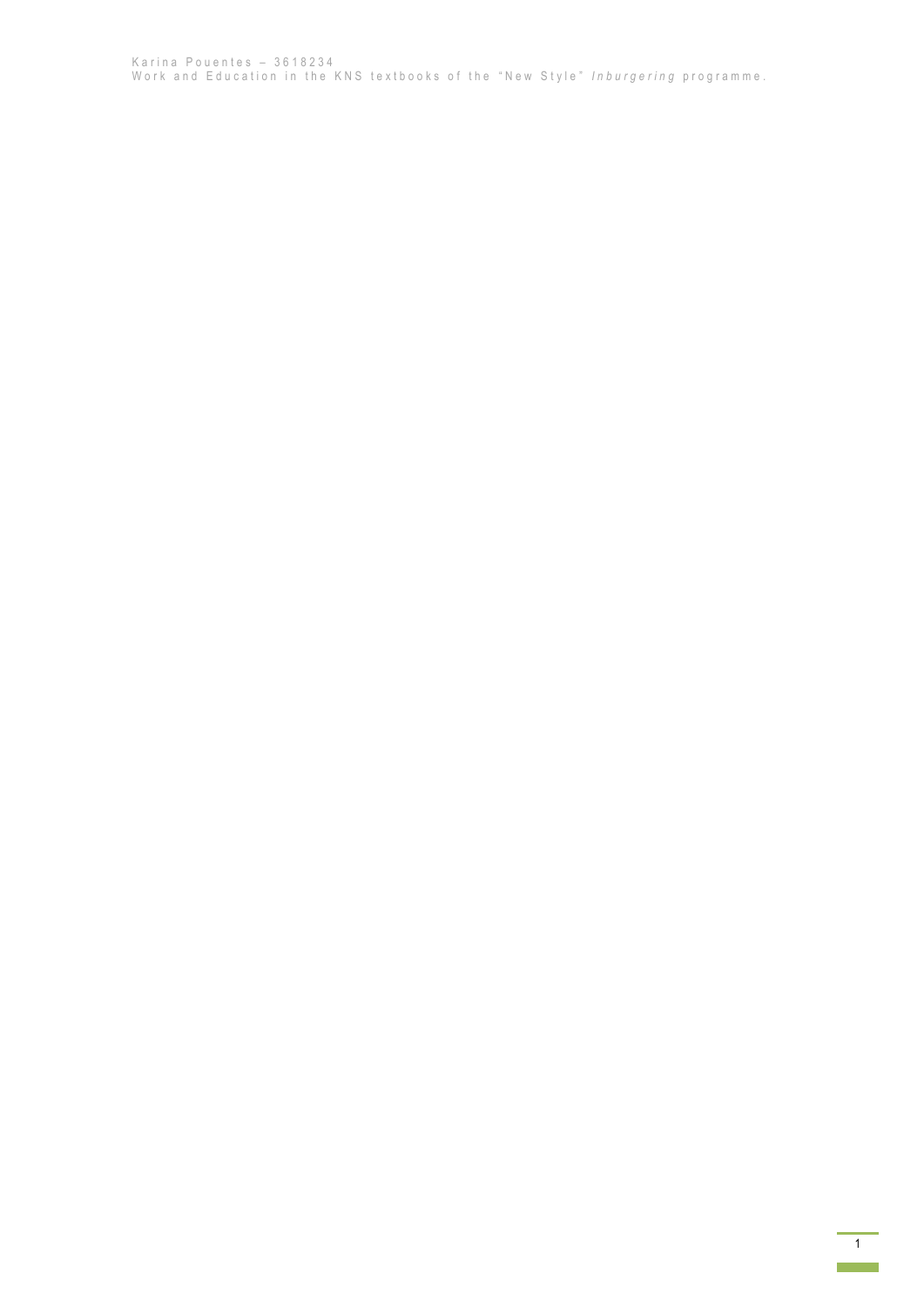*I dearly thank my mother, Marigula, for her unconditional faith and support. Also my grandfather, for his life has been an inspiration of perseverance for me. I thank Prof. Dr. Gloria Wekker for her guidance and wise words. And last, but not least, I dearly thank Martijn, for holding my hand in those stormy days…*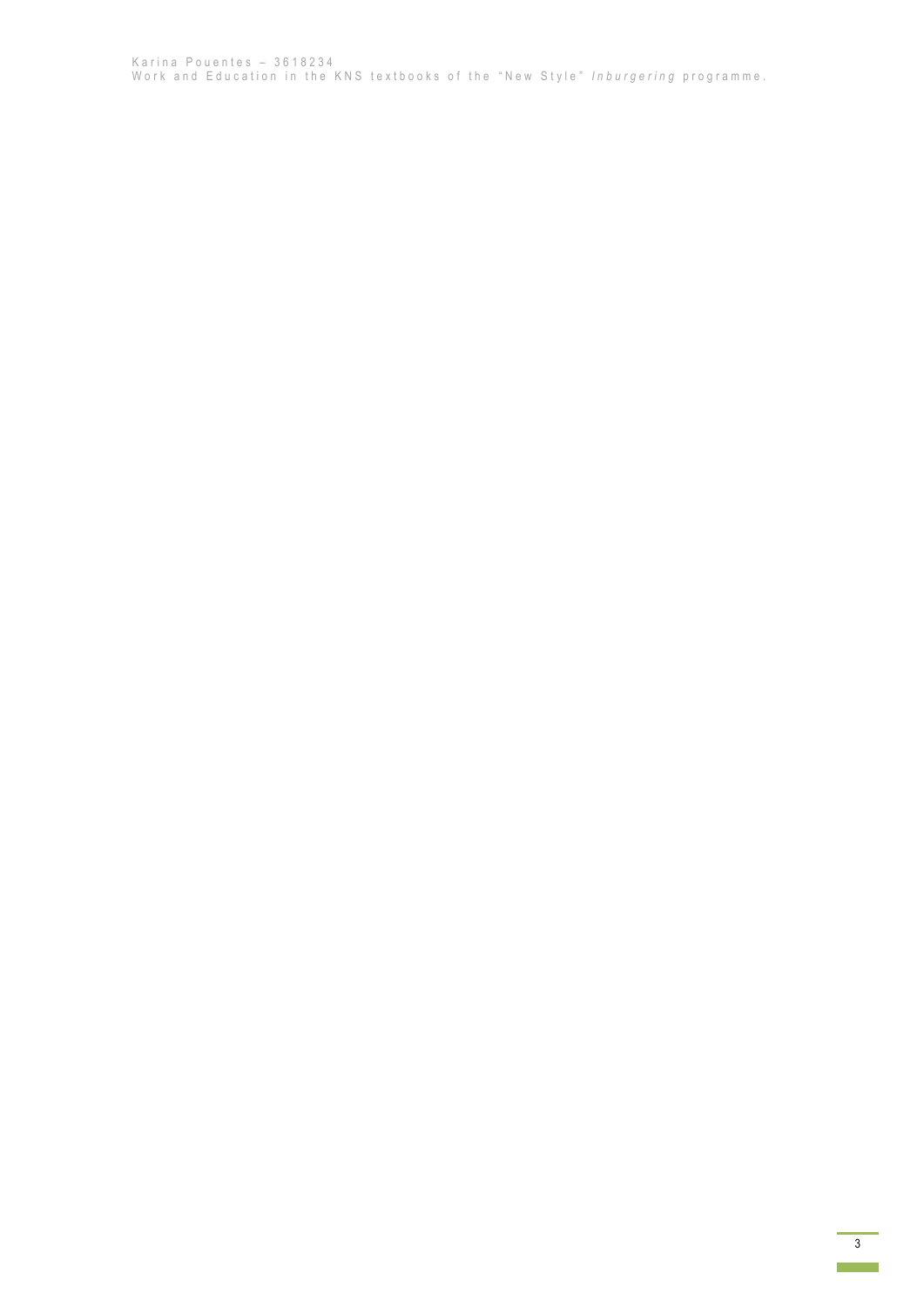ä,

# **I N D E X**

| Chapter 1: Introduction                                                                                                                                                                                                                                                                                | 6                                    |
|--------------------------------------------------------------------------------------------------------------------------------------------------------------------------------------------------------------------------------------------------------------------------------------------------------|--------------------------------------|
| From where I stand<br>Assimilationist migrant policies on integration in the Netherlands<br>The Inburgering programme<br>Seven KNS textbooks: selection criteria<br>Structure and objectives                                                                                                           | 6<br>$\overline{7}$<br>9<br>10<br>11 |
| Chapter 2: Oer-Hollander means                                                                                                                                                                                                                                                                         | 14                                   |
| The positivist paradigm<br>Multiculturalism<br>Emancipation<br><b>Work</b>                                                                                                                                                                                                                             | 14<br>15<br>17<br>20                 |
| Chapter 3: Knowledge and Allochtonen: Education                                                                                                                                                                                                                                                        | 24                                   |
| Dutch educational system in short<br>'Black' schools and 'White' schools<br>Going vocational or academic?<br>Teaching KNS, pedagogical choice                                                                                                                                                          | 25<br>26<br>29<br>31                 |
| Chapter 4: Knowledge and Allochtonen: Work                                                                                                                                                                                                                                                             | 34                                   |
| New and old immigrants: has something changed?<br>Discursively fabricating the Dutch labour<br>market and the position of the <i>inburgeraar</i> in it<br>Dutch State: a State o social fairness<br>Job agencies and unemployed immigrants<br>'Dirty' jobs, manual jobs, caring jobswho performs them? | 34<br>36<br>36<br>38<br>40           |
| Chapter 5: Conclusions                                                                                                                                                                                                                                                                                 | 46                                   |
| Didactic method<br>Gender stereotyping<br>Ghettoization at te heart of the Neherlands of multiculturalism<br>Final thoughts                                                                                                                                                                            | 46<br>47<br>48<br>49                 |
| Bibliography                                                                                                                                                                                                                                                                                           | 52                                   |
| Appendix                                                                                                                                                                                                                                                                                               | 54                                   |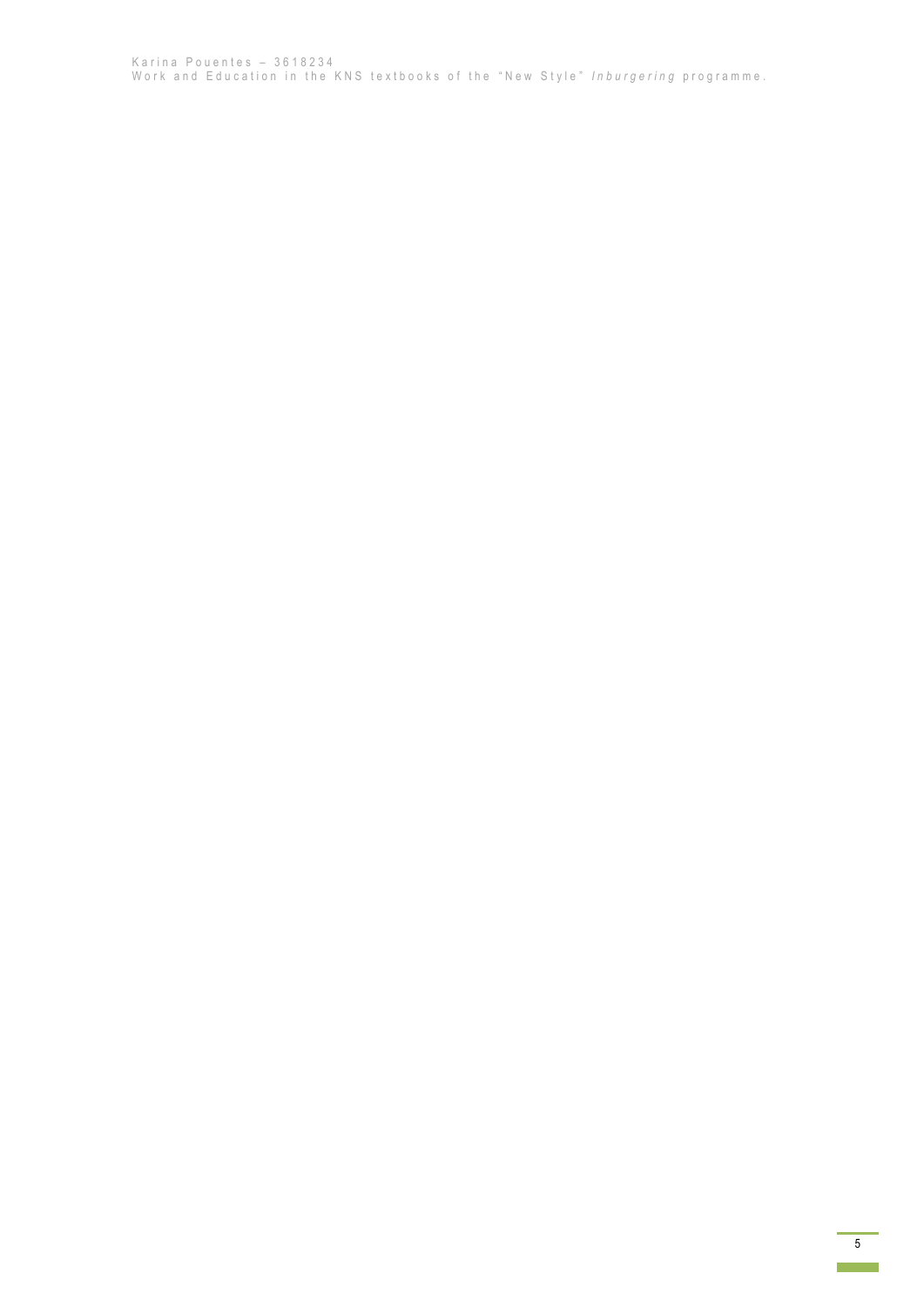# **C H A P T E R 1** *I N T R O D U C T I O N*

### **From where I stand**

**.** 

In the summer of 2009, I came across the *Inburgering* programme for the first time. I was following a course of semiotics in audiovisual texts in the University of Utrecht, and one of our assignments brought us face to face with one of the films used to introduce Dutch cultural practices to individuals migrating to the Netherlands in the context of the *Inburgering* programme. My first impression incited me, six month later, after moving to the Netherlands, to voluntarily follow the programme<sup>1</sup>. It was then when I started encountering in the textbooks we used, a variety of cultural representations of the immigrant Body<sup>2</sup> -particularly that from developing countries- which contradicted my own experience while growing up as a third-generation migrant in Cuba, granddaughter to working-class immigrants.

I am a white half-Greek, half-Cuban woman, born and raised in Havana. As a daughter and granddaughter of immigrants, I grew to feel amused and amazed by the fact that each generation in my family was born in a different land from the next generation and spoke one extra language different from that spoken by the next generation, with Greek being the only common language for at least the last four generations. My mother was the first one to attend and graduate from university in a long working-class family line which experienced many wars -among them, World War II and later the Greek Civil War- and the difficulties of exile.

Years of feminist practice, particularly after the input given by standpoint feminism, have taught us about the influence our experiences, our particular lives and our social position have on the manner that we experience and verbalize reality (Hesse-Biber and Leavy, 2007, pp. 77-78). Our particular positioning in a specific environment at a specific historical moment will greatly inform how we come to experience and how

<sup>1</sup> I was assigned to one of the schools offering this programme to highly educated individuals, and from January of 2010 until September of the same year I came to experience the *Inburgering* programme in my own flesh as well as a researcher.

<sup>2</sup> I use Body in this context as a non dichotomous entity in which mind and flesh are forever interconnected, forever influencing and dependent of each other. I intend to avoid the Cartesian tradition which splits body and mind and establishes a hierarchy between them, privileging the mind over the body and the emotional realm (Hesse-Biber and Leavy, 2007, p. 6).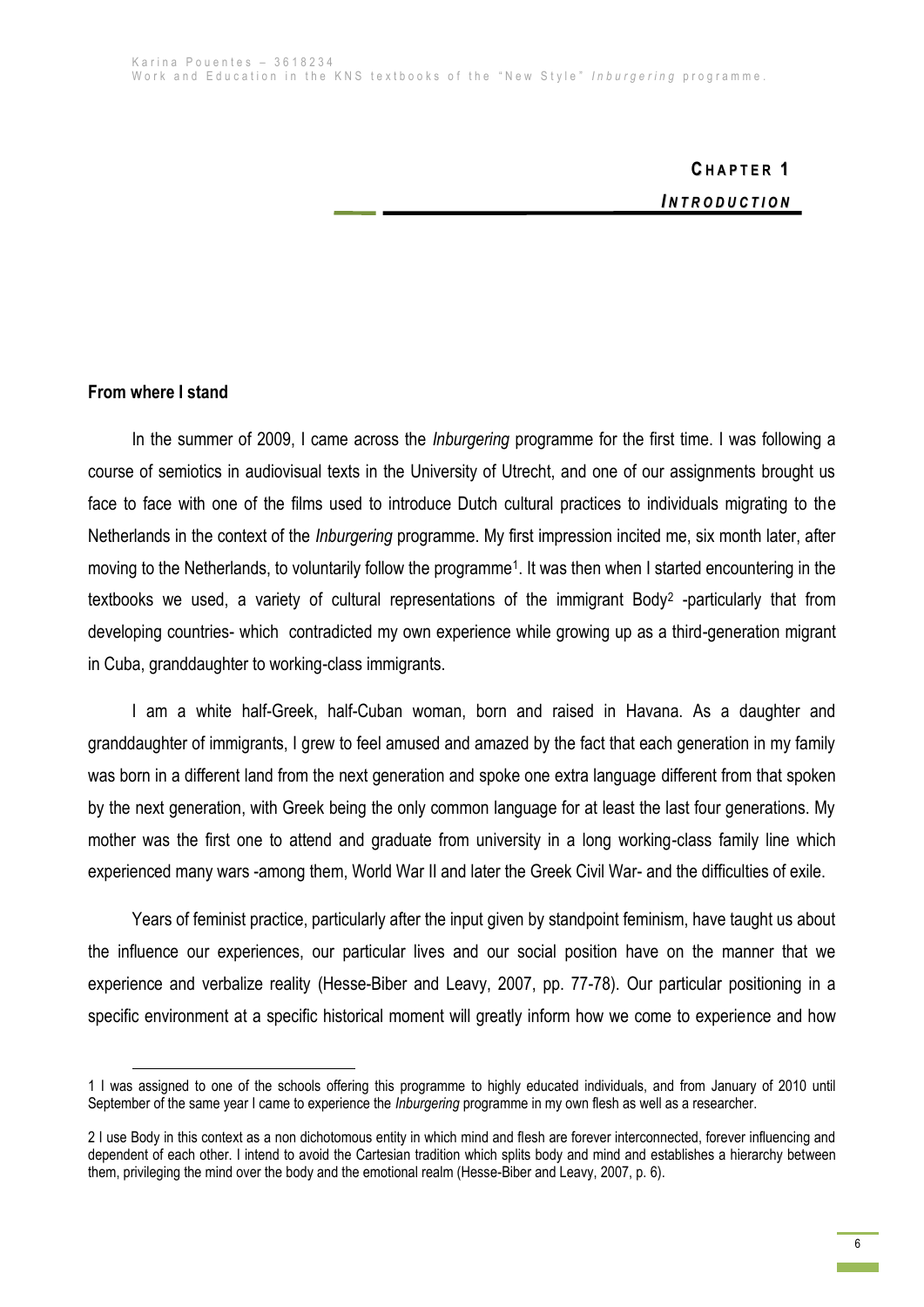we come to relate with those around us. In my case it is no different. I felt drawn to explore in this research one of the components of the *Inburgering* programme<sup>3</sup> in the Netherlands for a variety of reasons. Some are more personal while some others are rooted in my interest as a researcher, in the crossing point where feminist research and representation theory meet each other.

The present research has been inspired in the position that feminist postmodernism defends regarding the necessity to critically approach those narratives about reality which are traditionally taken as neutral and objective, in order to uncover the power relations reinforcing them (Idem, p. 88). This research emphasizes also the inter-relation and co-dependance -among other axes of signification- of cultural and/or ethnic origin, gender and class (Wekker, 2009, p. 102). Foucault's theory that all produced knowledge is imbedded in particular networks of shifting power relations (Hesse-Biber and Leavy, 2007, p. 89) has been crucial to establish a theoretical framework from which to question how the particular body of knowledge produced by the *Inburgering* program is affected by and/or (re)produces specific power relations.

In my research I will be specifically approaching the field of education and work progression as presented to newcomers in seven textbooks used in the *Inburgering* programme. I will be working with key concepts on education introduced by Paulo Freire, bell hooks, and Pierre Bourdieu. The notion of *abjection* as defined by Julia Kristeva will be crucial to explore the nature of particular jobs used in these textbooks to introduce newcomers to their future positioning in the Dutch labour market. Sandra Harding's work on how colonial representations permeate the manner in which immigrants from developing countries are envisioned by the developed West, will be critical to look into the link these textbooks establish between what counts as (il)legitimate knowledge and newcomers from developing countries.

In order to trace in these textbooks those cultural representations which might reinforce gender and ethnic stereotypes detrimental for the successful integration of non-Dutch newcomers in the Netherlands, I have come to perform a discourse analysis of the texts and a visual analysis of the pictures used in those sections where narratives establish a more evident link between knowledge and immigrant Bodies, specifically in the fields of work and education.

### **Assimilationist migrant policies on integration in the Netherlands**

1

When addressing integration processes of migrants from developing countries in the developed countries of the West, Vani K. Borooah and John Mangan (2009) define two main tendencies. They assert that

<sup>3</sup> The integration program third-country immigrants are requested to complete in order to legally remain in the Netherlands.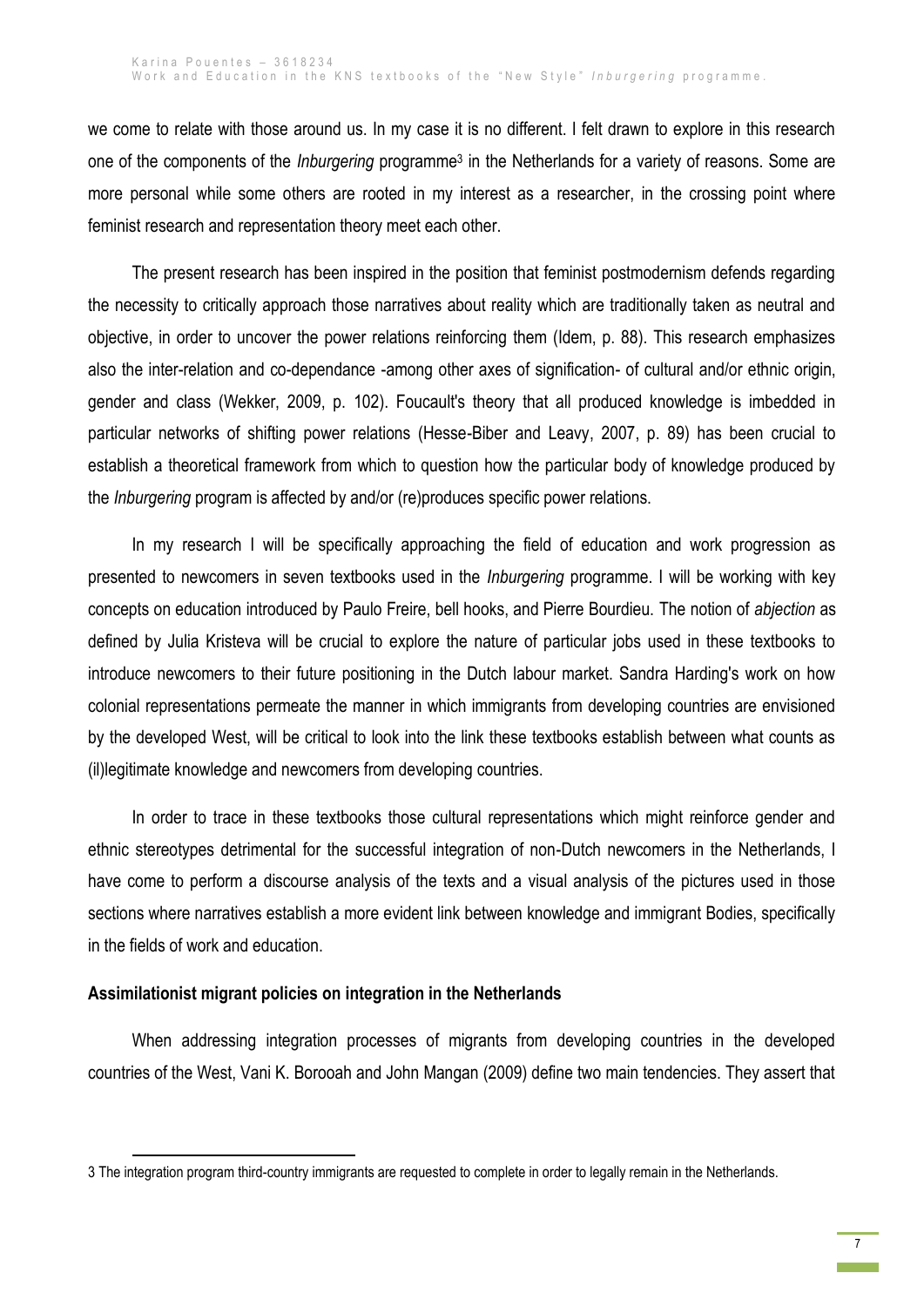developed countries of the West tend to position themselves somewhere between an assimilationist and an integrationist migrant policy on integration. According to the authors,

"Integration provides for the coexistence of minority cultures with the majority culture. Assimilation requires the absorption of minority cultures into the majority culture. In simplistic terms the aim of assimilation is a monocultural, perhaps even monofaith society; the aim of integration is a multicultural, pluralist society." (2009, p. 34)

Since the present research aims to analyze didactic material currently being used on the *Inburgering* programme, I consider it essential to briefly explore which is the current position of the Netherlands regarding the integration of migrants from developing countries in Dutch society. Has such position become evident in these textbooks?

The Netherlands has been since long historically linked to migration. Until the 19<sup>th</sup> century it was essentially an immigrant nation although -as metropolis- it also provided a constant source of emigration towards its colonies. The 19<sup>th</sup> century and the first fifty years of the  $20<sup>th</sup>$  century posed the Netherlands predominantly as a source of migration. The post-World War II period and the independence of the former colonies came to change the direction of migration movements again, transforming the Netherlands from source of migration to destination (Penninx, 2005, p. 37).

But, since when are *integration policies* present in the public and political debate in the Netherlands? Rinus Penninx (2005) and Peter Scholten (2011) assert that there has been a major change -almost per decade- in the discourse on integration policies in the Netherlands, starting from the 1970's. It means that it is impossible to speak about "one" Dutch integration policy which has remained coherent along the years.

From 1945 and until mid 70's the Netherlands attracted a large variety of immigrants. Among them, were repatriates from the decolonized Dutch Indies<sup>4</sup> and Surinam, refugees and asylum seekers, and temporary (guest) immigrant workers -*gastarbeiders-* attracted to cover for the lack of labour force in a quickly growing Dutch industry<sup>5</sup>.Refugees and post-colonial migrants were particularly highly educated (Lucassen and Lucassen, 2011, pp. 104-147). Nevertheless, this period didn't conceive a structured and cohesive integration policy for such a variety of non-Dutch newcomers. Public authorities were refusing to see the Netherlands as a country of immigration (Scholten, 2011, pp. 80-81).

1

<sup>4</sup> Including Dutch, Indonesians and Moluccans.

<sup>&</sup>lt;sup>5</sup> In that period the public authorities constantly dwelt between the fear of an overpopulated Netherlands, the responsibility of the Netherlands towards the repatriates of its former colonies, and the evident necessity of labour force in the increasingly developing Dutch labour market (Lucassen and Lucassen, 2011, pp. 104-147).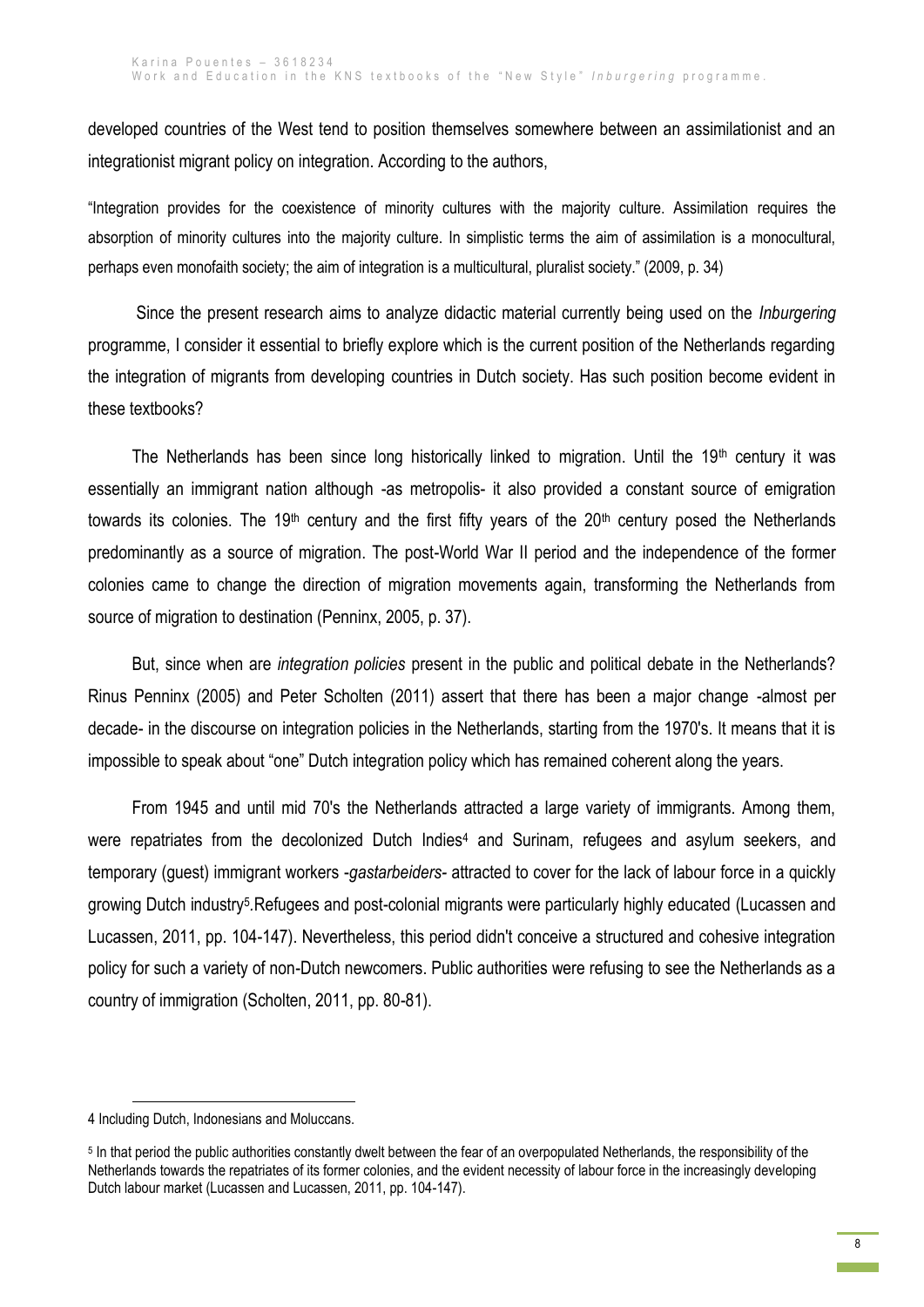In the 80's the term 'temporary' changes into 'long term' to address the post-World War II migration to the Netherlands. Therefore this decade saw a minority policy being developed. That particular policy invested on improving the social-cultural position of immigrants and their families in order to improve their socialeconomic position. It promoted the idea of a mutual adaptation in a country defined as multicultural (Idem, p. 81). Nevertheless programs to improve the teaching of Dutch to non-Dutch (new)comers were still not coherently developed by public authorities and the government (Lucassen and Lucassen, 2011, pp. 62-100). In the 90's, the minority policy was reframed into the integration policy. Active citizenship was requested from immigrants residing in the Netherlands -*allochtonen-* and emphasis was given into improving their socialeconomic position in order to improve their social-cultural position in the country, as to protect the Dutch welfare system. The year 2000 saw a major shift into a clearly more assimilationist integration policy: the 'New Style' integration policy in which a great emphasis is given to the necessity of promoting a common citizenship. *Allochtonen* are requested to adapt to the Dutch norms and erase as much as possible their dissonances with them in order to promote social cohesion and preserve the Dutch national identity. (Scholten, 2011, pp. 81-83)

### **The** *Inburgering* **programme**

1

This particular research focuses on the *Inburgering<sup>6</sup>* programme which is a part of the "New Style" integration policy in the Netherlands. In April 2007 the *Inburgering* law is introduced. The law establishes the mandatory character of the *Inburgering* programme for third-country immigrants coming to the Netherlands. In order to legally remain in the country, third-country immigrants need not only to follow the *Inburgering* programme, but they also need to successfully pass the *Inburgering* exam<sup>7</sup> .

The textbooks currently used to follow the *Inburgering* programme are constructed around the format of the *Inburgering* exam as crafted by the Ministry of Education, Culture and Science. The examination is divided in two sections: an electronic exam also divided in three sections and a spoken exam which involves discussing, with a jury, a portfolio created by the *inburgeraars* following the program including a number of

<sup>6</sup> I will be using the term *Inburgering* instead of translating it into *Integration* for two reasons: the term *Integration* exists also in Dutch and it refers to a wider set of practices to (re)integrate individuals, not necessarily immigrants, in the Dutch society. The term *Inburgering*, not only refers exclusively to practices involving the integration of immigrants in the Dutch society, but in my opinion, it reflects better the assimilationist tendency of the current integration policy since, translated into English, it carries an amalgam of meanings being *habituation*, *adoption, becoming a citizen,* among them.

<sup>7</sup> Until 2011 this program received subvention from the State. On June 17 a motion to change the *Inburgering* law was presented by the Council of Ministries. According to this motion third-country immigrants who are by law bound to follow the course and pass the examination will need to cover all the expenses by themselves. Only individuals in a precarious economic situation will be eligible to request a special loan. More information on this matter is available in http://www.rijksoverheid.nl/onderwerpen/inburgering/documenten-en-publicaties/persberichten/2011/06/17/eigenverantwoordelijkheid-en-sociaal-leenstelsel-bij-inburgering.html (last accessed 22.06.2011).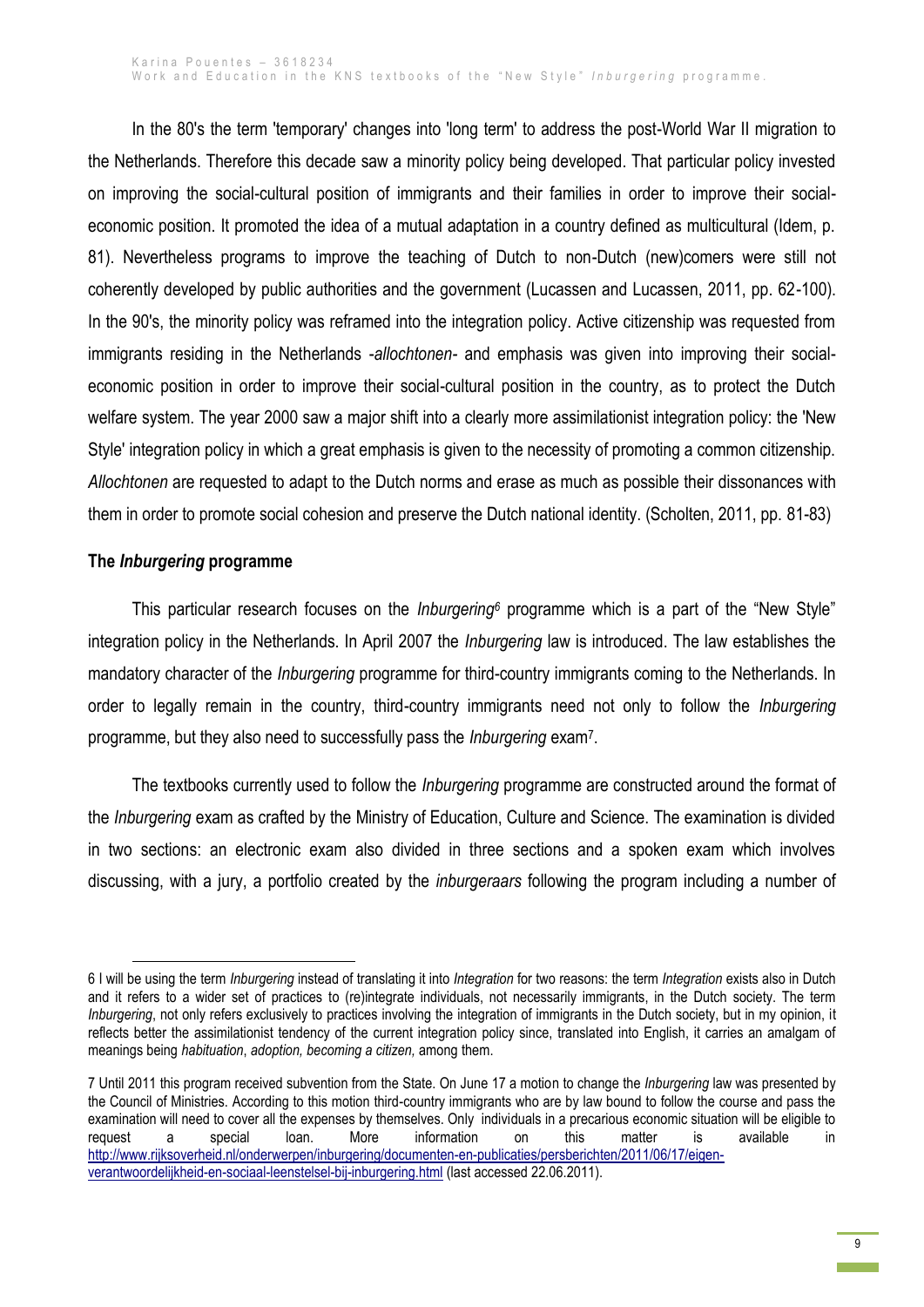written proofs testifying that they have spoken about specific everyday life's situations with, preferably, Dutch individuals.

The electronic exam is formed by three individual exams. One of them aims to test the knowledge acquired by *inburgeraars* which allows them to deal with practical situations in everyday life. The second one, known as KNS<sup>8</sup> , introduces *inburgeraars* into the history and geography of the Netherlands. It also emphasizes, among others, Dutch practices on education and upbringing, and on work and income.<sup>9</sup> The last exam aims to test the capacity of the *inburgeraar* to comprehend and produce oral speech in the Dutch language. Of the three exams, the last one is more centered in developing language skills.

This research is centered exclusively on critically approaching the textbooks used for the KNS section. I have particularly selected it because is the most clearly centered on (re)producing and presenting specific Dutch behavioural models, practices, and cultural representations to be adopted by the *inburgeraar.* 

# **Seven KNS textbooks: selection criteria**

The present research has taken as an object of study seven textbooks specifically orientated to prepare the *inburgeraar* for the KNS section of the *Inburgering* exam. The textbooks in question are:

"Kom verder!", by Ad Bakker (2006), "Nederland in zicht", by Ad Bakker (2008), "Bagage", by Nelleke Koot (2009), "Kleurrijker KNS", Kleurrijker group, (KNS module as conformed in 2010), "Nieuwe Start KNS", by Britt Westerneng and Merel Louter (2010), "Wegwijzer", by Jenny van der Toorn-Schutte (2010) and "Welkom in Nederland", by Marilene Gathier (2010). In the Appendix section the reader will find a brief description of the basic features of each textbook.

One of the most important criteria to select my object of study has been their publication date. The textbooks I intended to critically approach should not be older than 5 years. Behaviours, practices and cultural representations are not fixed. They refer to particular geographies and particular historical moments. It was therefore pertinent to have them reflecting the behaviours, practices and cultural representations of this particular period in the Netherlands, particularly after the implementation of the *Inburgering* law.

The second criterion to select my object of study was the target group of the textbooks in question. The majority of the KNS textbooks tend to define as their target group *inburgeraars* in the range of low to middle

<sup>1</sup> 8 Kennis van de Nederlandse Samenleving, or Knowledge of the Dutch Society.

[<sup>9</sup>http://www.rijksoverheid.nl/documenten-en-publicaties/vragen-en-antwoorden/hoe-ziet-het-basisexamen-inburgering-eruit.html](http://www.rijksoverheid.nl/documenten-en-publicaties/vragen-en-antwoorden/hoe-ziet-het-basisexamen-inburgering-eruit.html) (last accessed 06.07.2011).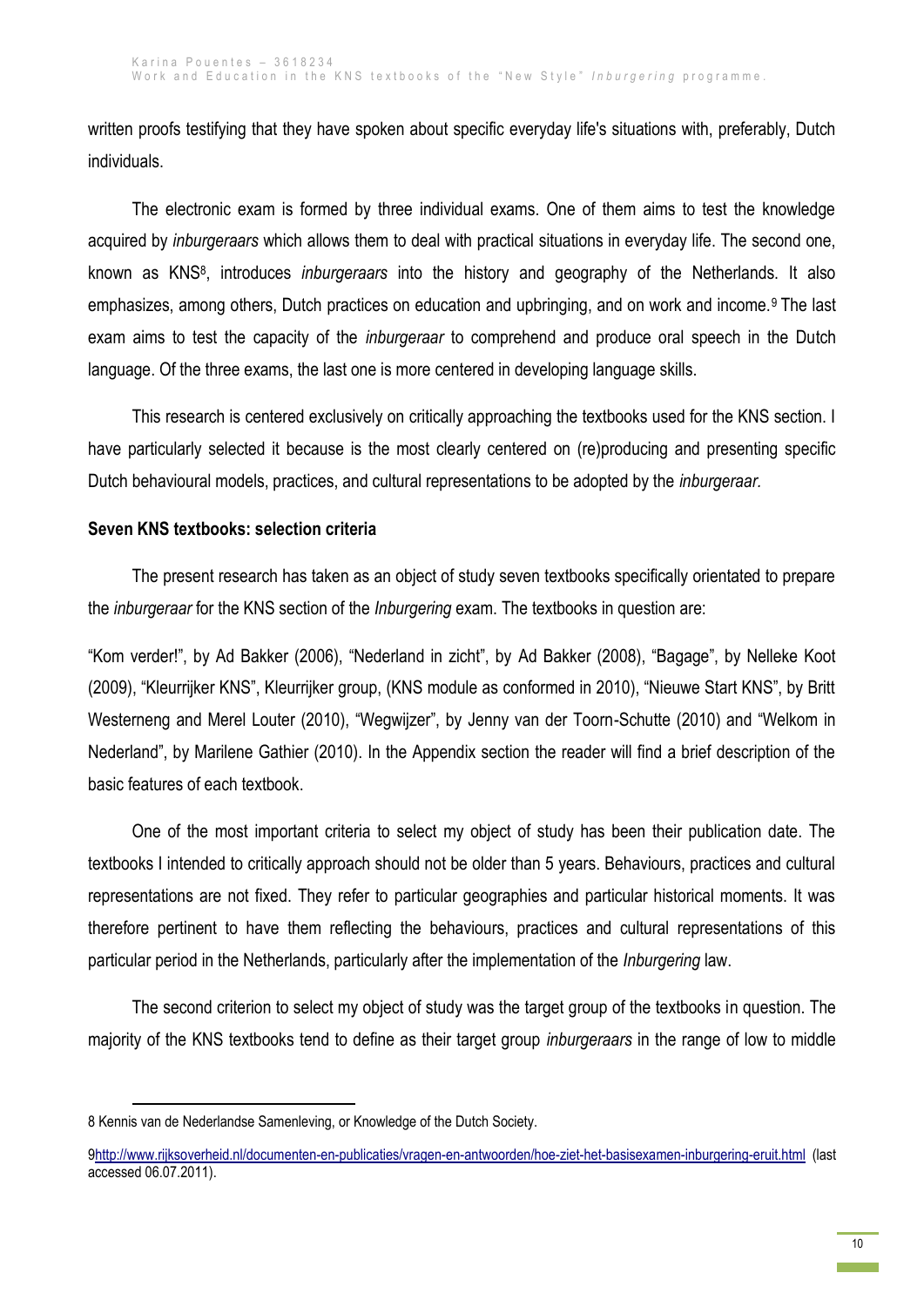educated. Thus I also included in my research a KNS textbook that exclusively addresses low-educated individuals and one KNS textbook exclusively addressing high-educated individuals.

A third criterion was their format. They needed to be self-sufficient textbooks or learning methods in printed format. Those methods available only through an activation code, online, fell out of my object of study. While developing my research, I was not able to find an official or structured database available for researchers including all the didactic material for the *Inburgering* programme currently in the market. The web page of the Ministry of Education, Culture and Science<sup>10</sup> does not mention any preferred didactic material for the *Inburgering* exam. The Dutch State's official web page includes as only reference to didactic methods for the *Inburgering* program, a link to "Naar Nederland"11. This fact has influenced my selection. On researching the titles which I would use as my main object of study, an important reference was the research developed in 2009 by CINOP12. In that research, a large number of the currently existing self-taught methods used in the context of the *Inburgering* programme are named and described.

## **Structure and objectives**

1

The present research focuses on exploring the ways in which educational and professional trajectories of non-Dutch (new)comers are discursively fabricated in the KNS textbooks used in the context of the *Inburgering* programme. I have engaged into finding out how is the immigrant's Body discursively fabricated in the textbooks upon which I have based my study. Is it posited as a knowing Body, possessor of a valuable cultural and scientific capital13? Or is it constructed otherwise? I give particular emphasis to the roles that gender, ethnicity and class have in such discourses. This research approaches critically its objects of study not with the intent to negate their social relevance in bridging the life experience of non-Dutch (new)comers and the Dutch society, but with the intent to draw attention to those cultural representations of immigrants from developing countries, often assumed as *natural* even when they are, in fact, socially determined. The present thesis will focus on those representations. Due to the evident space limitations, I will not address other features of the *Inburgering* programme. Those, together with the use of the KNS textbooks, form a very complex experience which cannot and should not be explained in 'black and white' terms.

[<sup>10</sup>http://www.inburgeren.nl/inburgeraar/examen/inburgeringsexamen/centrale\\_examens/centrale\\_examens.asp\(](http://www.inburgeren.nl/inburgeraar/examen/inburgeringsexamen/centrale_examens/centrale_examens.asp)last accessed 06.07.2011).

[<sup>11</sup>http://www.rijksoverheid.nl/documenten-en-publicaties/vragen-en-antwoorden/hoe-ziet-het-basisexamen-inburgering-eruit.html](http://www.rijksoverheid.nl/documenten-en-publicaties/vragen-en-antwoorden/hoe-ziet-het-basisexamen-inburgering-eruit.html) (last accessed 06.07.2011). This didactic method is designed for the a special format of the *pre*-*Inburgering* program which *inburgeraars* follow in their country of origin before coming to the Netherlands. More information about it can be found in <http://www.naarnederland.nl/het-examen> (last accessed 06.07.2011).

[<sup>12</sup>http://cinop.brengtlerentotleven.nl/](http://cinop.brengtlerentotleven.nl/) (last accessed 06.07.2011).

<sup>13</sup> In chapter three, I will further approach these notions as defined by Pierre Bourdieu.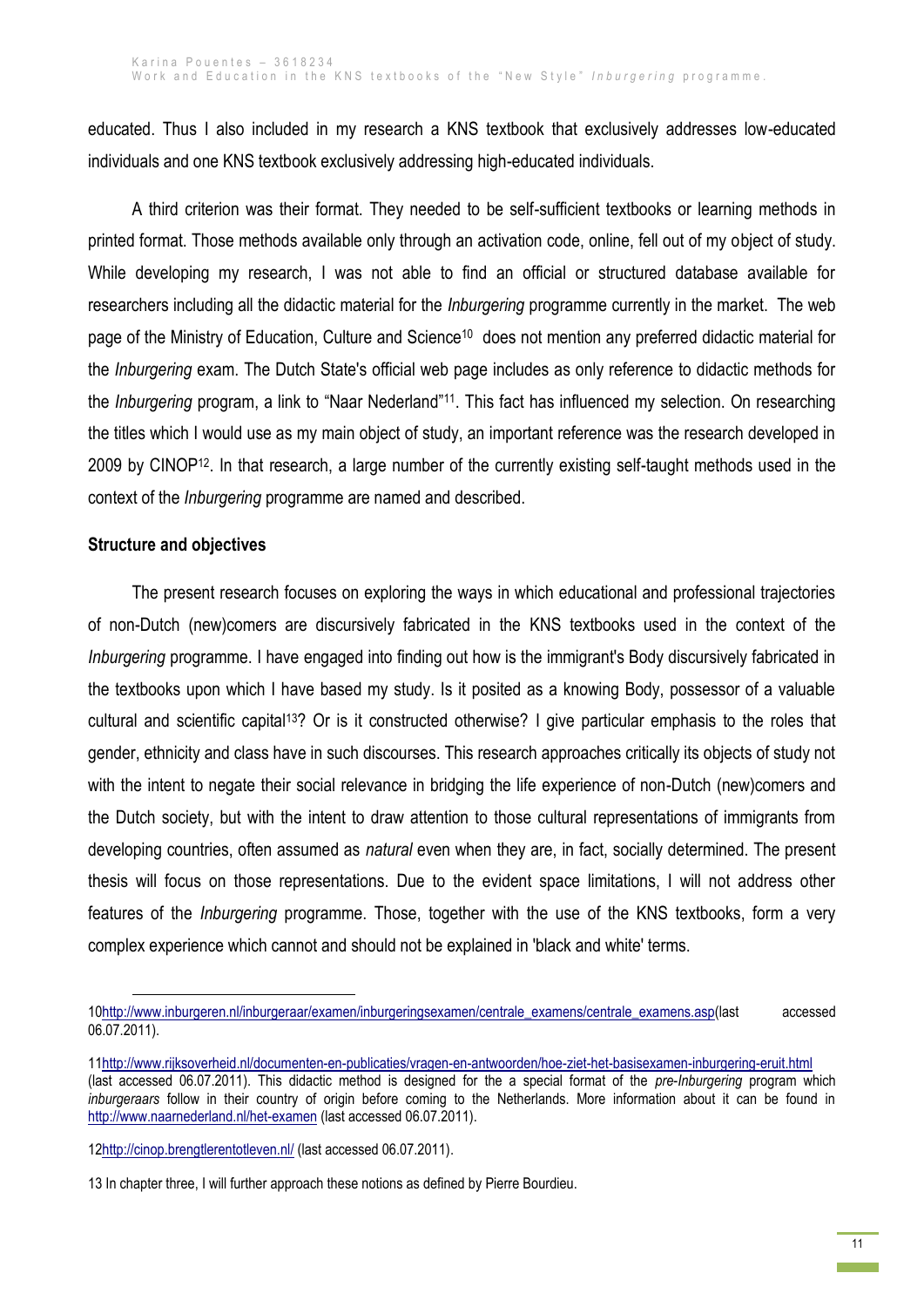My own experience as an *inburgeraar* is charged with such complexities. The present research tries not to break down the project of the *Inburgering* programme. It rather aims to assert that changes need still to be made in order to truly empower non-Dutch (new)comers' lives in the Netherlands, for the benefit of all.

The present thesis is formed by five chapters. The second chapter explores how *Dutchness* is fabricated in the seven analyzed KNS textbooks around the notions of multiculturalism, emancipation and work ethos. The third chapter focuses on how the educational trajectory of non-Dutch (new)comers is discursively fabricated while pointing out some of the consequences of such discourses. The fourth chapter looks into the discursive construction of the professional trajectory of non-Dutch (new)comers and its consequences. Closing up, the fifth chapter will introduce the general conclusions of the present research. I kindly invite you then to embark with me on this *voyage*.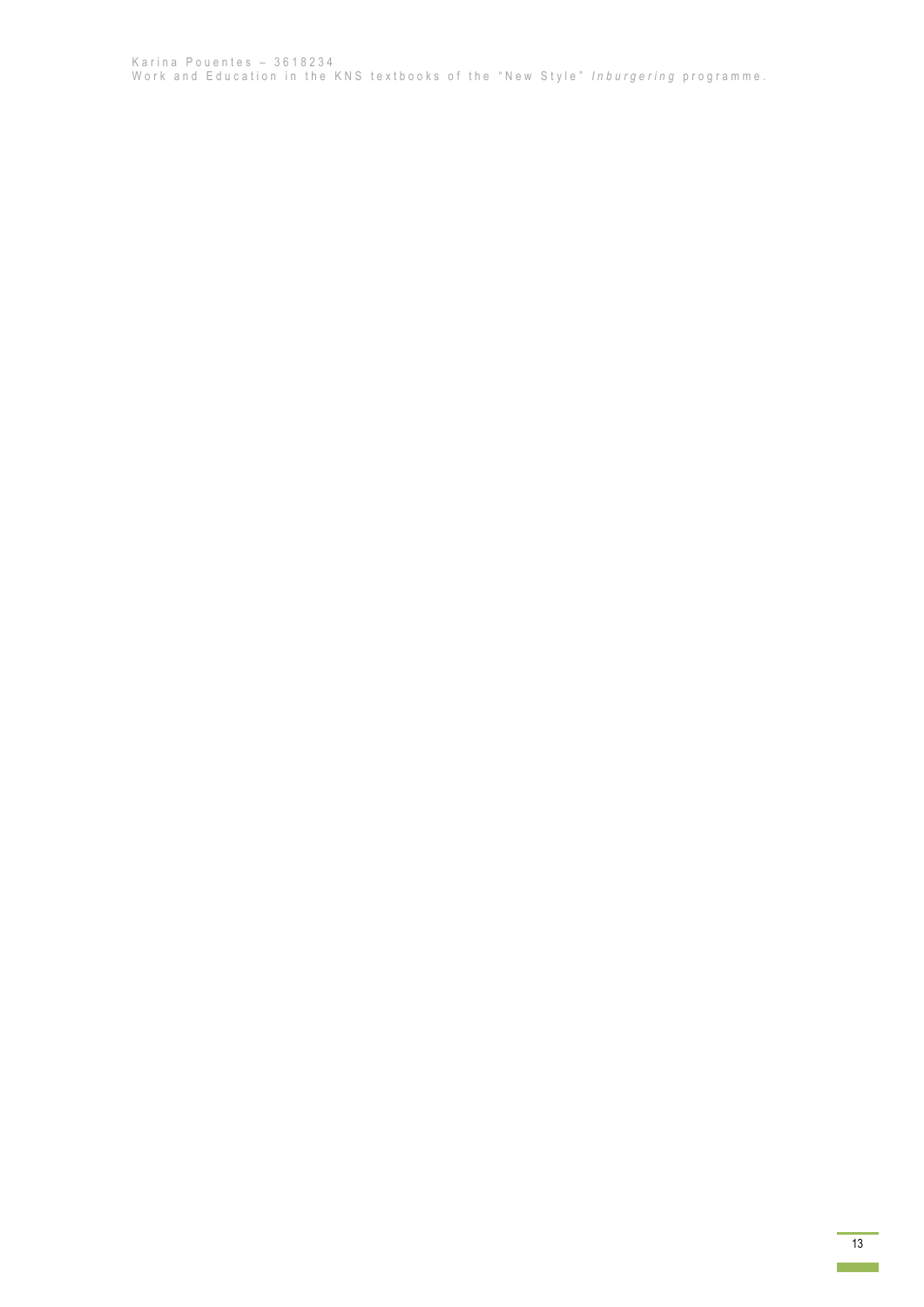# **C H A P T E R 2** *O E R - H O L L A N D E R M E A N S . . .*

In our lives we have been all engaged in negotiating with the myths involving our cultural and/or ethnic heritages. To be Cuban, or Greek, or Dutch it is always to be inscribed in a web of myths that attribute to all those sharing the same nationality and/or ethnicity a number of common cultural characteristics. But what we often take as a rigid set of unifying cultural characteristics related to our ethnic heritage which we might think define us or others in difference, is often constructed through specific discourse(s). Such unifying characteristics that are exclusively based on the cultural and/or ethnic heritage of a specific population tend to disregard the impact of gender, class, age and religion -among others- in forming identities. Roland Barthes elucidates in his work regarding *myth,* how discourses establishing sets of unifying cultural characteristics related to an ethnic heritage, are presented to us as something natural. He asserts that they often try hard to hide the fact that they are ideologically and historically constructed to answer specific needs of a specific segment of a culture and that they are not free of -among others- gender and class biases (1957).

In this chapter, I will be taking Barthes' premise as a starting point in my quest for tracing in which terms *Dutchness* has been constructed in the KNS textbooks on which this study is based. In order to do so, I will explore particularly how multiculturalism, emancipation and work ethos are discursively fabricated and linked to the Netherlands. I will argue that the manner in which *Dutchness* is associated with these three elements in the seven textbooks, tend to reinforce the *myth* which associates *Dutchness* with tolerance and social fairness. Because of the space limitations entailed in exploring this matter in only one chapter, I have focused my analysis only on three thematic chapters<sup>14</sup> common to all the seven selected textbooks. However, before entering into that section of my analysis, I will briefly comment on the pedagogical format chosen for these textbooks and how such a choice envisions or fabricates the *inburgeraar*.

### **The positivist paradigm**

1

A common characteristic of the KNS textbooks is the informative tone that is used to construct the discourse which fixes how *Dutchness* and *non-Dutchness* should be understood by the *inburgeraars*. This is

<sup>14</sup> "Relating with Dutch people/What Dutch people consider important", "Education and Upbringing", "Work and Income".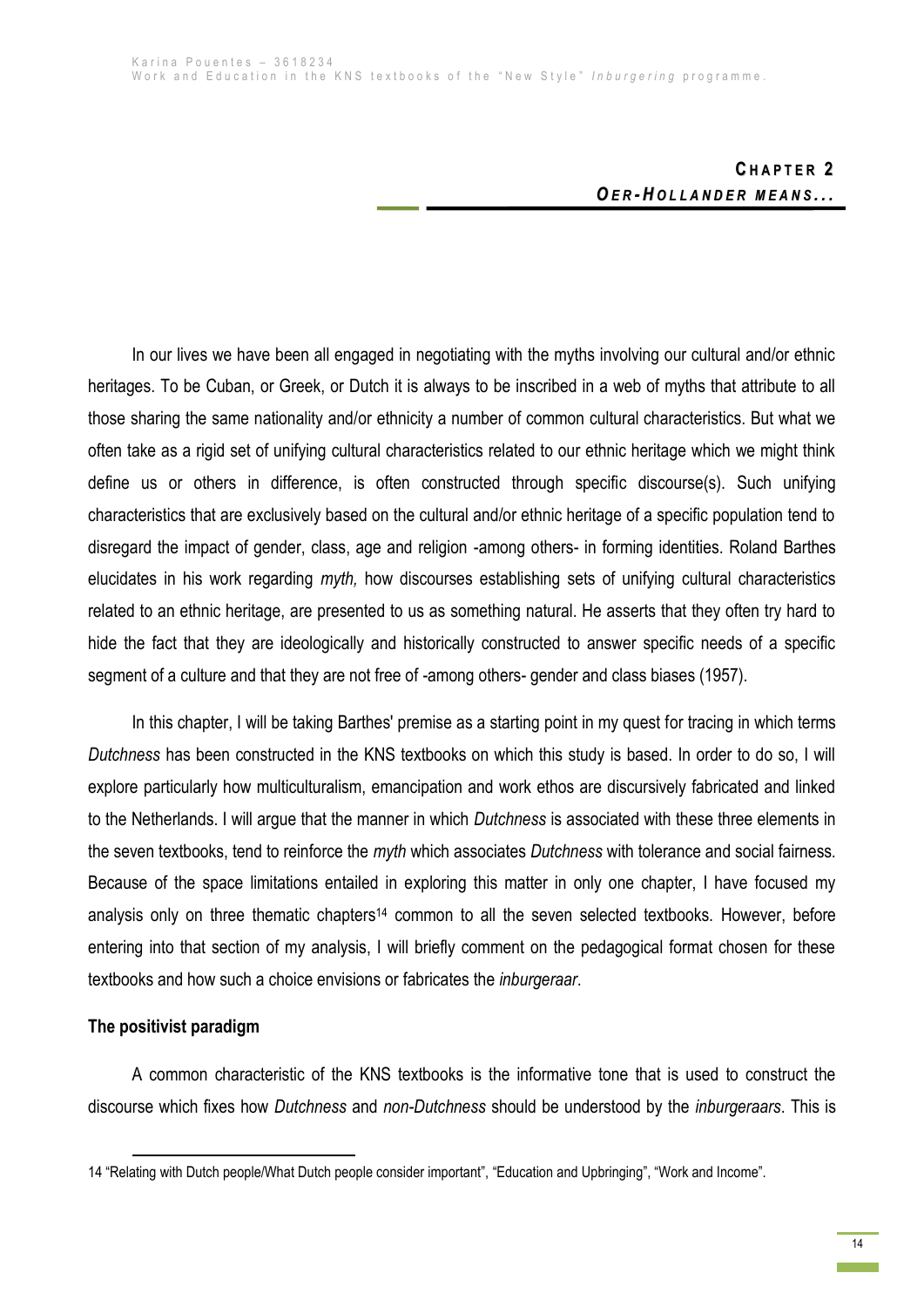an important choice. By using an informative/factual tone to bring forward a specific perspective, the perspective in question is presented -and often assumed- as a fact. Its partial nature is disguised. The textbooks are presented as a collection of unmistakable truths and facts where the voice(s) of the authors are explicitly not discernible. Typically, their format is that of a manual. These characteristics are even more accentuated in textbooks like "Bagage" and "Nederland in zicht", where a recurrent use of very simplified statistical charts or quotes from the Constitution are often invoked to confirm the 'objective' truthfulness of a specific given statement. When using the statistic charts, often the texts fail to contextualize the statistical study in itself. Years of feminist research have by now made evident that even statistical researches are not value free, even though they are often used as the ultimate tool to make pure -if that is even possibleobjectivity evident (Hesse-Biber and Leavy, 2007).

This set of choices seems to answer to a positivist paradigm, where facts are believed to be objectively revealed when the particular subjectivity and positioning of the author is rendered invisible. Feminist research has long critically addressed this paradigm by demonstrating that its dominance,

"(...) [stems] not from its objectivity or its universality, but from its privileged location within a historical, material, and social set of patriarchal power relations." (Idem. p. 7).

This specific paradigm does not easily open space for a constructive dialogue between the knowledge that it produces and the target group whom it addresses. It departs from the assumption that its produced knowledge is indisputable and therefore it departs from silencing those whom it aims to reach. Considering that these KNS textbooks are methodological tools conceived to educate newcomers into new behavioural models, it is important to remember that they belong to a pedagogical system which is by no means free of hierarchic relations in which culture and/or ethnicity and gender play a fundamental role. I am inclined to consider Paulo Freire's thoughts in his "Pedagogy of the Oppressed" regarding the nature and consequences of an educational system or pedagogical tool, which envisions its target group as objects or depositories in which knowledge should be deposited by those educating them. Freire makes evident that such a position constructs the target group as docile, passive, a target group which does not interact with the deposited knowledge. The target group is therefore robbed out of its subjectivity and voice. It is envisioned as hierarchically inferior to those educating it. This, in his account, is a fundamental tool that guarantees its social oppression (1996).

### **Multiculturalism**

The Netherlands enjoys for centuries the reputation of being inclined towards religious and cultural tolerance (Van Ginkel, 1997, p. 18). Simon Shama asserts that in the 17<sup>th</sup> century,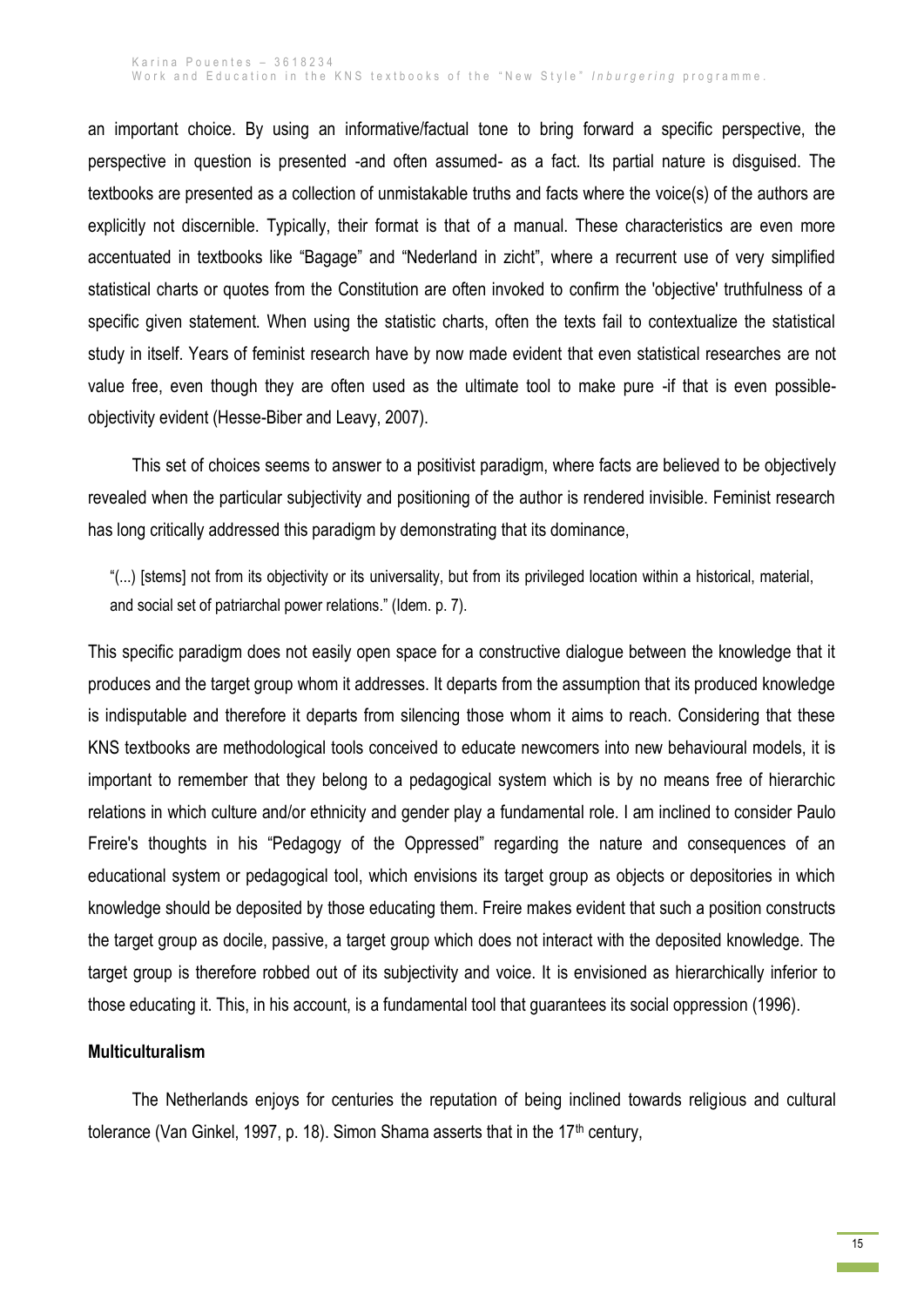"Amsterdam had flourished. This was no more than her due, since she had from the first opened her gates wide to shelter the persecuted and oppressed of neighboring states." (1988, p. 29).

In this case, the multiplicity of cultures inhabiting the Netherlands and the freedom and respect the country offered to them not only would establish the country as an humanitarian and civil one, but it would also revert on the enrichment of the Netherlands itself. It seems therefore that since then, asserting that the Netherlands is a multicultural country implies, in the shared cultural representations of Dutch as well as non-Dutch individuals, asserting that the Netherlands is still, a country of religious and cultural tolerance.

One of the recurrent statements present in all the seven textbooks in question, poses as one of the main characteristics of the Netherlands its multiculturalism. It is said for example that,

"[i]n de hoofdstad Amsterdam wonen ongeveer 750.000 mensen. Het is de grootste stad van Nederland. In die stad wonen mensen van wel 175 verschillende nationaliteiten."<sup>15</sup> (Van der Toorn-Schutte, 2010, p. 19).

or that,

"[o]ngeveer 1,5 (…) miljoen mensen in Nederland zijn niet in Nederland geboren. Dat is bijna 10% van de mensen in Nederland."<sup>16</sup> (Gathier, 2010, p. 27).

and also that,

"In Nederland wonen verschillende groepen mensen. Veel mensen komen uit andere landen. (…) In Nederland zijn 3,2 miljoen allochtonen. Dat is 19,3 procent van de totale bevolking (16,3 miljoen mensen)"<sup>17</sup> (Koot, 2009, p. 31).

Nevertheless, while analyzing the photographic material used to support the variety of information given in the three chapters under research from the KNS textbooks, from a total of around 200 pictures<sup>18</sup>, only 22 pictures depict non-white individuals or individuals with a clear Mediterranean look. In schools, the overwhelming majority of the depictions of children in classrooms present white, blond children, and even more surprisingly, more boys than girls. Considering the current increase in the division of Dutch schools in

 $\overline{a}$ 15 (My translation) Amsterdam, the capital, has approximately 750.000 inhabitants. It is the biggest city in the Netherlands. In that city people of 175 different nationalities live.

<sup>16</sup> (My translation) Approximately 1,5 million individuals in the Netherlands have not been born in the Netherlands. That is almost 10% of the inhabitants of the Netherlands.

<sup>17</sup> (My translation) People from different groups live in the Netherlands. Many people come from different countries. There are in the Netherlands 3,2 millions foreigners. That's the 19,3% of the whole population (16,3 million inhabitants).

<sup>18</sup> An approximate of the total number of pictures used in the three analyzed chapters, in all the textbooks together.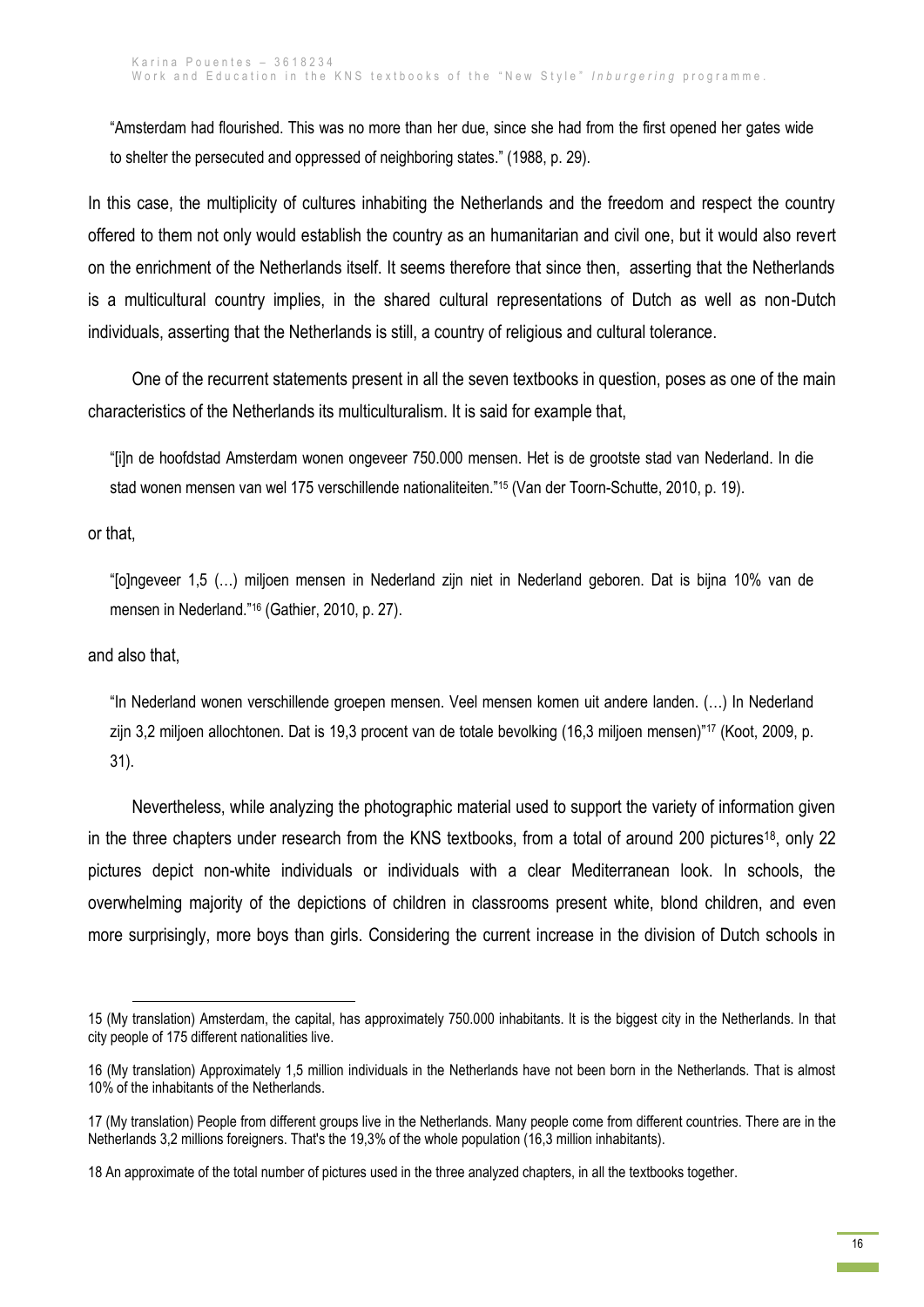'White' schools and 'Black' schools<sup>19</sup> I can only deduce that the schools that are actively depicted are the 'White' schools, where the schooled immigrant Body disappears. While the texts seem to induce the reader into the belief that the Netherlands is a country where foreign Bodies are often to be encountered<sup>20</sup>, the overwhelming visual absence of those Bodies from the KNS textbooks photographic material seems to suggest that their existence is bound to another realm, separated from the one mostly inhabited by individuals of Dutch origin.

On sharing with the *inburgeraar* the large number of non-Dutch individuals currently living in the country, the KNS textbooks discursively fabricate the Netherlands as a country where different cultures coexist. This reinforces the already rooted conception that tolerance is still an active element of *Dutchness* without needing to literally assert that immigrants in the Netherlands can coexist, in difference, with Dutch society. At the same time, the immigrant Body is literally erased from specific realms of the public view. However, it is often visually summoned in the realm of unemployment<sup>21</sup> while the white-middle-class Dutch Body in the same space seems to become almost invisible. This more subtle discourse informs us that the members of those multiple cultural and/or ethnic groups do not share public and social space equally.

# **Emancipation**

Emancipation and lack of discrimination based on gender appear as another crucial trait of what *Dutchness* is said to be, and immediately informs about the social fairness of Dutch society. This is made visible both in texts as in images where it is said, for example that,

"[v]eel mannen en vrouwen doen samen het huishouden en zorgen samen voor de kinderen."<sup>22</sup> (Koot, 2009, p. 129).

### or that,

**.** 

"[m]annen en vrouwen zijn voor de wet gelijk. Discriminatie is verboden (…). Veel Nederlandse vrouwen werken (…). Mannen en vrouwen doen vaak samen het *huishouden.* Mannen hebben vaker een *fulltime* baan dan

<sup>19</sup> The first ones are those in which the majority of the students are of Dutch origin while the second category houses students who are in majority children of immigrants.

<sup>20</sup> According to the numbers in the textbooks specifying the number of immigrant Bodies in the Netherlands.

<sup>21</sup> Bakker, 2008, p. 69, Koot, 2009, p. 139, Gathier, 2010, p. 148.

<sup>22</sup> (My translation) Many men and women do the domestic tasks in the house together and they take care of their children together.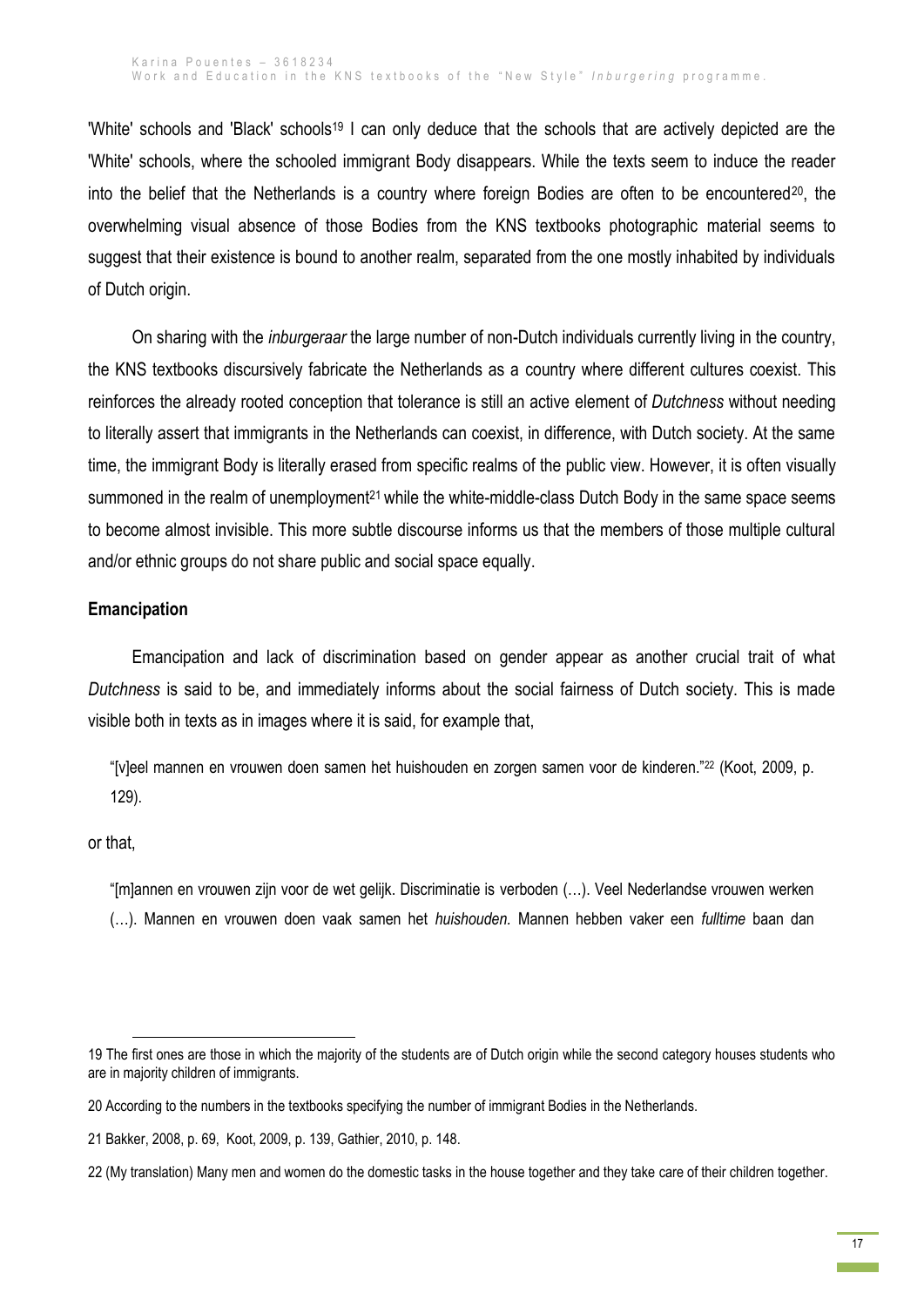vrouwen. Vrouwen werken meer *parttime*. Er zijn nog steeds weinig vrouwen met hoge *functies*."<sup>23</sup> (Westerneng and Louter, 2010, pp. 21-22).

and also that,

1

"[i]n Nederland leren jongens en meisjes dezelfde dingen. Ze zitten bij elkaar in de klas. Ze doen alles samen (…)."<sup>24</sup> (Gathier, 2010, p. 135).

Supporting the first statement, two of the textbooks present two different pictures, in one case depicting a white, blond man using the vacuum-cleaner in his living room. Under the picture a short sentence can be read: "Wie doet het huishouden?"<sup>25</sup>. The second one depicts a young white man<sup>26</sup> taking a walk with his child who is in a buggy. Under the picture another sentence informs us that "[m]annen en vrouwen zorgen samen voor de kinderen."27. In the first case, the answer to the question "Who performs the domestic tasks?" seems to be 'men', since only a man and no woman is depicted in the image. In the second case, although the title does include "woman" in the phrasing, the picture depicts again only a man. In both cases, the woman's Body is absent. As a proof of emancipation the man's presence in the household is visually enhanced. The woman's presence is displaced from the private space, which by consequence positions her somewhere in the public space. Dutch women's emancipation is therefore presented as an achievement in the private and also in the public space.

All of the analyzed KNS textbooks put a constant emphasis on the fact that in the Netherlands women do work, even if they are married and have children<sup>28</sup>. Nevertheless, they seem to agree on and take for granted the fact that it is the man in the Netherlands who, in the majority of cases, keeps working full-time and providing for the family, while the care of the children and the household remain fields taken care by women. "Nederland in zicht" states that 60% of women in the Netherlands work in part-time jobs while only 10% of men seem to embrace that choice (Bakker, 2008, p. 70). Such a statement establishes a 'natural' and unquestioned synonymity between women and part-time jobs while failing to acknowledge the influence of cultural

- 25 Bakker, 2008, p. 71. (My translation) Who performs the domestic tasks?
- 26 Middle-class, if we take in consideration his clothing style and the style of the buggy he is pushing.
- 27 Koot, 2009, p. 129. (My translation) Men and women take care of their children, together.
- 28 "In Nederland (…) [m]annen en vrouwen werken, ook vrouwen met kleine kinderen." (Gathier, 2010, p. 149) (My translation) In the Netherlands men and women work, also women with young children.

<sup>23</sup> (My translation) Men and women are equal before the law. Discrimination is prohibited. Many Dutch women work. Men and women often share household work. Men often have more often a full-time job than women. Women mostly work in part-time. There are still few women in higher [work] positions.

<sup>24</sup> (My translation) In the Netherlands boys and girls learn the same things. They sit together in the same classrooms. They do everything together.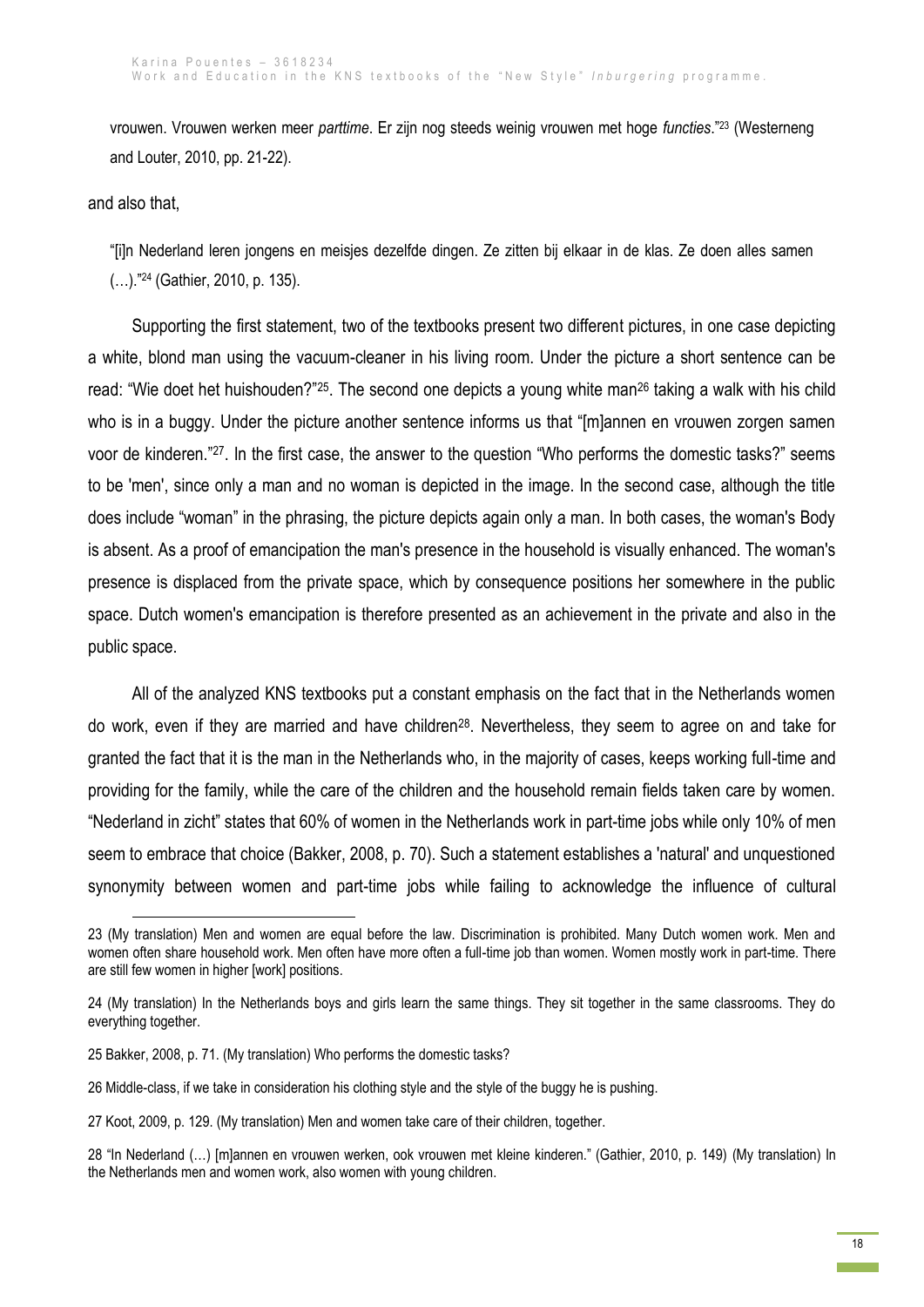representations on child rearing, in determining the terms in which a woman can participate on the labour market. In "Bagage", a chart showing some statistic studies performed between 2002-2007 makes evident that apparently 45% of the population believes that a woman with a full-time job is negative for family life while at the same time, the same chart shows that 89% of the individuals interviewed believe that both men and women are responsible for the upbringing of their children (Koot, 2009, p. 130). While the last statement seems to take a position that we could theoretically take as "pro" emancipation, it also fails to grasp the influence of the current work division between men and women in determining who will carry the overwhelming majority of the household tasks and responsibilities.

Much of the emphasis given to Dutch women's emancipation both in the private and the public sphere is discursively fabricated by asserting that women in the Netherlands can work under specific terms, and therefore share the public space with men. They do not need to take exclusive responsibility for the household and they can dress showing their arms and legs in the summer (Westerneng and Louter, 2010, p. 22). Which means that emancipated women are discursively fabricated as those who can participate in the public/professional sphere as long as it does not affect their performance as wives and mothers and, they are women who are not bound by their religion or cultural practices to hide specific parts of their bodies that commonly are open to view. Women in a different positioning<sup>29</sup> are not taken into consideration when establishing how emancipation is understood in these KNS textbooks.

Profession wise, the careful reader should not be blind to some of the gender and ethnic stereotypes present in how specific functions or jobs are depicted. "Welkom in Nederland" presents to the reader a set of seven different pictures to show some of the possible work fields in the Netherlands: agriculture -a white man drives a tractor-; security and surveillance -a white man stands in what it looks like a storehouse-; catering industry (horeca) – a young white girl serves smiling a table with clients-; technical experts – a young man, light color skin, fixing a car-; health care -a young white woman is attending another white woman-; commerce -a white middle-aged woman works in a food shop and sells her products to another white woman-; construction -a white man displaces cement.<sup>30</sup> A similar phenomenon can be found in all books, when introducing childcare facilities: there is always a woman functioning as school-teacher for children of very young ages.

 $\overline{a}$ 

<sup>29</sup> Newly arrived to the Netherlands women who can face unemployment -independently of their educational level- while they grow into the process of learning Dutch as to be able to enter the Dutch labour market; a Dutch muslim woman participating fully in the labour market, etc.

<sup>30</sup> Gathier, 2010, p. 152.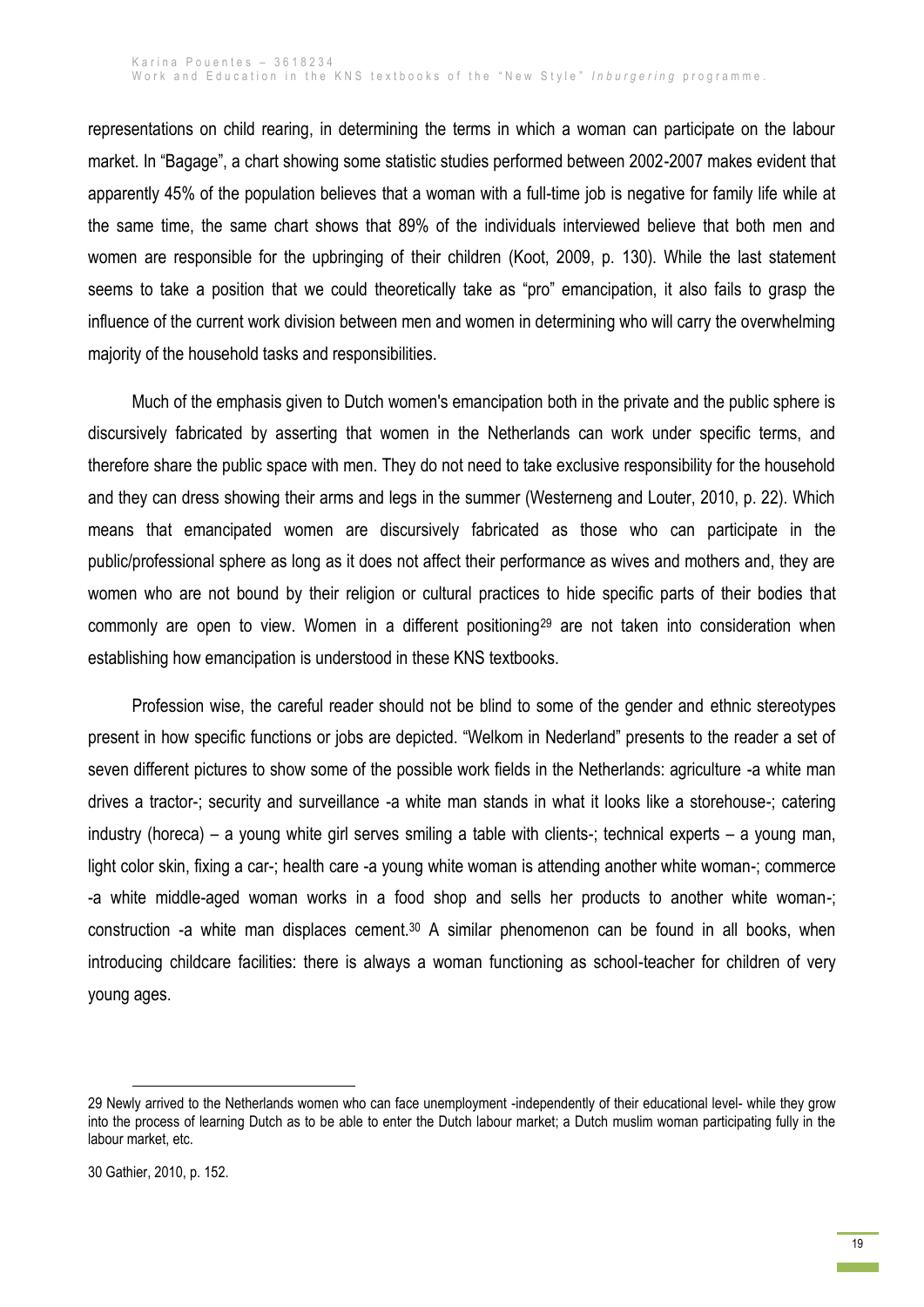In these textbooks, women are still being heavily associated with caring jobs while men are shown to perform more technical jobs. This is strongly rooted in the conception that women have a biological predisposition to perform mainly caring tasks because of their capacity to mother. Feminism has long questioned such a conception and sees in it a mechanism that stimulates,

"(...)the devaluation of women's intellectual faculties, creativity, imagination, and intelligence (…), and then [their] exclusion from the places of production and transmission of knowledge." (Braidotti, 1991, p. 148).

Emancipation plays a key role in the KNS textbooks in establishing the level of civil development of the Netherlands in relation to other developing countries<sup>31</sup>. It also testifies for the social fairness of Dutch society which is fabricated as fairly free of discriminatory practices based on gender both in the private and the public space. Nevertheless, the specific model of emancipation discursively fabricated in these textbooks does not break truly free from stereotypes which essentially naturalize the position of men as main providers. It also implicitly fails to envision a family formation different from that established by the heterosexual couple. Women are ultimately posed as economically dependent of men and they are relegated to the position of caretakers, either they do it in the privacy of their homes or they do it while participating in the labour market.

#### **Work**

Work and discipline are presented as essential traits of *Dutchness*. It is said that,

"Nederland kent een sterk ontwikkeld arbeidsethos. (…) Volgens de calvinistische traditie is werken een plicht. Werken houdt meer in dan geld verdienen. Je werk geeft je maatschappelijke status. Door werk kun je (…) betekenis aan je leven geven."<sup>32</sup> (Bakker, 2008, p. 65).

This text establishes an interesting relation between the act of work, the Dutch working individual and money, and also between work and social status. One of the characteristics conforming the *myth* of *Dutchness* for many Dutch and non-Dutch individuals is the relation that Dutch individuals seem to have with money, posing them as "gierig"<sup>33</sup> (Van Ginkel, 1997, p. 18), (Shama, 1988, p. 53). I find it necessary to explore in this segment the fact that the focus on the benefit of working moves from "earning money", to "give meaning" to someone's life. Such a statement seems to subtract the relevance that paid work has in the life of economically vulnerable non-Dutch newcomers. It also establishes an association between unemployment and

1

<sup>31</sup> Which are mainly the countries of origin of the majority of the *inburgeraars* following the *Inburgering* programme.

<sup>32</sup> (My translation) The Netherlands know a strong and developed labour ethos. According to the Calvinist tradition, to work is a duty. Work involves more than just earning money. Your work gives you social status. Through your work you can give meaning to your life.

<sup>33</sup> (My translation) Avaricious.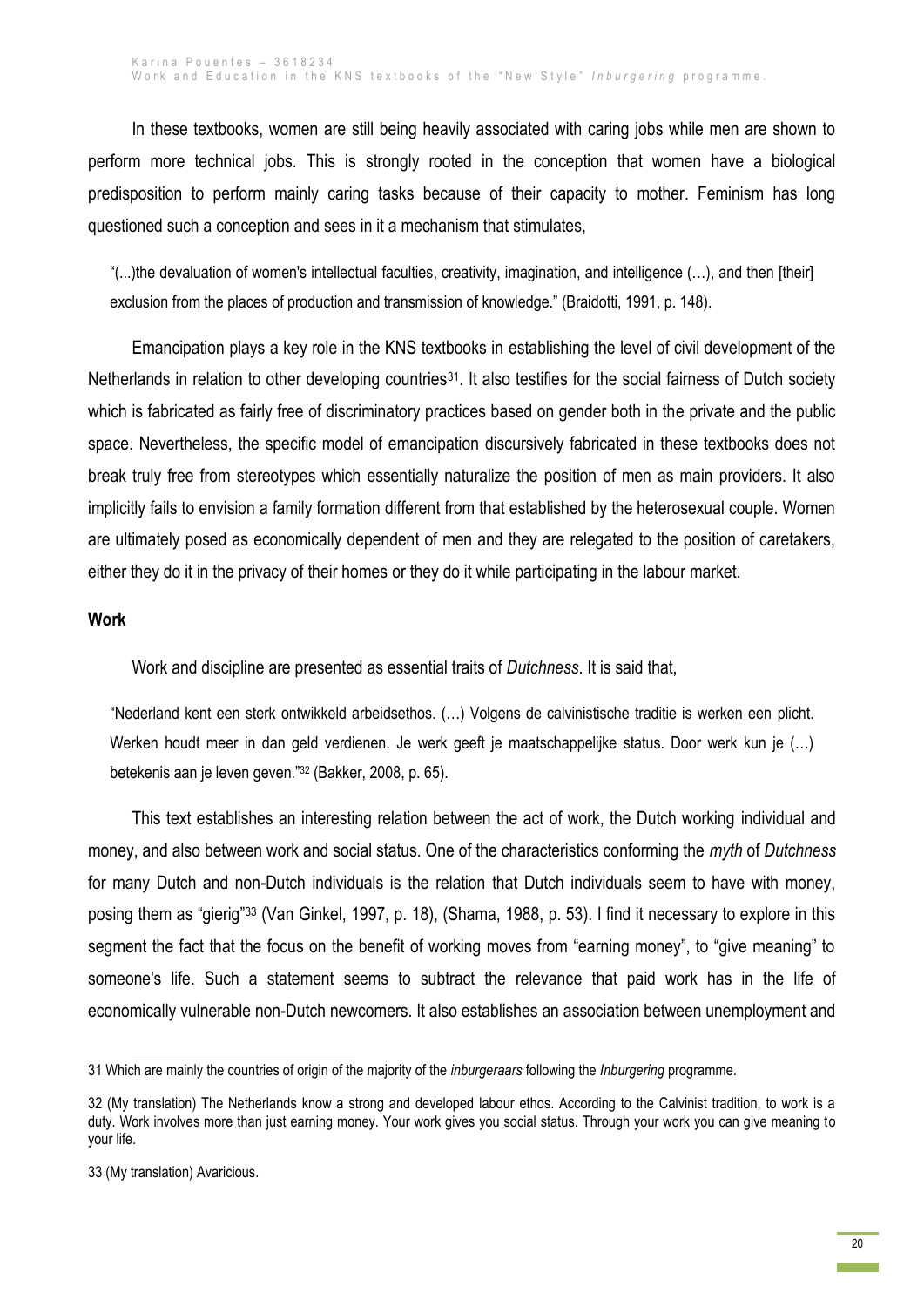meaningless life in a context where immigrant Bodies are, as I will come to show in following chapters, heavily linked with unemployment.

In "Bagage", a sort of a chart is presented to the reader in order for her to discover which are, apparently, the most important requirements for a Dutch individual to consider that her job is a good one. Apparently the first place is for having a good environment in the workplace, good colleagues seem to be in the second place, an interesting job appears to be third, and a good salary is said to be only in fourth place for Dutch working individuals<sup>34</sup> (Koot, 2009, p. 147).

Throughout the studied KNS textbooks an exhaustive description of the Dutch labour universe presents us with the face of a State of social fairness<sup>35</sup>. This quality is brought to the fore by thorough descriptions of how syndicates function, of the right to paid holidays, of the rights to sickness and parental leave, of the organizations protecting the rights and ensuring the duties of the working individual, of the organisations aiming to help anyone without labour to find a fitting job, etc. Since no remarks are made on the influence of an individual's gender, age, ethnicity, class, etc. on the access to those rights, they seem to be equally accessible to the *inburgeraar*. But a description of jobs that unemployed Dutch individuals tend to reject reveal an underlying slightly different discourse. The sort of jobs that an unemployed person of Dutch origin would not accept include physically heavy work, work involving bad smells or dirt, work that would fall outside of her professional expertise, work involving variable working hours or traveling for more than 2 hours per day, or an uninteresting job (Idem, p. 143). We could say that these tasks belong to the category of work performed in most Western societies by individuals with a lower educational level. Since they also tend to be tasks affiliated to poor jobs of the secondary labour market<sup>36</sup> (Reyneri and Fullin, 2010), they offer less social benefits to their employees. They also have a strong impact both on the professional development and on the social and economical status of those performing them.

This information seems to imply that 'all' unemployed individuals of Dutch origin have a high educational level and an employment history in the Dutch primary labour market which would prevent them from being involved in jobs of the secondary labour market. For immigrants from developing countries, pursuing a position in the primary labour market often implies some time of unemployment without the access, as a non-Dutch

<sup>34</sup> *Dutchness* and its relation with work in this context is again discursively constructed to emphasize more the moral benefits an individual can get from working than the economical ones.

<sup>35</sup> In chapter four I will further explore the construction of the Netherlands as a State of social fairness in the work field.

<sup>36</sup> The authors define secondary labour market as that section of the labour market that offers mostly low-status, dangerous and badly paid jobs requiring little skills from their employees, whereas the primary labour market is the mainstream section of the labour market. It offers higher-status, well paid jobs and it requires often high skills from its employees. (Reyneri and Fullin, 2010, pp. 34- 35).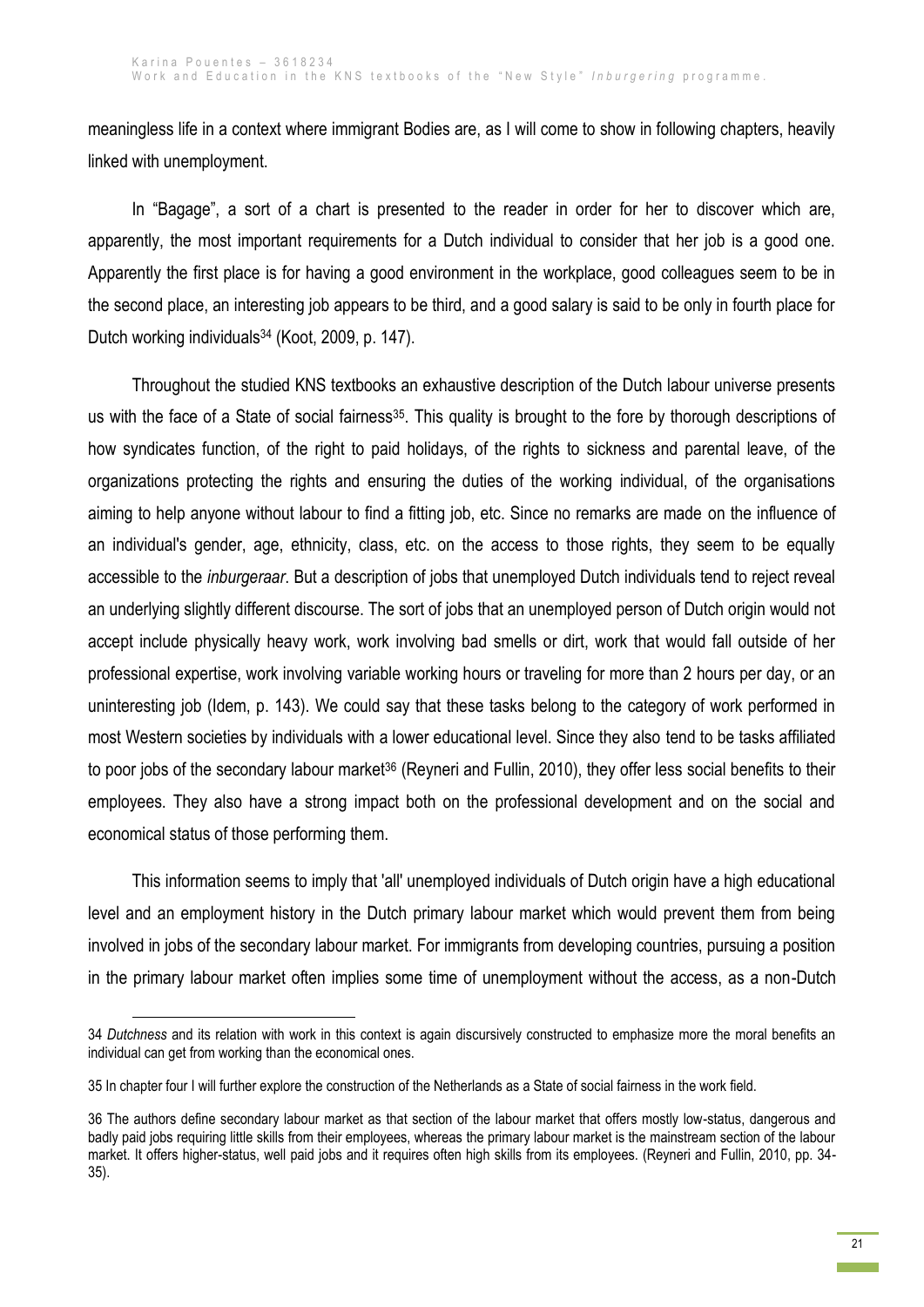newcomer, to the social benefits of an unemployment subsidy old immigrants and Dutch unemployed individuals have, when they have a work history in the Netherlands. That's why they tend to choose for the more immediate access to paid work that the secondary labour market provides (Idem). With this in mind, the manner used to enumerate those jobs that unemployed Dutch individuals will not accept, appears to subtly invite rather than dissuade the *inburgeraars* to look into a vulnerable labour market which they could immediately access.

Summing up, who are the Dutch of these KNS textbooks? What traits an *Oer-Hollander<sup>37</sup>* has and how much do they function as empowering examples to follow in the life newcomers will craft for themselves and their families in the Netherlands? All of the analyzed KNS textbooks<sup>38</sup> discursively relate *Dutchness* with having an active and successful participation mainly, in the primary labour market. Men often on full-time basis and women on part-time basis. They are rarely presented as unemployed. This position in the labour market greatly influences social and economical status, which means than *Dutchness* is therefore also related in the majority of the cases to the (upper) middle class.

*Dutchness* is discursively related to tolerance by summoning the number of different ethnic groups currently living in the Netherlands39. Nevertheless, the gargantuan visual absence of marked Bodies on the photographic material used to depict different aspects of life in the Netherlands suggests that *Dutchness* is presented as being overwhelmingly white, even if multicultural. This visual representation denies *Dutchness* to those individuals who became naturalized as Dutch, or denies the possibility that a person can have dark skin and still be Dutch.

Emancipation is also discursively linked to *Dutchness* and it testifies for the social fairness and civil development of the Netherlands. In the KNS textbooks it is said that Dutch emancipated women have visibility in the public sphere and in the labour market while they also successfully share the load of the household's tasks with their male partners. Nevertheless, men are still asserted as the primary providers, which means that women are still essentially responsible for performing the majority of the household's tasks. The nature of the jobs women are shown to perform still reinforces the stereotype that women perform better in caring tasks. In

<sup>37</sup> The quintessence of being Dutch. *Oer-Hollander* is used to name something purely and authentically Dutch.

<sup>38</sup> Except "Kom verder!" which chooses to present the life of a working-class Dutch man and therefore presents a different fabrication of *Dutchness.*

<sup>39</sup> The association between multicultural society and tolerant society is not literally enunciated. This suggests that such association rests on a cultural representation rooted in the last centuries of the history of the Netherlands where religious and cultural tolerance ensured the advent of many non-Dutch individuals to the country. Their arrival was both seen as a testimony of both the civil development and tolerance, and the cultural richness of the Netherlands.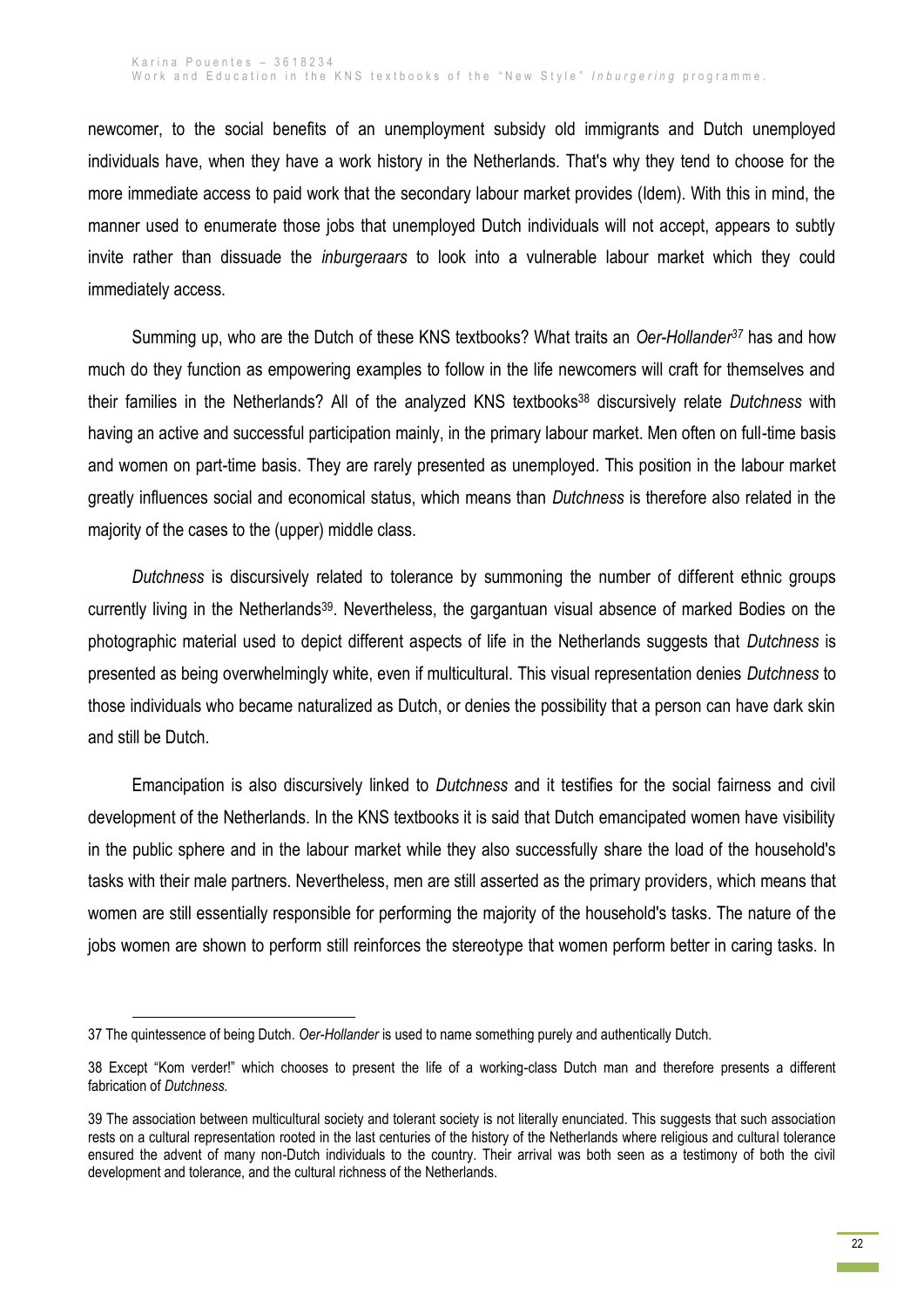this sense these textbooks do not break free from gender stereotyping. Furthermore, they appear to stimulate the affluence of immigrant women from developing countries to caring jobs in the secondary labour market.

To conclude, I argue here that *Dutchness* is presented as a complex net of behaviours presented to non-Dutch newcomers for them to see as a positive example, but from which they are also, in one way or another, excluded. In other words, *Dutchness* is discursively posed as a set of practices which non-Dutch newcomers can rarely come to successfully perform, even when naturalized as Dutch, meaning that they are set to never come to fully belong to the land they want to call home.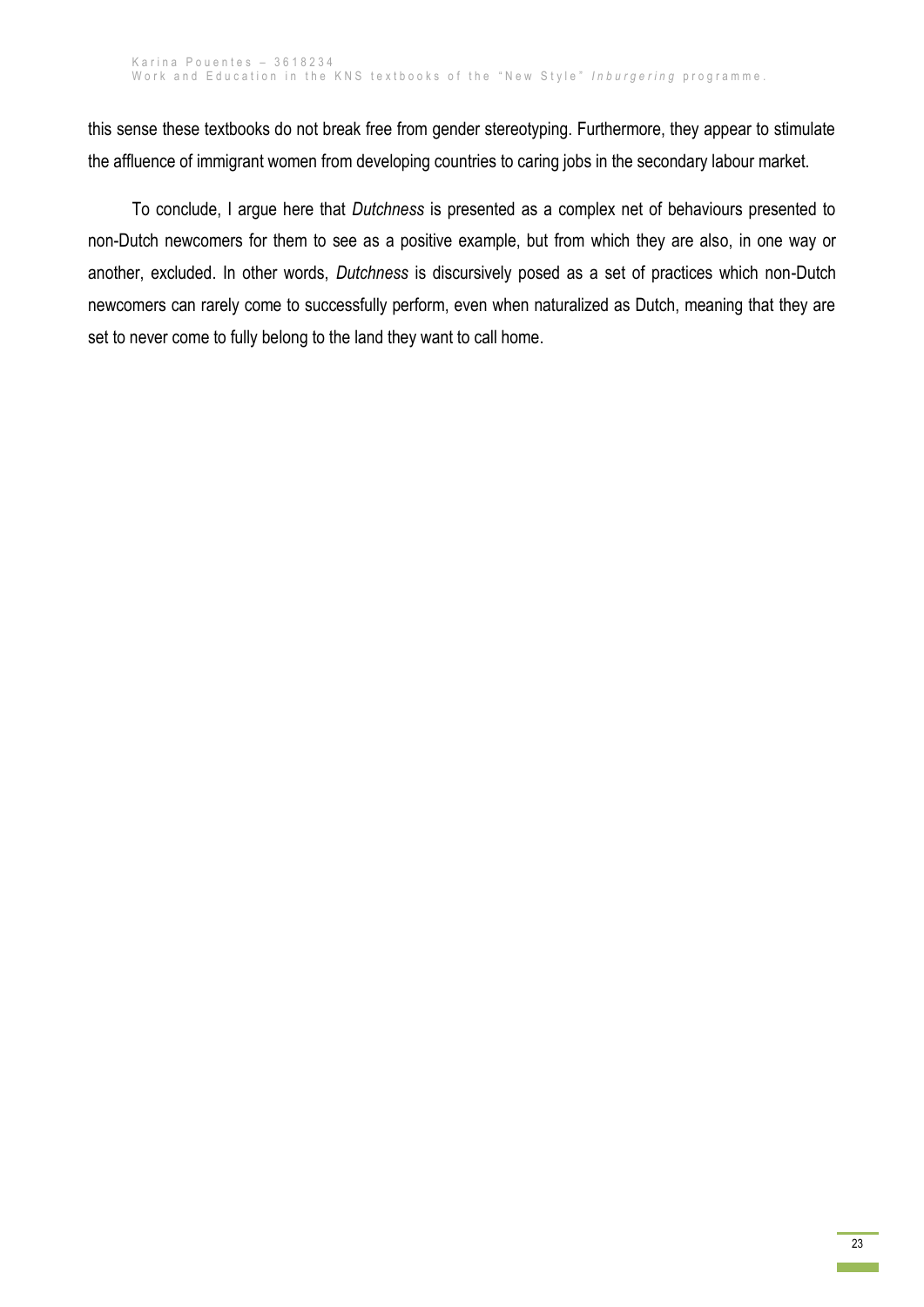# **C H A P T E R 3** KNOWLEDGE AND ALLOCHTONEN: EDUCATION

Education has been central in shaping societies as we know them today. It can assume different forms and it can come to produce different effects on those individuals upon whom it is practiced. From a Foucaudian perspective it is possible to say that education can be understood as a set of disciplinary practices acting upon a specific Body, a Body,

"[my translation] (...) that is manipulated, shaped, trained; which obeys, responds, becomes skillful, and increases its forces." (Foucault, 1997, p. 118).

But he also adds that,

"[my translation] [d]iscipline increases the forces of the body (in economic terms of utility) and diminishes these same forces (in political terms of obedience)." (Idem, p. 119).

When one considers the *Inburgering* programme as a set of educational practices in itself, it becomes unavoidable to ask which kind of Bodies it (re)produces. I am particularly interested in the manner in which educational attainment and cognitive capabilities are linked to those (re)produced Bodies, which are often marked through their gender and/or ethnicity.

Theoreticians like bell hooks and Paulo Freire reflect on education's partiality (1993), (1996). They draw our attention to the necessity of being aware of the manners in which education can come to (re)produce biased cultural representations in detriment of those who differ from the social group establishing the parameters of the educational system in question. Their work is fundamental in the present chapter to illustrate how the pedagogical choices taken by the analyzed KNS textbooks tend to discursively construct the *inburgeraar* as an individual detached from the capability to produce reliable knowledge. To understand why this occurs, Pierre Bourdieu and his concept of cultural and scientific capital (2004) will be of major relevance.

The purpose of this chapter is to explore how the Dutch education system is constructed, presented and described to the *inburgeraars* through the KNS textbooks. I will firstly briefly describe the Dutch education system in itself to proceed later on exploring how it is discursively fabricated to *instruct* non-Dutch newcomers about the academic progression binding them and their children to the Dutch educational system. In my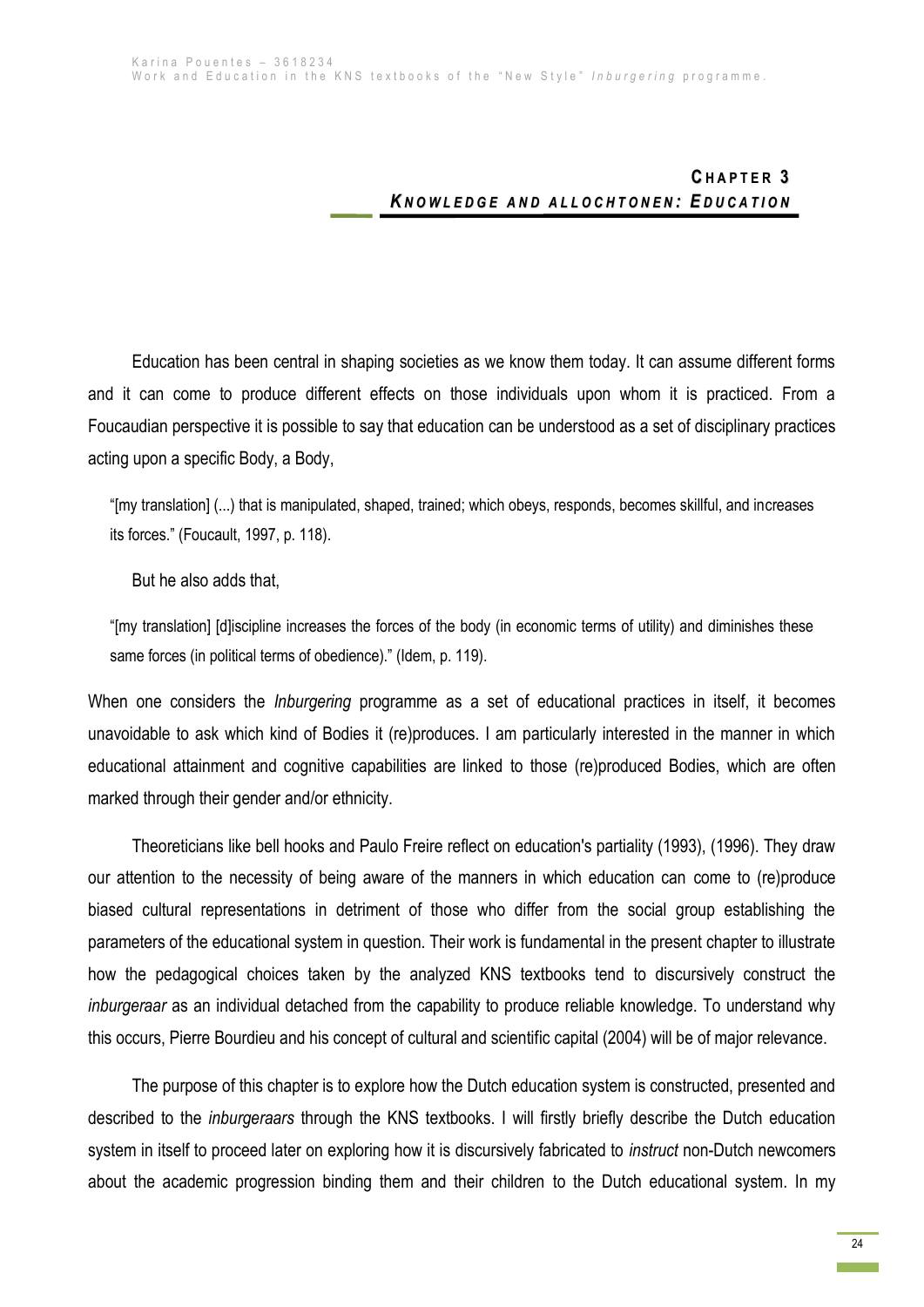exploration I will firstly approach the relation established between 'Black' schools and quality of education and secondly, the manner in which vocational and academic streams are discursively fabricated. I will finish the chapter by pointing out some of the consequences the discursive fabrication of the Dutch educational system has on the academic attainment and the integration of the second generation of immigrants in the Netherlands of today.

# **Dutch educational system...in short**

**.** 



The Dutch education system has a format that allows covering all possible preferences and aptitudes of the children, teenagers and young individuals participating in it40. After primary school, at the age of 12, children go through a standard examination -the Cito test- which will heavily influence their access to specific streams

<sup>40</sup> Both the diagram and the following description of the Dutch educational system have been based mainly on the information available in [http://www.expatica.com/nl/essentials\\_moving\\_to/essentials/dutch-education-system-explained--31083\\_9746.html](http://www.expatica.com/nl/essentials_moving_to/essentials/dutch-education-system-explained--31083_9746.html) (last accessed 20.06.2011), but also on the diagrams used on most of the KNS analyzed textbooks.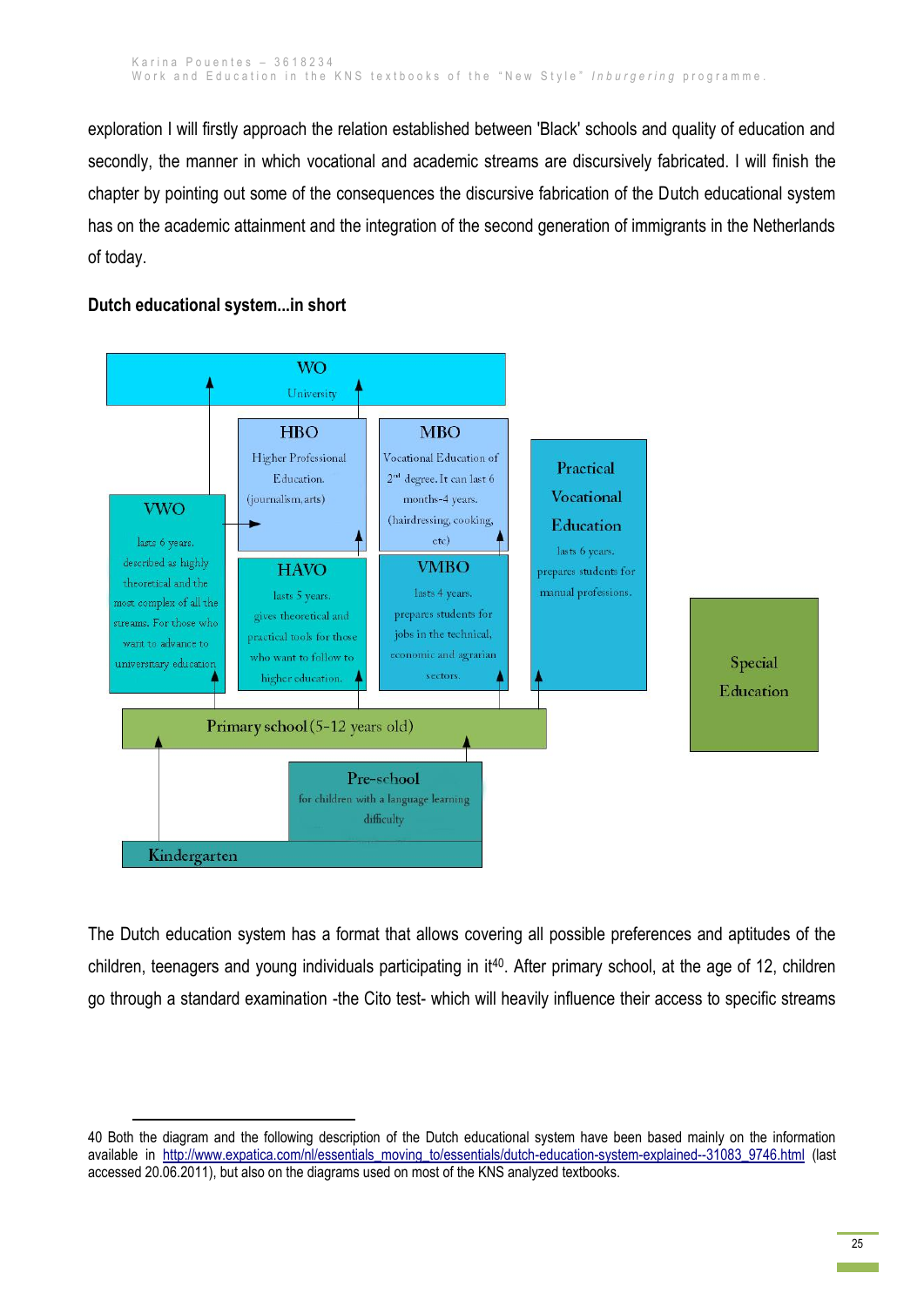of the secondary education. The Cito test is also used as a tool to measure the quality of schools based on the average of the results obtained by their students.<sup>41</sup> On examination, Foucault reminds us that it allows,

"[my translation] (...) to characterize [and register] the aptitude of each individual, situate his level and his abilities, indicate his possible use or function (…)." (Foucault, 1997, p. 158).

In the particular case of the standardized Cito test we could say that, by establishing a particular set of parameters answering to a specific fabrication of what academic success is, it extracts a particular knowledge from those who pass the test and those who do not, to further categorize them, hierarchically sort them and their schools in the broader educational system and apply corrective measures when considered necessary.

Moving forward to the secondary education, students can come to follow a vocational education in several degrees of academic complexity (*P.V.E, VMBO, MBO*), or they can come to follow a more academic education also in several degrees of academic complexity (*HAVO, VWO*) which can lead them to a higher (professional) education. I will now proceed to address how some of these choices are presented to the *inburgeraars* in the selected KNS textbooks.

## **'Black' schools and 'White' schools**

1

'Black' schools and 'White' schools are a part of the daily discourses used in the current debates involving quality of education, the second generation of immigrants legally residing in the Netherlands, successful or unsuccessful integration, better or worse academic success, etc. The term 'Black' in this context entails a body of students which has mainly a foreign heritage, poor academic results and apparently lower quality in education which is, among others, measured by the average score students obtain in the Cito test. The term 'White' becomes a synonym of better quality in education, of better academic development and of a body of students which has mainly Dutch heritage.

The European Parliament, in its 2008 Green Paper "Migration & Mobility: challenges and opportunities for EU education systems", tackles some of the problems children of immigrants encounter when joining the education systems of the European countries hosting them. It stresses the influence that educational environment has had on the performance of migrant pupils of the same origin in different European countries. It states the importance of fighting the strong tendency towards school segregation in European countries,

[<sup>41</sup>http://www.rijksoverheid.nl/onderwerpen/basisonderwijs/vraag-en-antwoord/wat-is-de-citotoets-oftewel-eindtoets](http://www.rijksoverheid.nl/onderwerpen/basisonderwijs/vraag-en-antwoord/wat-is-de-citotoets-oftewel-eindtoets-basisonderwijs.html?ns_campaign=Thema-Onderwijs_en_wetenschap&ro_adgrp=Basisonderwijs_citotoets&ns_mchannel=sea&ns_source=google&ns_linkname=%2Bcito%20%2Btoets&ns_fee=0.00)[basisonderwijs.html?ns\\_campaign=Thema-](http://www.rijksoverheid.nl/onderwerpen/basisonderwijs/vraag-en-antwoord/wat-is-de-citotoets-oftewel-eindtoets-basisonderwijs.html?ns_campaign=Thema-Onderwijs_en_wetenschap&ro_adgrp=Basisonderwijs_citotoets&ns_mchannel=sea&ns_source=google&ns_linkname=%2Bcito%20%2Btoets&ns_fee=0.00)

[Onderwijs\\_en\\_wetenschap&ro\\_adgrp=Basisonderwijs\\_citotoets&ns\\_mchannel=sea&ns\\_source=google&ns\\_linkname=%2Bcito%20](http://www.rijksoverheid.nl/onderwerpen/basisonderwijs/vraag-en-antwoord/wat-is-de-citotoets-oftewel-eindtoets-basisonderwijs.html?ns_campaign=Thema-Onderwijs_en_wetenschap&ro_adgrp=Basisonderwijs_citotoets&ns_mchannel=sea&ns_source=google&ns_linkname=%2Bcito%20%2Btoets&ns_fee=0.00) [%2Btoets&ns\\_fee=0.00](http://www.rijksoverheid.nl/onderwerpen/basisonderwijs/vraag-en-antwoord/wat-is-de-citotoets-oftewel-eindtoets-basisonderwijs.html?ns_campaign=Thema-Onderwijs_en_wetenschap&ro_adgrp=Basisonderwijs_citotoets&ns_mchannel=sea&ns_source=google&ns_linkname=%2Bcito%20%2Btoets&ns_fee=0.00) (last accessed 20.06.2011).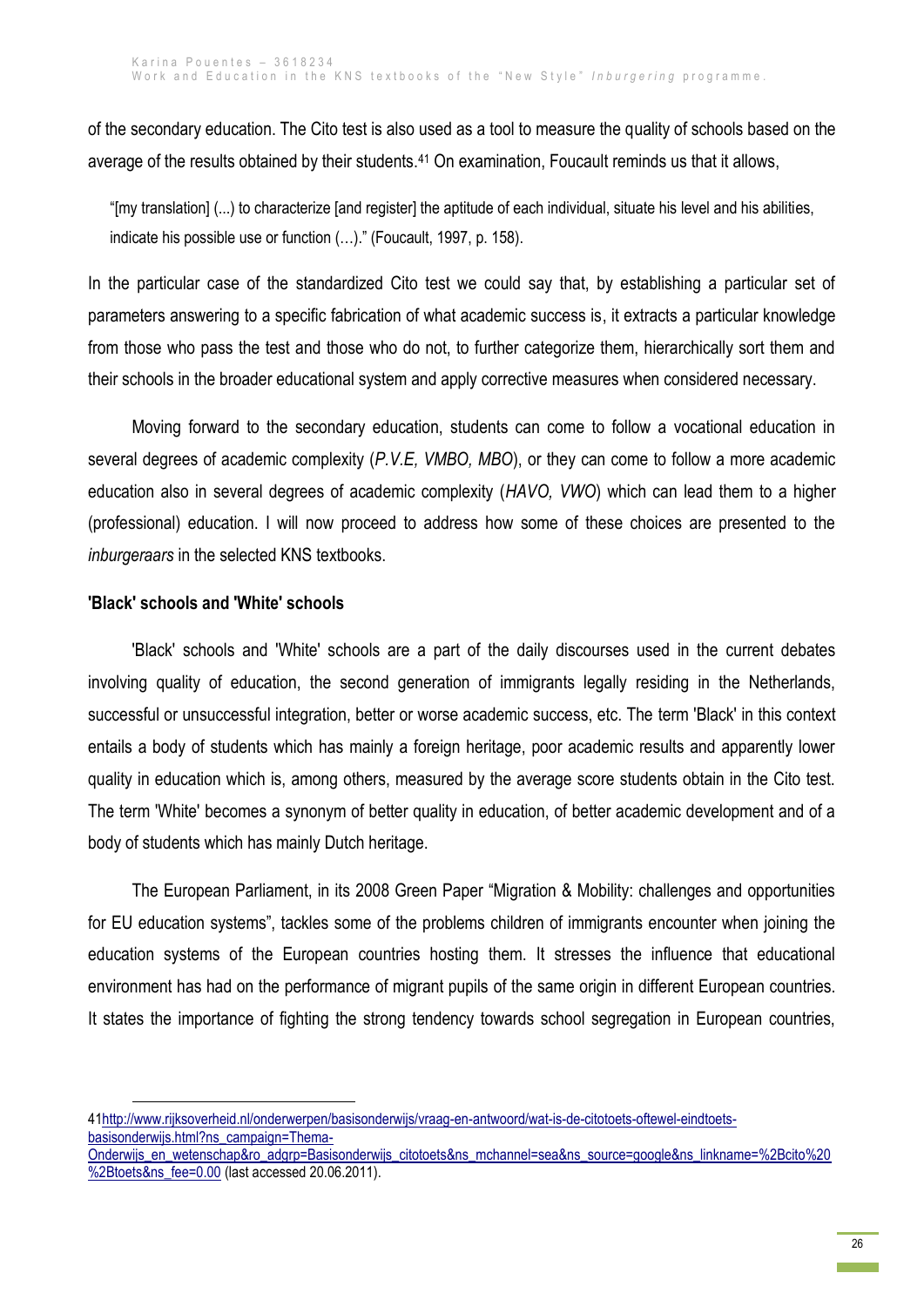since it affects migrant pupils' performance and it jeopardizes their future social and professional integration in their host countries (European Commission, 2008).

When visually fabricating the primary school classroom, KNS textbooks often construct it as a very bright place, seemingly new and richly adorned with all kinds of material resources like computers, artwork, etc. The student of a primary school class is insistingly depicted as white, blond and quite often predominantly male. Although all seven textbooks insist on the fact that education is mandatory in the Netherlands between the ages 5-18, the Body of immigrant children is barely summoned into this space. The CBS Statline asserts that in 2011, 21% of the population is considered to be of non-Dutch origin. From them, 11% are nonwestern<sup>42</sup>. One could expect then to see more of those marked Bodies in a classroom of the primary school. 'White' schools are visually established as the model of what a 'normal'/'unmarked' classroom of primary school is in textbooks used by non-Dutch immigrants to learn about the educational prospects for their children. At the same time immigrants' Bodies are eliminated from them, implying that they do not inhabit unmarked spaces.

The majority of the textbooks refer to the division of schools in the Netherlands based on ethnic origin. They do so in a variety of forms. "Nederland in zicht" asserts that 'White' schools are mostly attended by Dutch speaking pupils while 'Black' schools are mostly attended by pupils who do not speak Dutch in their homes (Bakker, 2008, p. 89). In this context, it seems to appear as a given practice to separate native Dutch speaking pupils from non-native Dutch speaking pupils, and their learning practices<sup>43</sup>. "Kom verder!" presents 'Black' schools to the reader while using a picture of a primary school classroom formed completely by white children, white parents and a white female teacher. While the 'Black' school is spoken about, it is the 'White' school which gets to be visually fixed in the eyes of the reader.<sup>44</sup>

In that textbook, Monica<sup>45</sup> and her neighbour  $EIs^{46}$  speak about Els' decision of moving to another neighbourhood. When addressing the neighbourhood's school where her children attend, Els points out that

[<sup>42</sup>http://www.e-quality.nl/e-quality/pagina.asp?pagkey=76207](http://www.e-quality.nl/e-quality/pagina.asp?pagkey=76207) (last accessed 14.07.2011).

<sup>43</sup> The assertive tone of the information leaves little space to negotiate a different option, a different practice.

<sup>44</sup> I will address the specific nature of this textbook in chapter four.

<sup>45</sup> An unemployed Brazilian woman married to a working-class Dutch man. She has already successfully passed her *Inburgering* exam and has a good level of Dutch. She lives already three years in the Netherlands but, nevertheless she is presented as an unemployed woman. In my account, her biography is a heavily desempowering example for the *inburgeraar*. The situation of dependency and unemployment of Monica remains the same before and after her *Inburgering* course, before and after her mastering of the Dutch language. The character is not rewarded by her efforts as she remains dependent. She is only rewarded at the end of the book with a trip to Brazil paid by her neighbour because of the caring tasks she has performed: she has been taking care of her neighbour's children, unpaid, for almost a year. Her character appears to be in tune to cover the caring needs of those Dutch individuals around her. Nevertheless, those Dutch individuals around her do not appear to consider her desire for financial independence as relevant. The tasks that she performs for her Dutch neighbour are presented as morally rewarding enough. They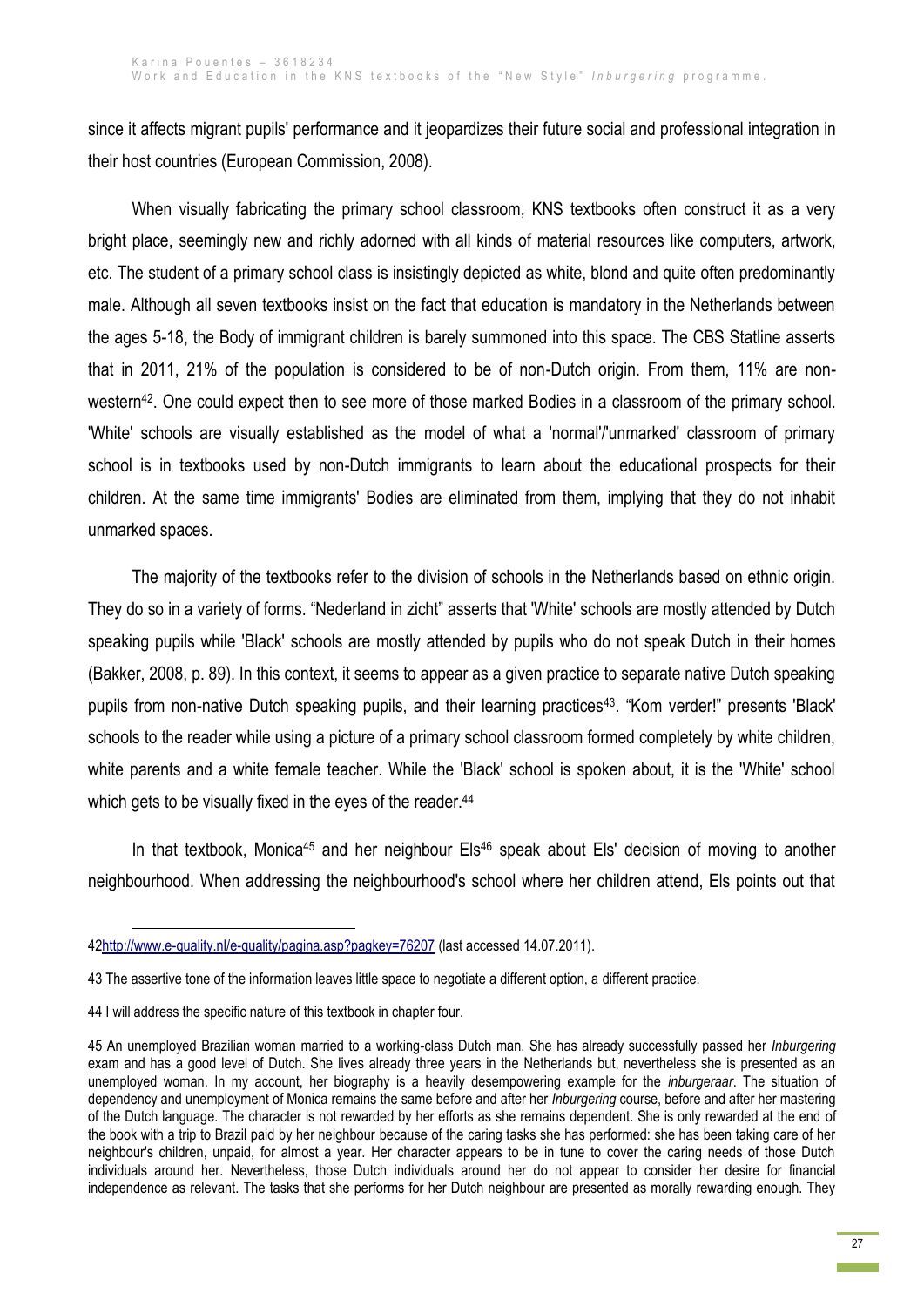the school is not the best for the development, language wise, of her children since they seem to be learning more Moroccan and Surinamese words than Dutch ones. When Monica insists on the relevance for children to have friends from other cultures, Els hurries to answer that in order to have a good job in the Netherlands, it is important to have a degree and not to know things about Morocco or Suriname. She adds that children in 'Black' schools stay behind in learning and that although the school in question has not *yet* become a 'Black' school, the neighbourhood is gradually turning into a 'Black' one because of the advent of immigrant families and the departure of Dutch families (Bakker, 2006, pp. 69-70).

An immediate discursive dissociation is established between successful educational attainment and individuals of non-Dutch origin based on their ethnicity. Through the voice of the Dutch character, the text establishes a direct relation between the increase of non-Dutch population in the area and the decrease of the quality standards both of the neighbourhood and the school which so far had been good enough for her children47. In this text, the immigrant Body is turned into a negative stereotype. It is presented as invading, increasingly moving into good, previously only Dutch neighbourhoods/schools, forcing Dutch people to move away from their homes to protect their children's future. Immigrants are therefore associated with aggressive, penetrating Bodies. Dutch children learning Moroccan or Surinamese words is something posited by the Dutch character as a malady which needs to be treated before it affects the future professional life -therefore the social and economic status- of her children. Although,

"[t]he immigrant community from Morocco indeed [has] nurtured a strikingly high number of young and successful writers (...) whose works [have] won important literary prizes in the Netherlands and in Belgium (...)" (Ponzanesi and Merolla, 2005, p. 29),

such a positive image associating Moroccan youth with a high intellectual performance is not suggested at all. The *inburgeraars* are simply informed that they and their family will not often share the same social spaces

are stripped off their economical value by Els, the Dutch neighbour character, for her particular gain. This character enjoys the economic benefits of having a full-time job because someone else has taken on the responsibility for the unpaid caring of the children of the family.

<sup>46</sup> A Dutch woman who works full time and relies on Monica to take care of her children.

<sup>47</sup> The only factor summoned to justify the supposed decrease of quality of both the neighborhood and the neighborhood's school is the non-Dutch ethnic and/or cultural background of the new inhabitants of the region, particularly of Moroccan and Surinamese origin.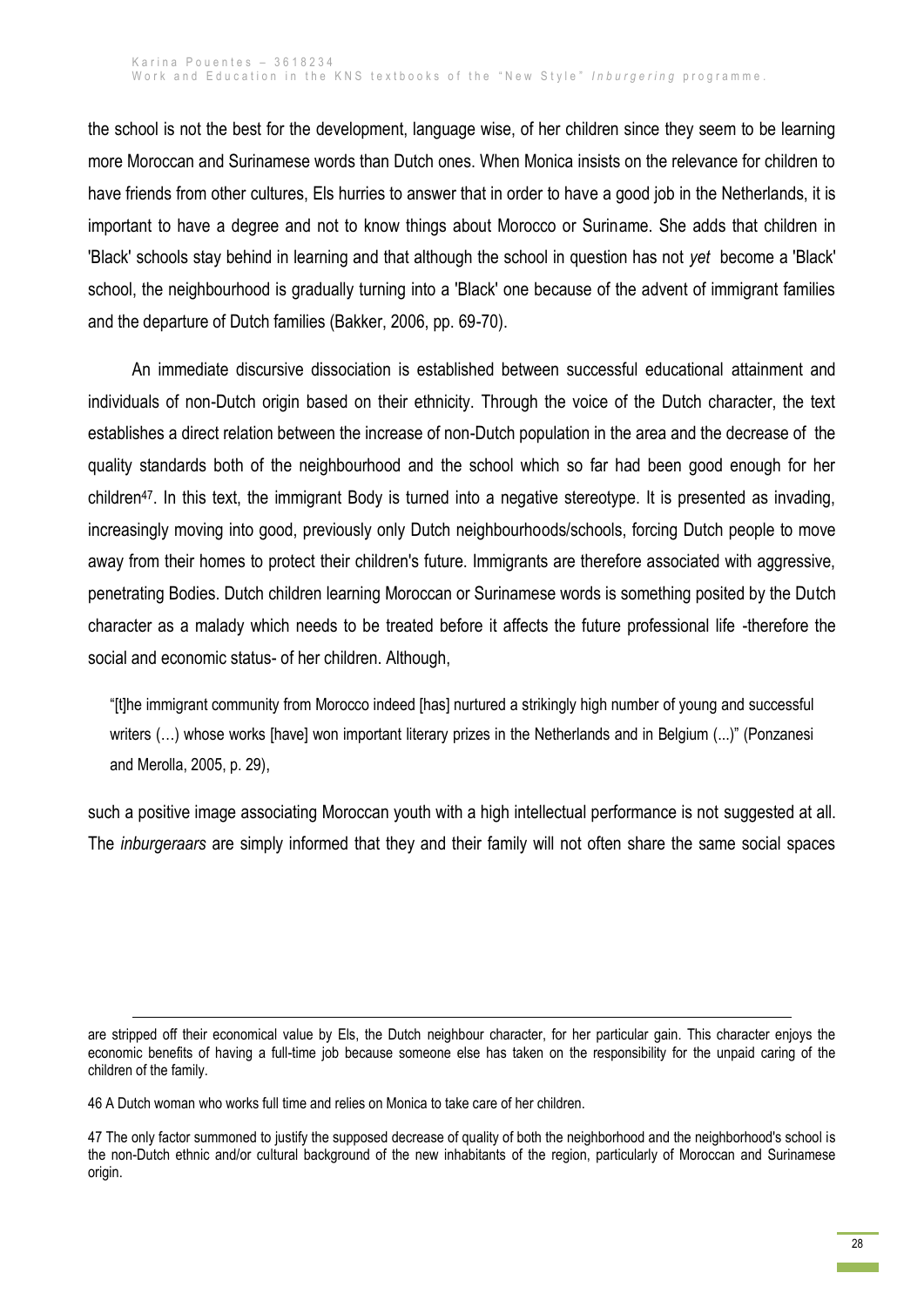with Dutch individuals<sup>48</sup> and they are presented with a perverse image of themselves which devaluates their cultural capital49, therefore their social status in the Netherlands.

# **Going vocational or academic?**

When enunciating the choices young teenagers in the Netherlands have to follow secondary studies, it is possible to identify the tendency to explain what *VMBO* and *MBO* have to offer in very concrete terms. They are described as streams aiming to prepare students into specific professions such as working in a day care center (Gathier, 2010, p. 140); cooking or being a hairdresser (Van der Toorn-Schutte, 2010, p. 80). They are immediately associated with a concrete position in the labour market. On the other hand, *VWO* as well as *HAVO* and *HBO* are abstractly described, informing mainly about their increased academic degree of difficulty and the access they give to university. Particularly in the case of VWO, two textbooks<sup>50</sup> give great emphasis to the fact that children get to learn Latin and Greek while completely disregarding naming a specific profession which an individual could come to perform after finishing university. The higher up the educational ladder, the fewer concrete professions seem to be summoned to exemplify them<sup>51</sup>.

Freire has elaborately written about education as a way to give freedom or to hold back those who are socially, economically and politically disadvantaged (1996). His work, in my opinion, lets us realize that people tend to learn what is meaningful for them to learn. Describing the academic streams through notions which possibly do not have the same meaning for a western as for a non-western individual, jeopardizes their *meaningfulness* in the lives of immigrants from developing, particularly non-western, countries<sup>52</sup>. In this particular case, it rather builds a greater gap between *inburgeraars*, their children and the academic streams of the Dutch secondary education.

**<sup>.</sup>** 48 This is sustained both visually (only white Bodies are depicted in the primary-school class-room) and textually, (when Dutch Bodies are set to move away from the places non-Dutch Bodies inhabit).

<sup>49</sup> Bourdieu presents the notion of cultural capital together with the notions of scientific, economic and social capital. Cultural capital often transmits and determines social status. The richer the cultural and scientific capital of someone is and depending on how coherent that capital is with that of the dominant class', the more the body of knowledge that person brings is accepted as 'reliable' by the dominant class (2004).

<sup>50</sup> "Wegwijzer" and "Nieuwe Start".

<sup>51</sup> From the seven KNS textbooks only two name concrete professions -doctor and lawyer- an individual can come to perform after finishing university.

<sup>52</sup> The valour culturally attributed to the knowing of ancient Greek and Latin as markers of an individual's 'higher knowledge' tends to become meaningful for those individuals imbedded in the western culture. Such a knowledge may have no meaningful translation for individuals imbedded in a different culture. For them perhaps, is *other* the knowledge which translates into 'higher knowledge'.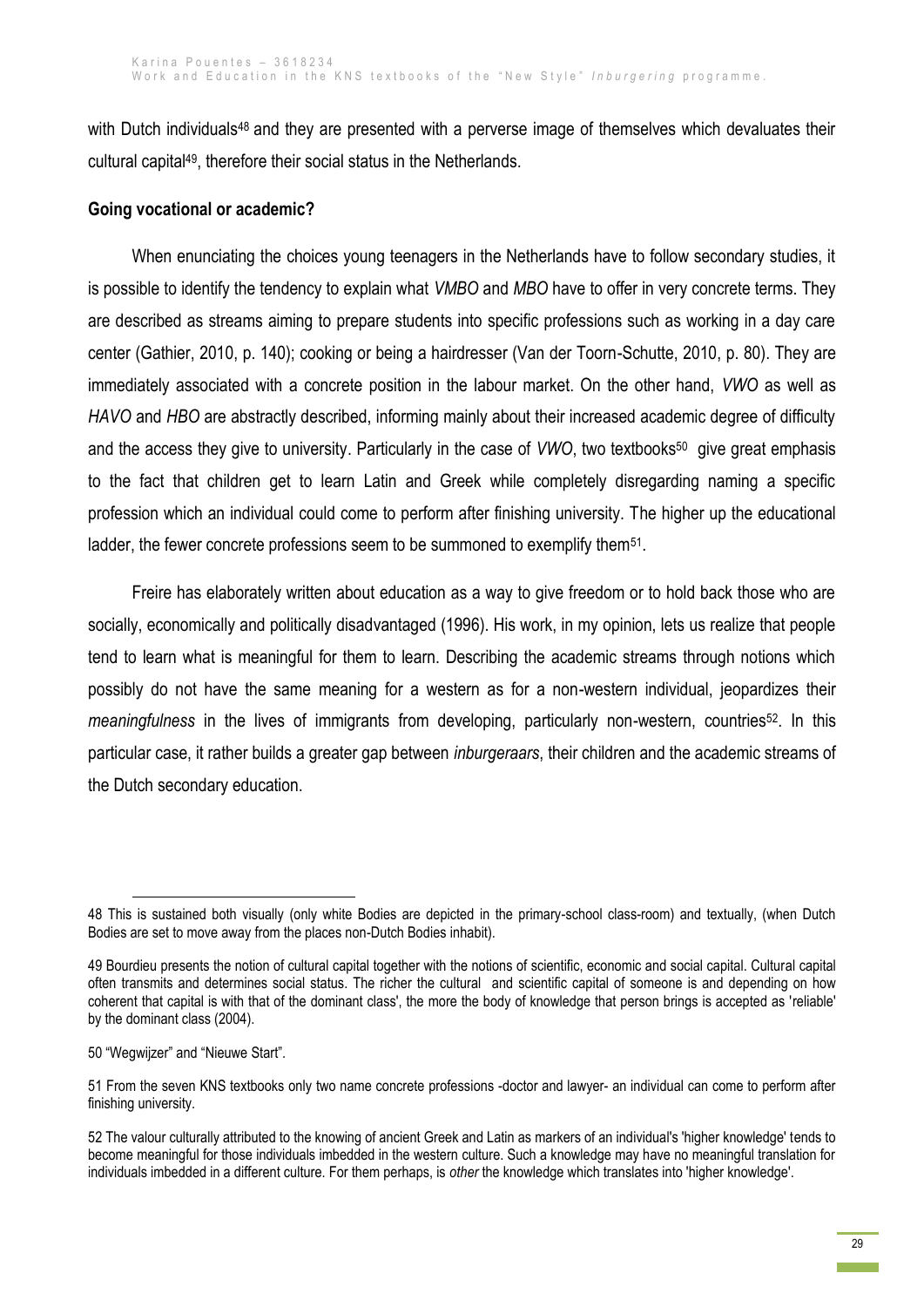According to the data for 2010/11 provided by CBS Statline, the stream(s) in secondary education seeing the biggest representation of non-Dutch-non-western individuals are *VMBO* and *HAVO<sup>53</sup> .* For Dutch, are *VMBO* and *VWO<sup>54</sup> .* Only 19% of non-Dutch-non-western individuals follow their studies in *VWO.* This percentage is low when compared to that of individuals of Dutch origin55. The European Parliament reminds us that,

"(...) at secondary level, a clear degree of segregation in enrollment emerges as migrant pupils are overrepresented in vocationally oriented schools that typically do not lead to higher education. And (…) there is a greater incidence of early school leaving among migrant pupils in almost all countries." (European Commission, 2008, pp. 7-8).

But as Bourdieu teaches us, to justify this fact by associating immigrants and immigrant children with lesser intelligence and/or lesser cognitive capabilities is to negate the multiple factors (re)enforcing their position in the educational system (2008, p. 2) of the host country. We should not forget that the educational system of a country reflects directly or indirectly the vision the dominant class has of what a successful individual ought to be. Therefore, educational systems do answer to class bias and, as Bourdieu asserts, they tend to (re)produce the specific scientific and cultural capital of the dominant class who has established them (2004, pp. 62-63).

"Kleurrijker" affirms that "(...) [d]e meeste kinderen gaan naar het vmbo."<sup>56</sup> (Kleurrijker KNS, 2010, Onderwijs en Opvoeding, p. 15), and that children who choose that stream "(...) houden van dingen doen. En ze houden niet zo van lezen."(Idem)<sup>57</sup> while characterizing the *VWO* and the *HAVO* as very difficult streams where young teenagers learn for very difficult professions and they are destined "(…) alleen voor kinderen die heel goed kunnen leren."<sup>58</sup> (Kleurrijker KNS, 2010, Onderwijs en Opvoeding, p. 16).

1

(last accessed 15.07.2011).

<sup>53</sup> 48% and 22,4% respectively.

<sup>54</sup> 35,6% and 31, 8% respectively.

<sup>55</sup> The percentages have been calculated from the information provided by CBS Statline's statistic chart available in [http://statline.cbs.nl/StatWeb/publication/?DM=SLNL&PA=80040NED&D1=0,3,6-8,14-15,19-21,55,57-59,61-64,69-70,72-74,76-](http://statline.cbs.nl/StatWeb/publication/?DM=SLNL&PA=80040NED&D1=0,3,6-8,14-15,19-21,55,57-59,61-64,69-70,72-74,76-79,84&D2=0&D3=0&D4=0-1,3-4,l&D5=l&D6=0&D7=5-7&HDR=G4,G5,G1,G2,G3,G6&STB=T&P=T&VW=T) [79,84&D2=0&D3=0&D4=0-1,3-4,l&D5=l&D6=0&D7=5-7&HDR=G4,G5,G1,G2,G3,G6&STB=T&P=T&VW=T](http://statline.cbs.nl/StatWeb/publication/?DM=SLNL&PA=80040NED&D1=0,3,6-8,14-15,19-21,55,57-59,61-64,69-70,72-74,76-79,84&D2=0&D3=0&D4=0-1,3-4,l&D5=l&D6=0&D7=5-7&HDR=G4,G5,G1,G2,G3,G6&STB=T&P=T&VW=T)

<sup>56</sup> (My translation) The majority of the children go to the *VMBO.*

<sup>57</sup> (My translation) Like doing/crafting things and they like not reading/studying.

<sup>58</sup> (My translation) Only for children able to learn very well.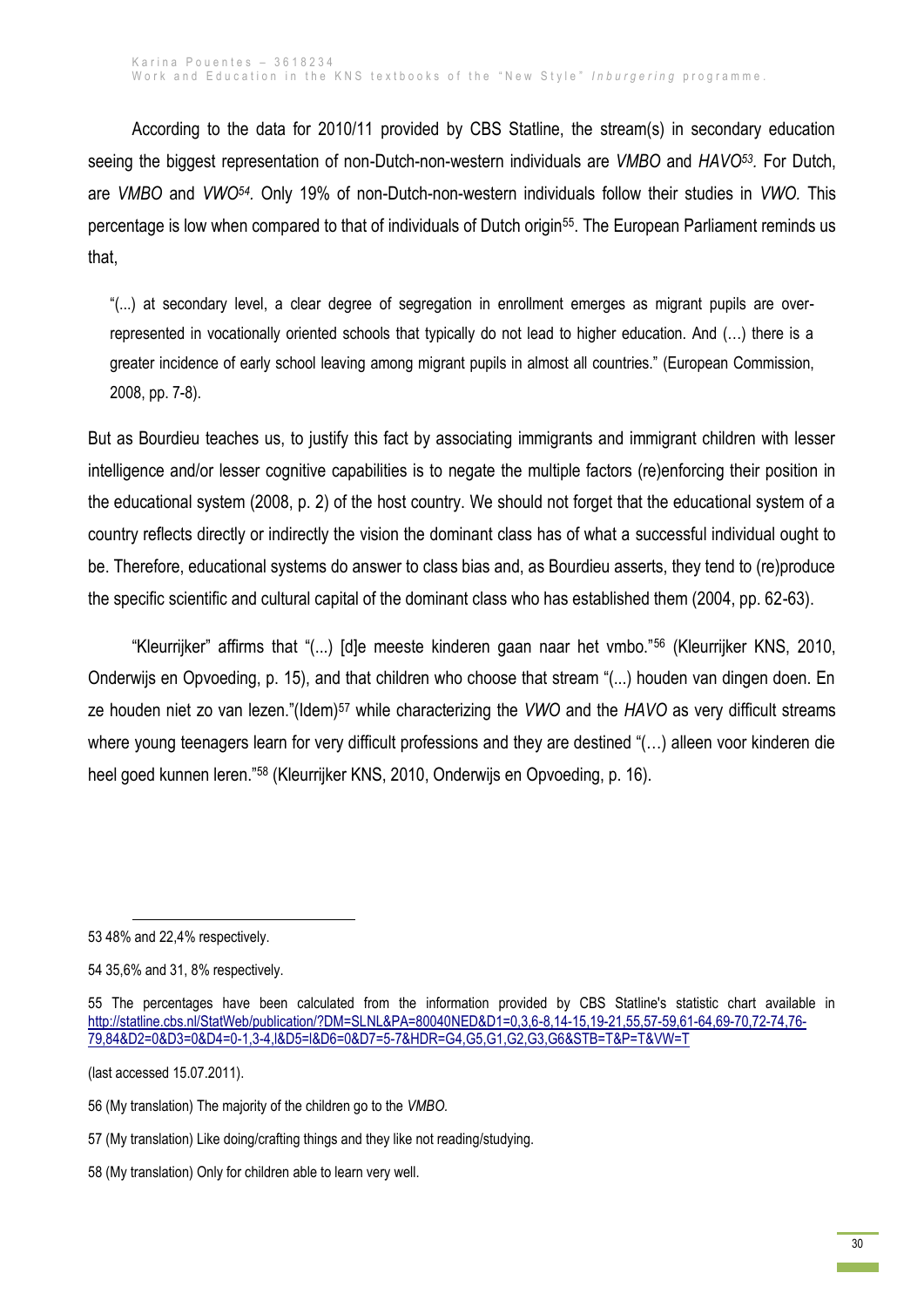The statistic chart on education in the Netherlands provided by CBS Statline indeed supports the pronouncement which established VMBO as the most commonly chosen stream in secondary education<sup>59</sup>. Nevertheless, constructing the academic stream into a particular field where only an elite can successfully remain while fabricating the vocational stream as a more popular and accessible one, does little on improving the participation of immigrant children -particularly non-western ones- in the academic streams. The manner of displaying information in the studied KNS textbooks about the possible trajectories young individuals can follow to complete their secondary studies already predisposes the choices of the *inburgeraars.* It fails to envision ways to include in their gaze the academic stream. Therefore, it becomes one with other practices encouraging immigrants from developing countries and their children to remain away from the centers where academic knowledge is (re)produced; to remain in those fields guaranteeing their vulnerable economic and social position in Dutch society.

#### **Teaching KNS, pedagogical choice**

**.** 

bell hooks has written about the urgent necessity of transforming "(...) how we teach and what we teach (...)" (1993, p. 8) while insisting on the fact that "(...) the education most of us ha[ve] received and [are] giving was not and is never politically neutral."(Idem, p. 9). It often carries and (re)produces specific discourses on class, gender, ethnicity, age, sexual practices which have different effects on different individuals. To those discourses, it is imperative not to be blind. The *Inburgering* program is undoubtedly an educational system. Methodologies and textbooks used to form it are unavoidably inscribed into specific political discourses. We should not separate them from the influences they have received from a strong colonial past, and their political responsibility.

Freire problematizes the sort of education he denominates as 'depository' education, in which student and teacher/teaching material are constructed as opposite poles where the last one becomes synonym of 'the knowing' and the first one a synonym of 'the one who does not know and needs to archive and accept the given knowledge without interrogating it'. In that relation, according to Freire, the voice of the student is silenced while education, in his eyes, should make use of liberatory educational practices to give voice to the student to speak/think/transform herself and her position in society. (1996, p. 54)

<sup>59</sup> 37,3% individuals follow their secondary studies in this stream. *VWO* occupies the second place with a 30,2%. *HAVO* the third place with a 27,6% and last Practical Vocational Education (PO) with a 3,8%. These percentages have been calculated from the data available in the statistic chart on education in the Netherlands by CBS Statline availabe in [http://statline.cbs.nl/StatWeb/publication/?DM=SLNL&PA=80040NED&D1=0,3,6-8,14-15,19-21,55,57-59,61-64,69-70,72-74,76-](http://statline.cbs.nl/StatWeb/publication/?DM=SLNL&PA=80040NED&D1=0,3,6-8,14-15,19-21,55,57-59,61-64,69-70,72-74,76-79,84&D2=0&D3=0&D4=0-1,3-4,l&D5=l&D6=0&D7=5-7&HDR=G4,G5,G1,G2,G3,G6&STB=T&P=T&VW=T) [79,84&D2=0&D3=0&D4=0-1,3-4,l&D5=l&D6=0&D7=5-7&HDR=G4,G5,G1,G2,G3,G6&STB=T&P=T&VW=T](http://statline.cbs.nl/StatWeb/publication/?DM=SLNL&PA=80040NED&D1=0,3,6-8,14-15,19-21,55,57-59,61-64,69-70,72-74,76-79,84&D2=0&D3=0&D4=0-1,3-4,l&D5=l&D6=0&D7=5-7&HDR=G4,G5,G1,G2,G3,G6&STB=T&P=T&VW=T) (last accessed, 15.07.2011).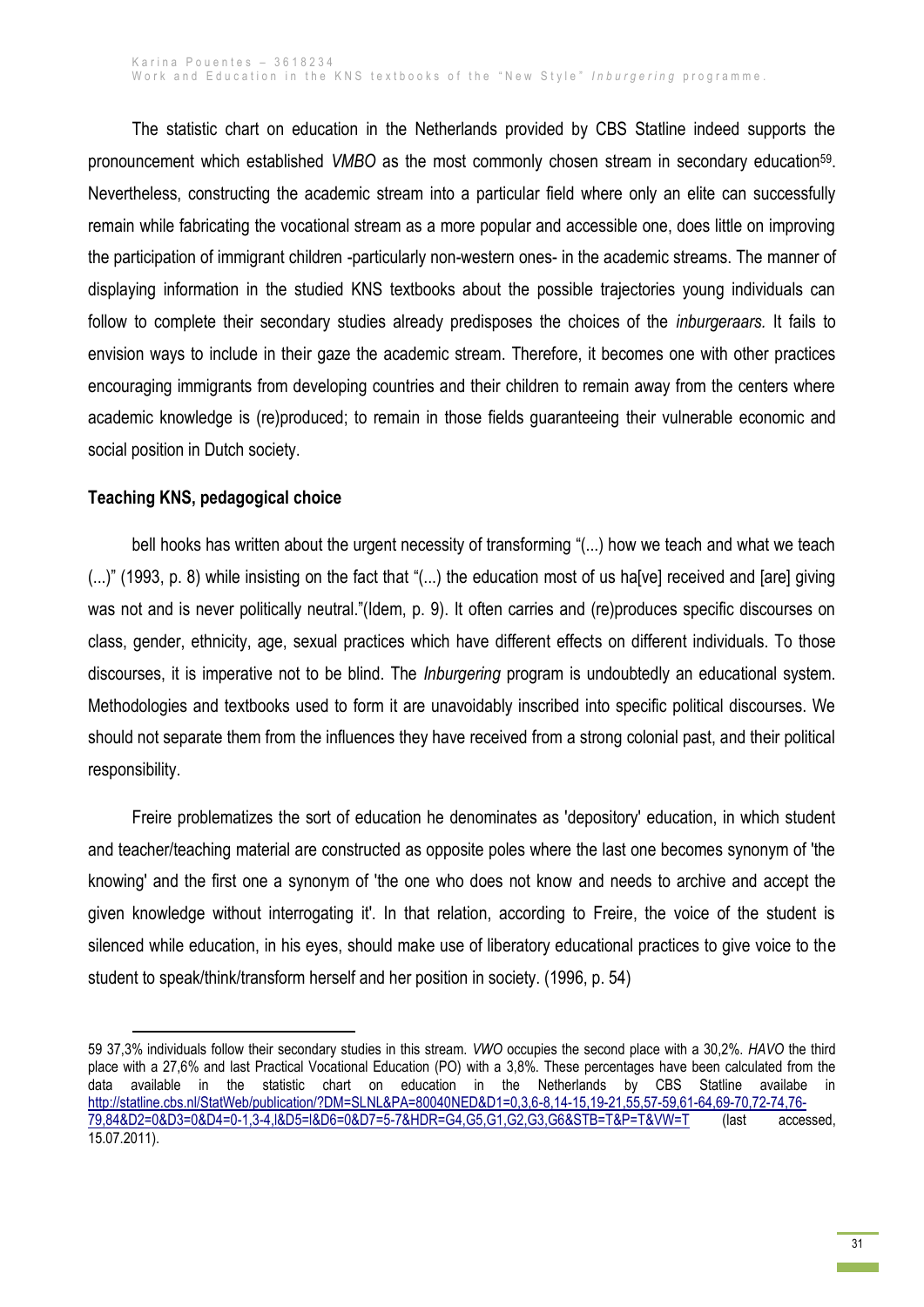The studied KNS textbooks are conceived from a pedagogical perspective that answers to a 'depository' educational practice. They convey a specific amount of information, values and practices from a Dutch perspective for non-Dutch individuals to accept and perform. In my previous chapter, I explored the connotations of the positivist paradigm, the basis upon which the seven textbooks in question rest. Both the pedagogical choice and the theoretical paradigm upon which these textbooks are fabricated, are closely related. They attribute agency, voice and knowledge mainly to 'the one who teaches'. 'The one who teaches' though, is white-Dutch. 'The one who knows not' is only too often the non-western, non-white, non-northern European individual. This choice implicates that the values and practices seen and experienced from a privileged perspective are dictated -rather than negotiated- to individuals who do not share the same privileged social, political and economical position.

None of the textbooks have clearly stated that a biological predisposition influences the low educational attainment of immigrants from developing countries in the Netherlands. Nevertheless, the choice of not addressing any of the complex political, social and economic factors which can affect in everyday life the educational attainment of immigrant children misleads the reader. It reinforces negative stereotypes in which the only mentioned parameter affecting the educational attainment of immigrant children is their ethnic and/or cultural origin. Such a stereotype which fails to see an immigrant as someone who "(...) could be multi-lingual, cosmopolitan, modern (...)" (Gilroy, 2005, p. 85) devaluates the cultural capital of individuals on the basis of their ethnic and/or cultural origin. It devaluates the knowledge they produce and consequently establishes them as second class citizens.

The *Inburgering* programme has the responsibility to introduce empowering possibilities to individuals who might have not had the proper circumstances to fully develop their cognitive capabilities in the past. It has the responsibility to give to the *inburgeraars* the necessary tools for them to stand against the "ghettoization" of education. It has the responsibility to question the validity of its representations -and their effects- of non-Dutch (new)comers in order to establish an honest cultural dialogue based on respect. Only then it will be possible to start a truthful two-directional integration.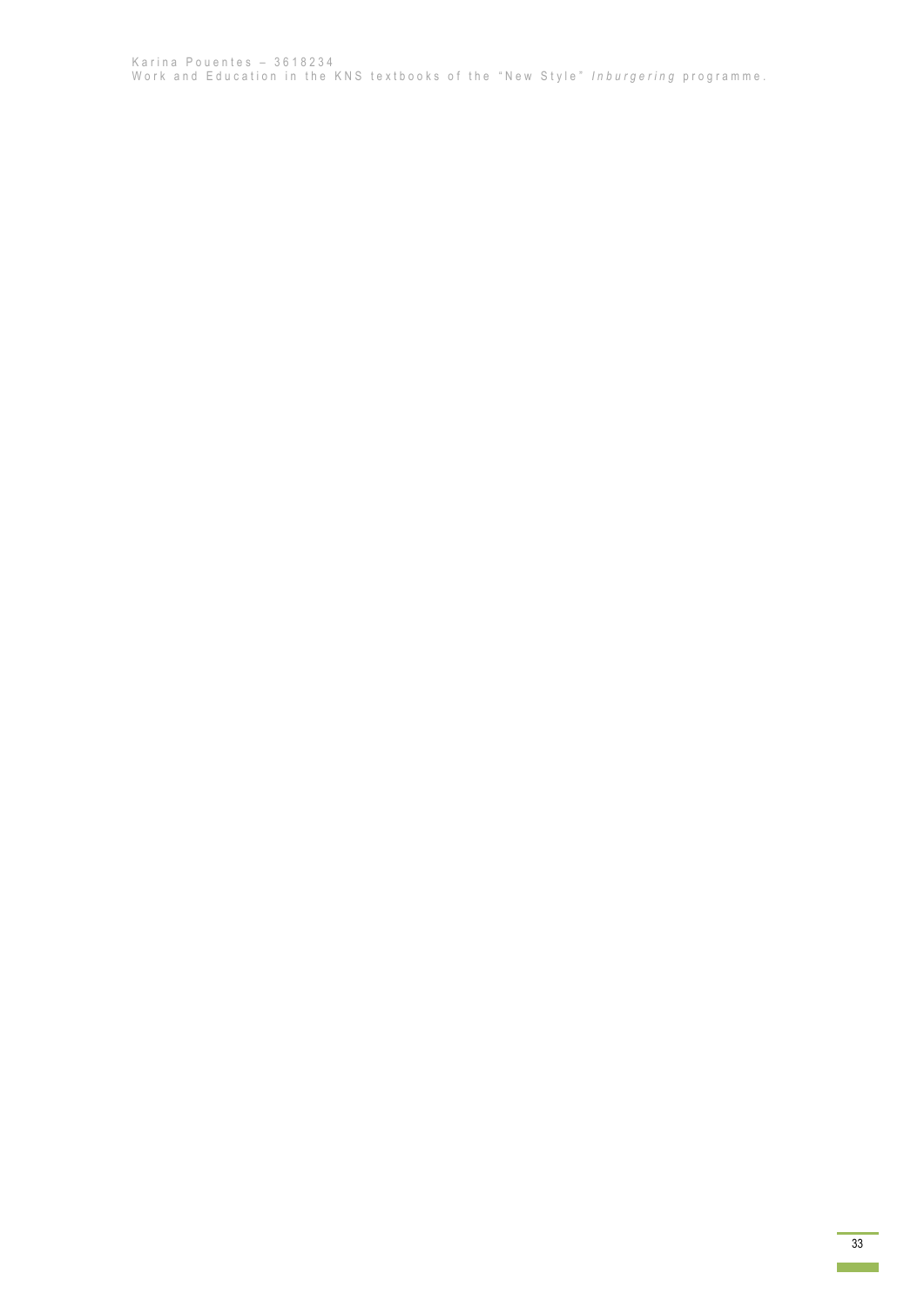The position that an individual has on the labour market, to a large extent informs her economic and social position in society. It also influences the social network through which that individual interacts with others, who might be of the same ethnic and/or cultural origin, or of a different one. Having a strong position in the labour market influences the level of successful integration that newcomers and their (grand)children achieve in their host society.

When subjects are considered to produce 'unreliable' knowledge, they are often penalized in their access to specific positions in the labour market. That is why, key to this chapter are Sandra Harding's insights on how colonial relations shape what the West defines as 'reliable' knowledge, according to the subject who produces it (1993). Essential to this section is also the notion of *abjection* as conceptualized by Julia Kristeva (1982) and the work of Arlie Russell Hochschield on migrant domestic workers in the West (2002) to better approach the increased relegation of caring and cleaning tasks to the immigrant -particularly female- Body moving from developing to developed countries. The observations of Emilio Reyneri and Giovanna Fullin on the current positioning of immigrants in the European labour market (2010) play also an important part in the present section.

In this chapter I will explore how the relationship between work and non-Dutch newcomers is discursively constructed in the seven studied KNS textbooks. In my approach I will point out how gender and cultural stereotypes are still very present when presenting to the *inburgeraars* their possibilities in the Dutch labour market. I will also argue that the limited and very specific work choices which are presented to the *inburgeraars* during the trajectory of their *Inburgering* programme, seem to associate them with poorly qualified individuals who are static and almost incapable of evolving through a variety of training or learning processes.

## **New and old immigrants: has something changed?**

Labour markets are often stratified inducing a hierarchical division -among others- between 'clean' jobs and 'dirty' jobs, and those who are suited to perform them. Such a division establishes differences between primary and secondary labour markets. They differ among others, in the nature of tasks needed to be performed, in the wages that they deliver and on the social status they grant to those they employ (Reyneri and Fullin, 2010). Both primary and secondary labour market are, in their turn, hierarchically stratified allowing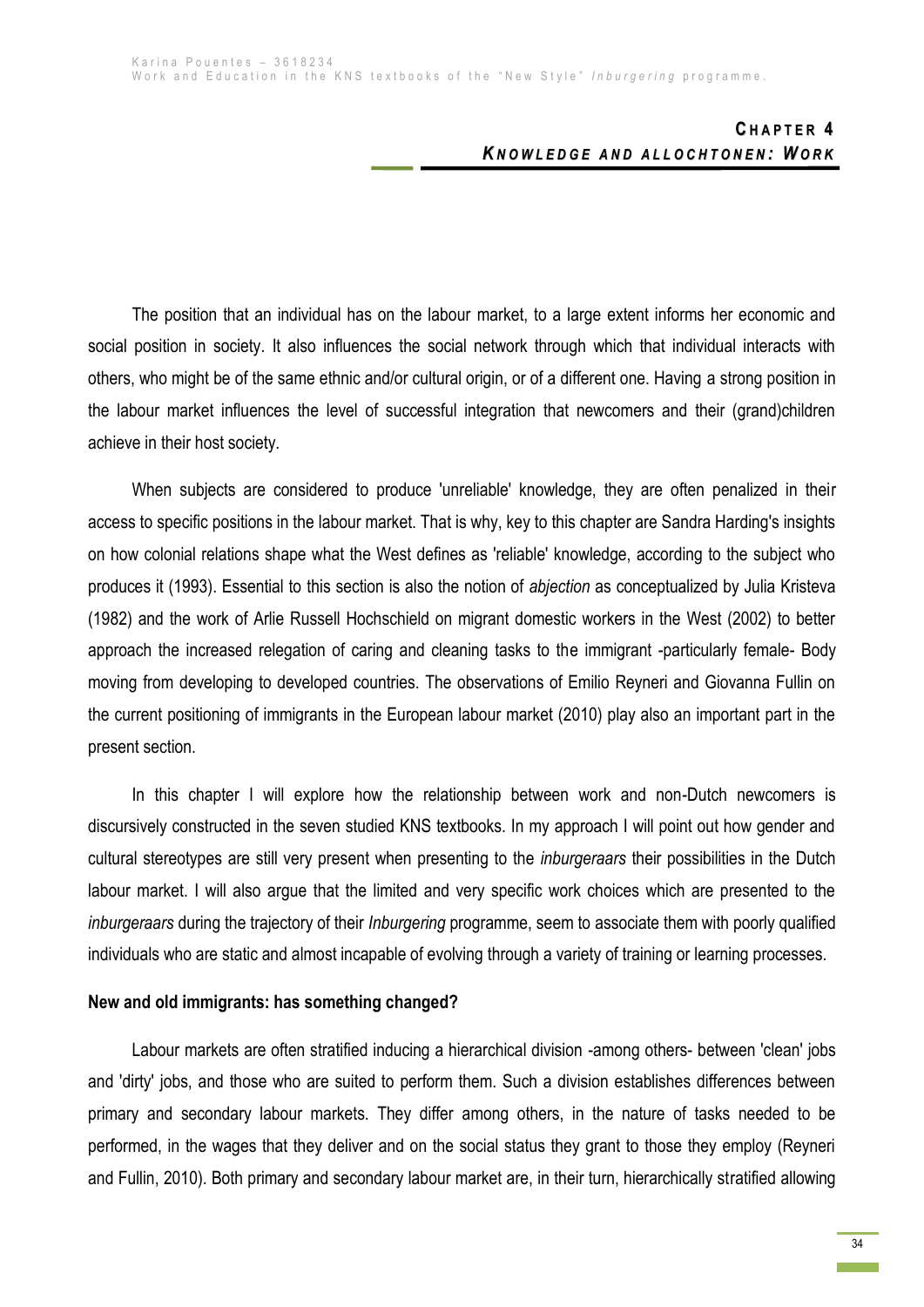for some variation according to the nature of the tasks performed, the gender, culture and/or ethnicity of the person performing them, her social status and the educational level of the person.

The position in the Dutch labour market of newcomers is often explained in relation to the level of their educational, language and professional skills. But the politically and economically vulnerable position that developing countries often have, in contrast to developed European countries, is greatly responsible for the distrust<sup>60</sup> that European developed countries show to them. A study performed in the Netherlands has shown that immigrants who have received schooling in the Netherlands tend to have higher rates of employment and a higher social status of the jobs they perform, than immigrants who have only received schooling in their country of origin. This is explained -among others- by the fact that Dutch employers seem to be uncertain about the learned skills of their workers, when they have been not learned in the Netherlands (Kanas and Van Tubergen, 2009).

Colonial relations between countries have a great impact on the visibility and credibility a country has regarding its capability to (re)produce knowledge. Western societies have historically attributed their economical and political supremacy to their capacity of (re)producing (scientifically) 'reliable' and 'objective' knowledge in contrast with that knowledge (re)produced in the non-West. Such a notion of supremacy entails a hierarchical ordering of types of knowledge and their reliability based on the subject producing it. Since knowledge (re)production has historically been attributed in the West to a subject which is white-western-male, those differing from such a category are therefore culturally fabricated as (re)producers of 'unreliable' knowledge. The roots of such beliefs are deep in the history of European thought and only in the recent decades has the social constructionness of science been brought to debate (Harding, 1993). Reproducing such notions<sup>61</sup> would only lead to underdeveloping the human capital with which immigrants from developing countries can enrich their host society and their own life.

Currently, in Europe,

"(...) a much higher proportion both of highly educated people and of women is a general feature of the contemporary [migration] inflows." (Reyneri and Fullin, 2010, p. 32).

As Arlie Russell Hochschild informs us in her article "Love and Gold", many of these female workers migrate nowadays to perform different sort of professionalized domestic tasks, since the demand for domestic servants has risen.

<sup>1</sup> 60 In terms of their capability to be centers where knowledge is produced.

<sup>61</sup> Particularly in the context of educational tools assisting the integration process of immigrants from developing countries in the Netherlands.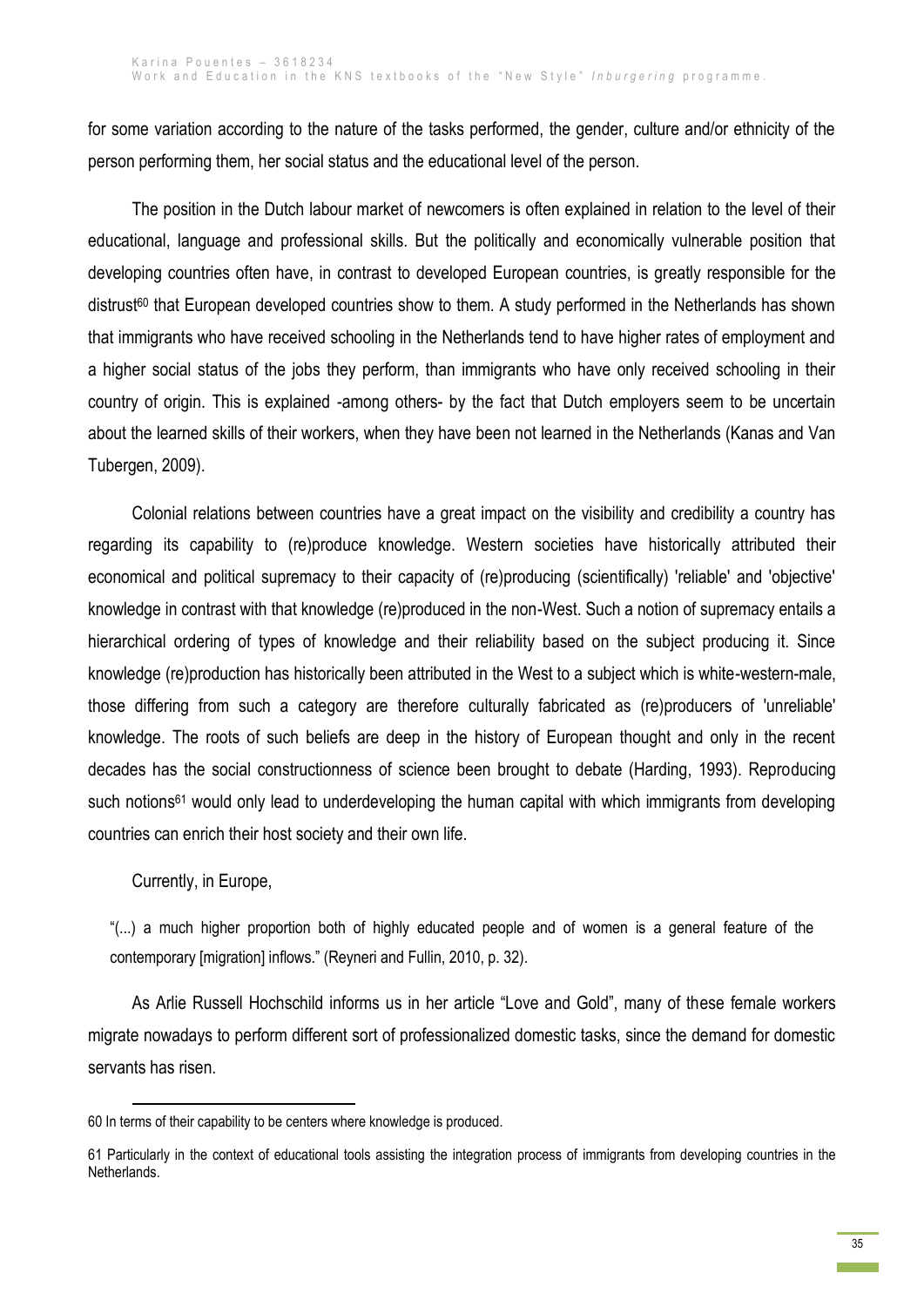"Vastly more middle-class women in the First World do paid work now than in the past. (…) Most also work longer hours for more months a year and for more years, so they need help caring for the family." (2003, p. 19)

But she also stresses that many of these female workers often worked in their country of origin as "(...) teachers, nurses, and administrative and clerical workers." (Idem, p. 18). Meaning that although these women come to perform less skilled work in first world countries, they are not unskilled or poorly educated women. With this in mind, I felt inclined to explore if the positions on the labour market described by the present KNS textbooks would discursively reinforce the cultural representation posing those occupying those positions particularly women- as unskilled or poorly educated individuals.

# **Discursively fabricating the Dutch labour market and the position of the** *inburgeraar* **in it.**

# **Dutch State: a State of social fairness**

Through six<sup>62</sup> of the seven analyzed KNS textbooks, the chapter 'work' holds a series of common characteristics63. The most evident discourse regarding the Dutch labour panorama is that informing the *inburgeraar* about the social fairness of the State. Sentences like,

"(...)De Nederlandse overheid moet ervoor zorgen dat de hele bevolking kan profiteren van goede economische resulaten. Maar de overheid zorgt (…) er voor dat de bevolking zo weinig mogelijk lijdt onder recessies, tijden van economische achteruitgang."<sup>64</sup> (Bakker, 2008, p. 77).

or like,

"De overheid wil dat iedereen de kans krijgt om te leren. Leren is dus een belangrijk onderdeel van je leven en je werk."<sup>65</sup> (Westerneng and Louter, 2010, p. 9).

**<sup>.</sup>** 62 "Kom verder!" has a very different structure when comparing it with the rest of the books. It's not organized by themes like all the other textbooks, but is rather constructed as a story that follows specific moments in the life of Monica da Gama. While in that textbook I found some of the more controversial stereotypes based on gender and ethnicity, they are not thematically localized as in the other textbooks. They take the shape of short sentences or comments within the characters' dialogues which often are about some other subject.

<sup>63</sup> The Dutch labour market is summoned before the *inburgeraars* by informing them about how job agencies work to (re)integrate unemployed individuals in the labour market, about the needs or characteristics of the Dutch labour market, about the rights and the duties of employers and employees in the Netherlands including a description of retirement programs, unemployment funds, taxes, etc., and also about the existence and influence of the Unions in the Dutch labour market.

<sup>64</sup> (My translation) The Dutch State needs to take care that the whole population can profit from good economic results. But, the State [also] takes care that the population suffers as little as possible from recession, in times of economic recession.

<sup>65</sup> (My translation) The State wants everybody to have the opportunity to learn. To learn is therefore an important part of your life and your work.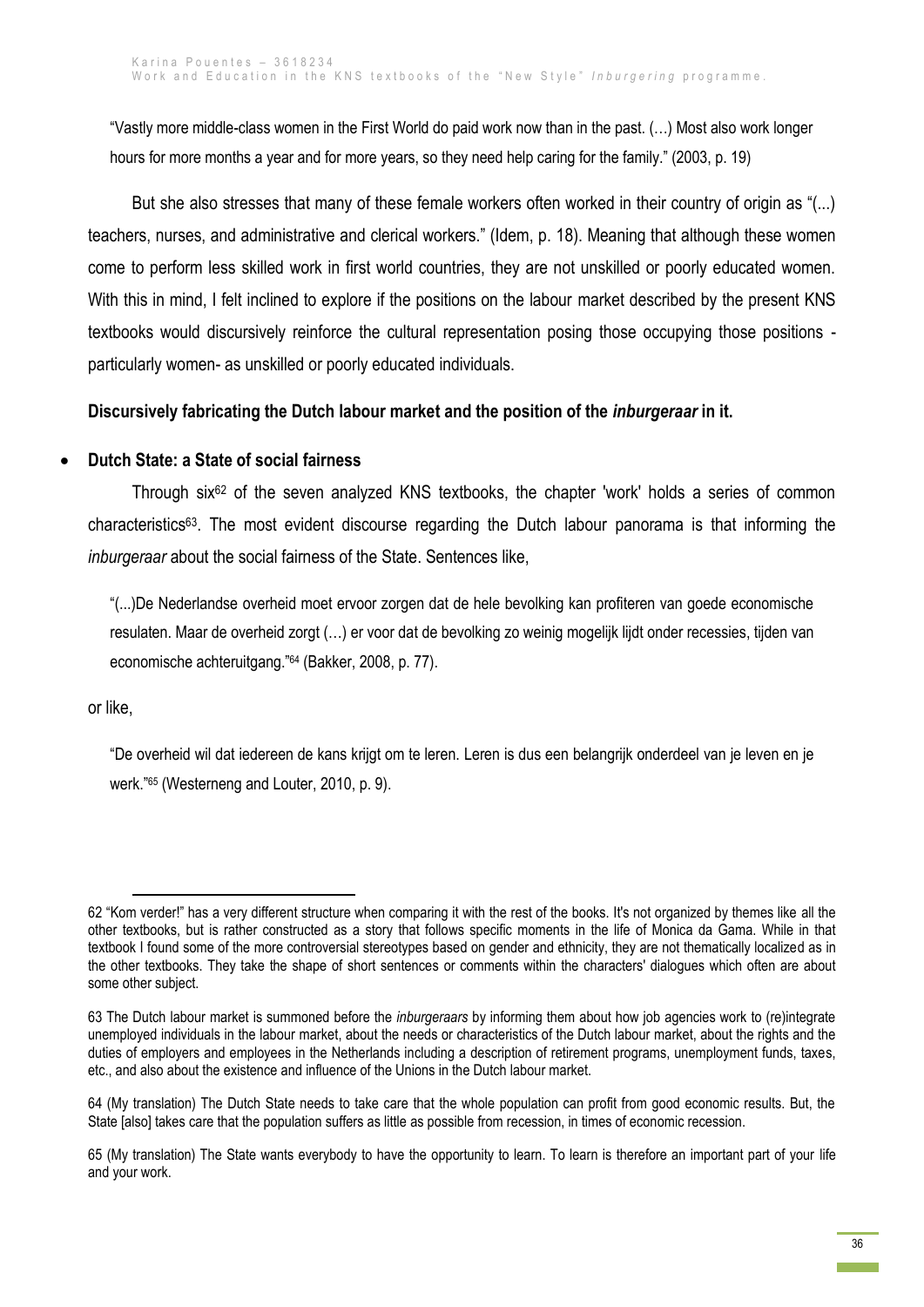seem to stress to the *inburgeraars* that even they are included in the collective of those protected by the state since no specifications are made regarding the required cultural and/or ethnic background, class, age, and gender someone needs to have to apply for such protection. This is often supported by the statement that

"Discriminatie is in Nederland verboden volgens de wet"<sup>66</sup> (Gathier, 2010, p. 169).

Five textbooks<sup>67</sup> summon the law of the minimum salary68, indicating to the *inburgeraar* that a minimum salary, for each profession and after a specific age, has been established by law, protecting employees therefore from being exploited by their employers. Again the Dutch State is fabricated as a fair State, protector of the rights of employees. But what happens when ethnicity influences the position in the labour market to which a highly skilled professional can access, affecting therefore the scale of her earnings? "Welkom in Nederland" asserts that,

"Als je in je eigen land diploma's hebt gehaald en hebt gewerkt, kun je in Nederland vaak niet hetzelfde werk krijgen. Je kunt dan aleen werk krijgen op een lager niveau. Bijvoorbeeld: iemand was in Turkije dokter en wordt hier in Nederland verpleegkundige." (Gathier, 2010, p. 154)<sup>69</sup>.

Here the *inburgeraars* are informed about the lesser value of their credentials and work experience. They are also warned about the difference in earnings between, for example, a Dutch doctor and a Turkish doctor. The minimum salary law is not applied in this case since their degrees and work experiences have not the same attributed value70. As a result, the discourse addressing the fairness of the Dutch State is not endangered. Simultaneously, western knowledge is still fabricated as more 'reliable' than non-western knowledge.

Social fairness is also discursively toned by often presenting different formats of social welfare<sup>71</sup>. Five of the seven textbooks<sup>72</sup> refer to some of the available subsidies for individuals who find themselves outside the

<sup>66</sup> (My translation) Discrimination is forbidden by law in the Netherlands.

<sup>67</sup> "Wegwijzer", "Nederland in zicht", "Welkom in Nederland", "Bagage", and "Kleurrijker".

<sup>68</sup> It stipulates that all individuals, independently of their origin or gender, for the same position and the same years of experience, cannot earn less than an amount of money specified in the law.

<sup>69</sup> (My translation) If you have obtained a degree in your country and you have worked there, often you cannot perform the same work in the Netherlands. You can only work at a lower level [profession]. For example, someone who was a doctor in Turkey becomes a nurse in the Netherlands.

<sup>70</sup> For the same degree, different positions in the labour market are granted, different earnings and social positions are attributed, while, at the same time, the minimum salary law is still respected.

<sup>71</sup> Unemployment subsidy, or subsidy given to those who have been declared incapacitated to work.

<sup>72</sup> "Bagage", "Kleurrijker", "Nieuwe Start", "Kom verder!" and "Welkom in Nederland".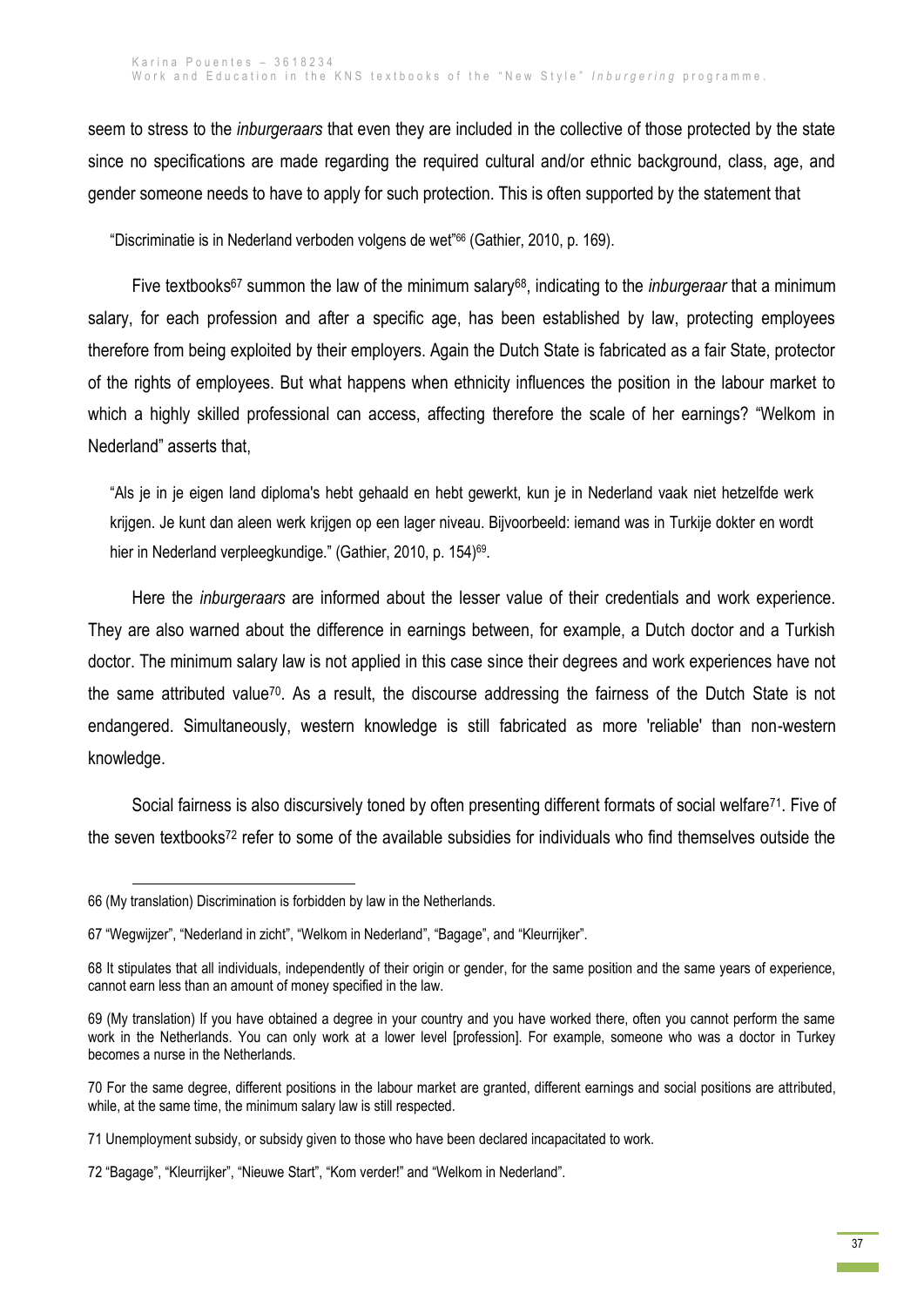labour market<sup>73</sup>. As often, the textbooks inform the reader that those subsidies are not available for someone who has not had a previous work history in the Netherlands, automatically excluding non-Dutch newcomers who are, in fact, the main target group of these textbooks<sup>74</sup>. Since non-Dutch individuals in the Netherlands, particularly newcomers, tend to be unemployed longer or to have more irregular jobs than Dutch individuals, their eligibility to benefit as Dutch individuals do from the social welfare is affected. This turns more difficult their transition to better positions in the labour market.

### **job agencies and unemployed immigrants**

In the seven textbooks the reader encounters the mechanisms the State apparently has to help immigrants in their process of finding their position(s) in the labour market. Links and names of real organisations where they can find more information regarding their particular labour situation and possibilities are often presented to the *inburgeraars*. The discourse presenting the Netherlands as a nation of social fairness in the labour market is strengthened, among others, by presenting to newcomers the organisations which normally help unemployed individuals<sup>75</sup> to find jobs, and describing in every detail all the methods and mechanisms used by these organisations to achieve that purpose. The *UWV werkbedrijf<sup>76</sup>* (former *CWI*) and the *Uitzendbureaus<sup>77</sup>* are named often. The unemployed *inburgeraars* are presented with all these 'helpful hands' promising to successfully guide them into the labour market in a short period of time.

A few observations here are worth considering. The language skill that an *inburgeraar* develops during the *Inburgering* program is an A1-A2<sup>78</sup> language skill. To complete the whole program until A2 level an individual needs at least 6-12 months. In the meantime, *inburgeraars* -particularly newcomers- cannot access paid work or, in many cases, not even work as voluntaries since Dutch language skills are currently a must in most of the labour positions which do not involve semi or unskilled work. To apply for such jobs, the

**<sup>.</sup>** 73 In that segment the Dutch State is fabricated as "provider", covering the needs of individuals and families when they fail to provide for themselves.

<sup>74</sup> No direct relation is discursively established between those who are entitled to receive the benefits of Dutch welfare and their cultural and/or national origin, since non-Dutch individuals with a working history in the Netherlands are also eligible to receive the benefits of social welfare.

<sup>75</sup> Immigrants and nationals.

<sup>76</sup> It is an independent managing body answering to the Ministry of Social Affairs and Employment. Their mission is to stimulate employment by helping unemployed individuals to find jobs, and to attribute an income to those who have been declared as incapacitated to work. <http://www.uwv.nl/overuwv/over-UWV/wie-en-wat-is-UWV/profiel/index.aspx> (Last accessed, 26.06.2011).

<sup>77</sup> Temporary employment agencies.

<sup>78</sup> A1, A2, B1, B2, C1, C2 are the different language proficiency levels according to the Common European Framework of Reference for Languages, being the A1 level the extremely basic one and C2 the expert user level.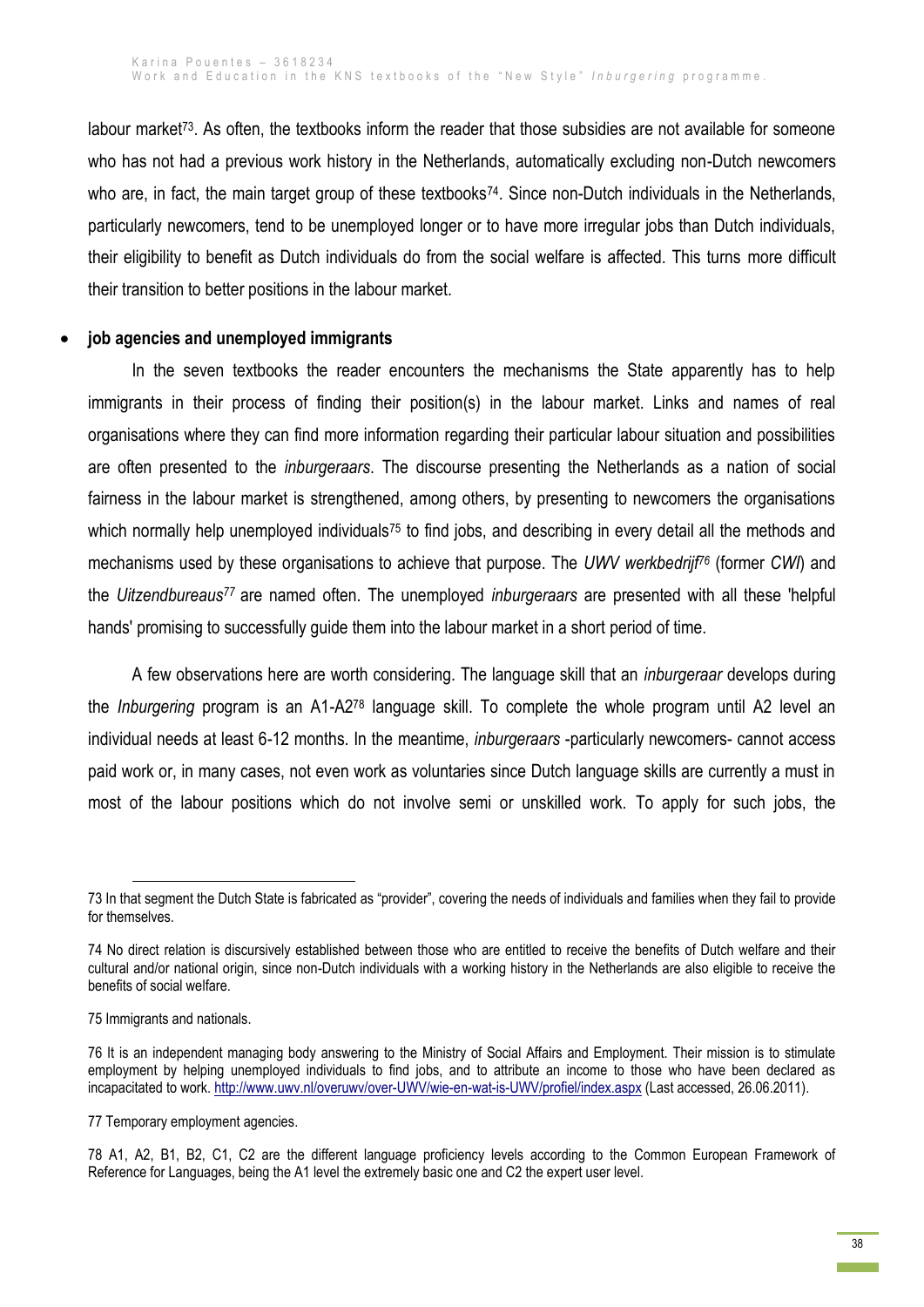*inburgeraar* requires a skill level on the Dutch language of at least B179. In order to access the language courses (*NT2*) giving that level of language proficiency the *inburgeraar* needs to pay around €2000 or €6000 per course, which seriously hampers the access newcomers have to better positions in the Dutch labour market.

In the past the expenses of the *Inburgering* programme were completely covered by the municipalities<sup>80</sup>. Nowadays the State forecasts that in the near future the costs of the *Inburgering* programme will need to be covered by the *inburgeraar* who is also required by law to have followed the programme in order to legally remain in the Netherlands<sup>81</sup>. In the case of the *Inburgering* programme immigrants from third-countries -or their partners- have no other choice than to pay it. This is not the case with the course giving higher proficiency in the Dutch language. Rather than being encouraged, newcomers are discouraged by such prices to invest time, effort and capital on learning Dutch better. This situation hits immigrant women particularly hard. Non-Dutch newcomers who are women and who have not had previous contact with the Dutch language until the moment of migration often come to economically rely on somebody else. Therefore, the option of accessing those courses to attain a higher proficiency in the Dutch language is not theirs to take.

While the present KNS textbooks often address the lack of proficiency in the Dutch language as one of the main reasons for unemployment among immigrants from developing countries, they do not address the social and political mechanisms influencing such a lack of proficiency. By omitting such information, a causal relation is established between the difficulties in acquiring a good level in the Dutch language and the cultural and/or ethnic origin of the *inburgeraar*.

Furthermore, none of the studied KNS textbooks mentions that almost no *Uitzendbureau* or the *UWV werkbedrijf* will accept as a 'client' somebody who does not speak or speaks Dutch very poorly. The obvious discourse suggests that the Dutch State provides unemployed individuals with many 'helpful hands' to step out of their unemployment. Because this discourse is put together in KNS textbooks whose target public are new and/or old immigrants, we tend to assume that those 'helpful hands' are aiming to help also immigrants in a situation of unemployment. In reality however, unemployed newcomers nowadays are often denied the access to such organisations, thus finding themselves with few and unpromising options to enter the Dutch labour market.

<sup>79</sup> This can be easily deduced after searching in the different online job-databases.

<sup>80</sup> Which receive a subvention from the State.

[<sup>81</sup>http://www.rijksoverheid.nl/onderwerpen/inburgering/nieuws/2011/06/17/inburgeren-is-eigen-verantwoordelijkheid.html](http://www.rijksoverheid.nl/onderwerpen/inburgering/nieuws/2011/06/17/inburgeren-is-eigen-verantwoordelijkheid.html) (last accessed 26.06.2011).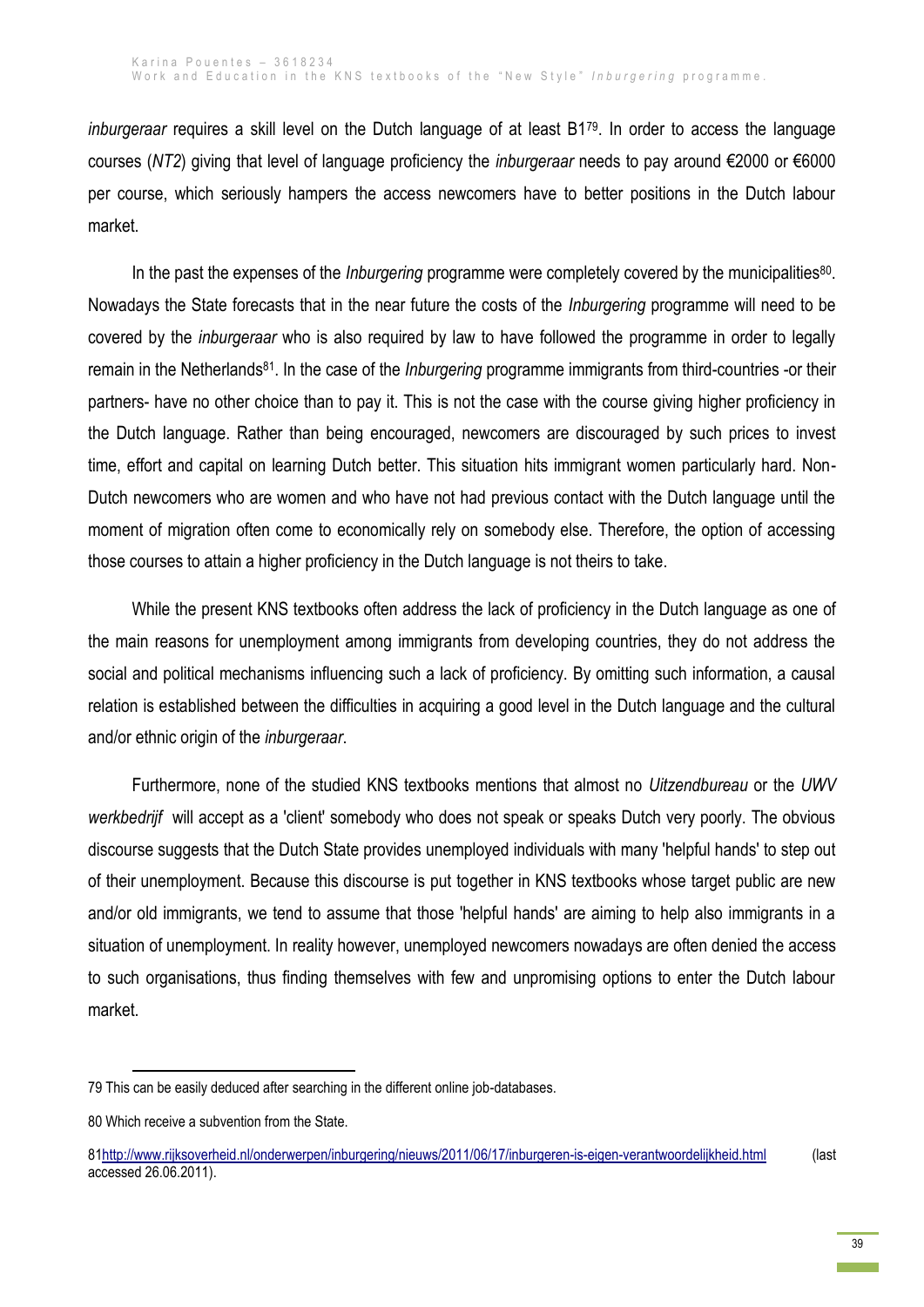Nevertheless, the immigrant Body<sup>82</sup> is often visually associated to unemployment agencies in the Netherlands. From the six KNS textbooks having a special chapter for 'work', four of them<sup>83</sup> make use of at least one picture in which Bodies coded as *non-Dutch<sup>84</sup>* are depicted in an *UWV-werkbedrijf* or an *Uitzendbureau*. <sup>85</sup> Each textbook uses for this chapter an average of two or three photographs.





1

Bagage", ph. in p. 139 The state of the state of the state of the state of the state of the state of the state of the state of the state of the state of the state of the state of the state of the state of the state of the

# **'dirty' jobs, manual jobs, caring jobs...who performs them?**

Immigrants from developing countries are often called to work in the secondary labour market characterized by poor pay rates, dangerous employment and/or employment where individuals come in close contact with what developed countries understand as 'dirt'<sup>86</sup> (Reyneri and Fullin, 2010). All of these sources of

<sup>82</sup> Apparently the Body of immigrants who already live in the Netherlands and already speak Dutch, since newcomers do not become clients of such agencies until their Dutch language skills have greatly improved.

<sup>83</sup> "Kleurrijker", "Welkom in Nederland", "Nederland in zicht" and "Bagage".

<sup>84</sup> Darker of skin, with physical traces recognizable as Mediterranean or southern ones

<sup>85</sup> I found particularly interesting the contrast between the picture used to visually support the text presenting the *CWI -*former name of what now is known as *UWV-werkbedrijf*- and that used to illustrate what a work meeting is, in "Bagage". In the first case (p. 139) a very dark and blurred picture shows to the reader the interior of the *UWV-werkbedrijf* where large panels displaying different vacancies occupy the centre of the frame and catch the viewer's attention both because of their position in the frame and because of their contrast in terms of colour with the predominant darkness of the picture. Surrounding the panels are a number of individuals, all of them facing the panels and showing their backs to the viewer. Many of them are visually covering others appearing more as an undifferentiated mass than as individuals with particular stories or subjectivities. We can identify a woman in that mass, but she is visually assimilated by the mass through the colours, texture and type of clothing that she is wearing. As a viewer we are unable to identify any particular traits of these individuals. They are undifferentiated. The second case though (p. 155) presents the viewer with a very sharp close up of five middle-aged white men. The picture is full of light, the faces of the individuals are clearly discernible and we can read the expressions each of these five men have. There are discussing something which stays outside the frame. While in the first case the object of interest for those in the picture is an object which becomes visually more attractive to the viewer than the people in the picture essentially turning them invisible -the huge panels displacing vacancies-, the second picture leaves outside the frame the object of interest of those portrayed in the picture. The viewer can only access or imagine their object of interest through them, through their faces. By doing so they become extremely visible to the viewer. In other words, unemployed individuals in the first picture are constructed as an undifferentiated mass whose any recognizable trait is their foreign origin and their unemployment. They are completely depersonalized and turned into a category, and by no means constructed as individual subjects with particular life stories.

<sup>86</sup> Mary Douglas has developed an amazing body of work on the notion of *dirt.*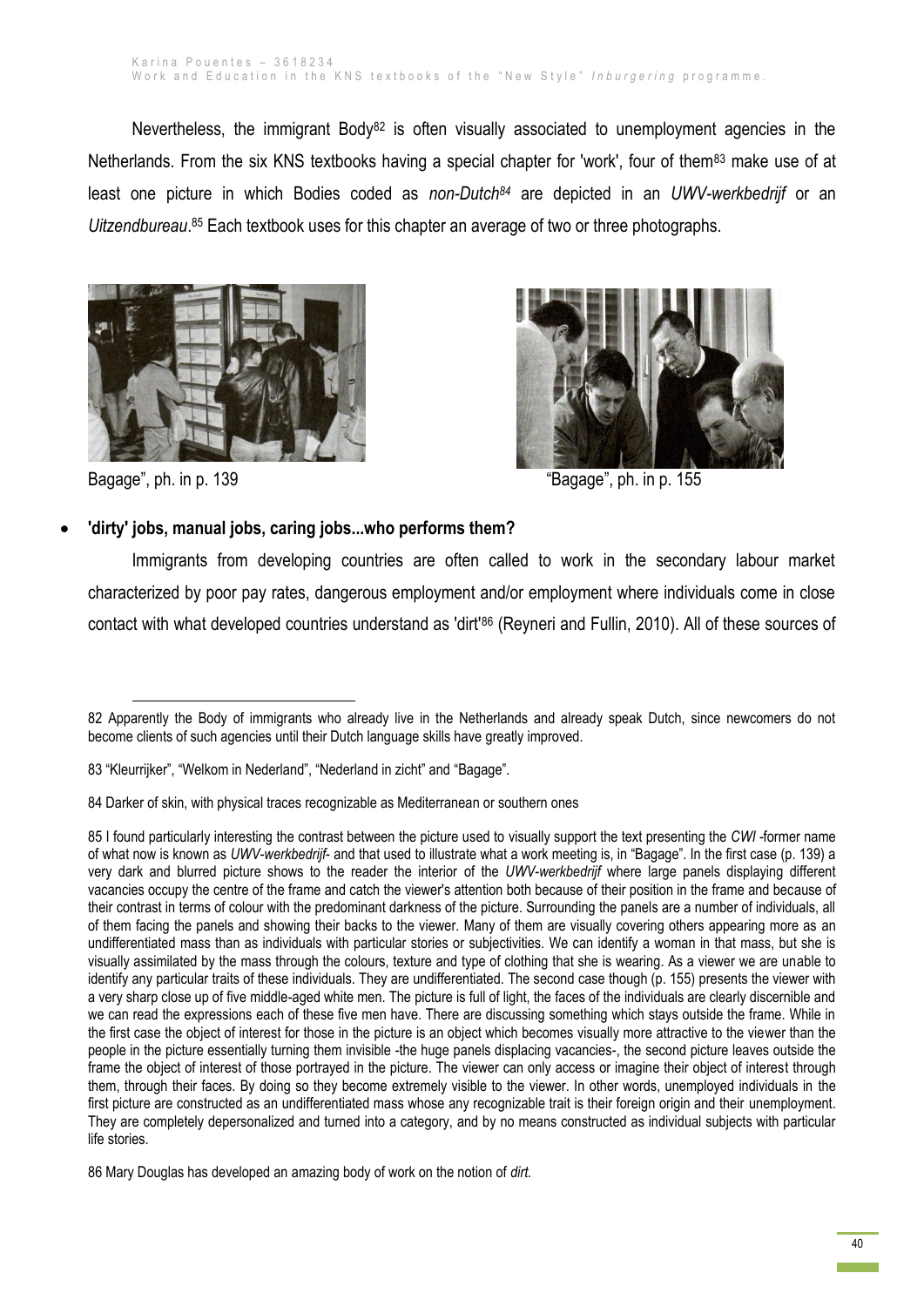employment are also stratified and they are sensitive to the gender, ethnicity and age of the individuals performing them.

While working in the present research, I could not avoid summoning the complex notion of *the abject* conceptualized by Julia Kristeva as that from which we separate ourselves in order to live within an idea of a self of (w)holiness. She defines *the abject* as "(...) something rejected from which one does not part (…)." (1982, p. 4). While *abjection* can manifest itself at different levels and forms, I am particularly interested in the *abjection* of the maternal. She explains that one of the first necessary acts of *abjection*, is when a child recognizes herself as an individual and she separates herself from the maternal world -a world ruled by sensations and emotions- in which she has existed until that moment. To enter the paternal world -a world of order, nomination and language-, the child needs to *abject* the maternal one and she becomes an individual. The maternal world becomes what is *abjected: the abject* (Kristeva, 1982)

But can the maternal world be *abjected,* at a different level, by white-western-full-time-professional mothers? "Familie is in Nederland niet erg belangrijk."<sup>87</sup> (Van der Toorn-Schutte, 2010, p. 37). This sentence reminded me again of Arlie Russell Hochschild and her article "Love and Gold"88. There, she asserts that women in developed countries who want to succeed in the professional realm, often face the necessity of minimizing the time and energy spent in family work which often involves the dealings with "(...)birth, child rearing, sickness, death" (2002, p. 20), dealings with the realm of emotions and sensations. When women in developed countries become providers and *abject* the more direct caring practices relating them with their children and elders, who takes their place? Women from developing countries, stepping into the *traditional mother* void place (Idem). And I wonder: does the *abjection* of such practices turn the ones performing them into *abjected* Bodies as well? Since most of migrant women appear to have children of their own (Idem, p. 21), does their double act of mothering -personally and professionally- construct them as *abjected* Bodies?

In chapter three I explored the case of the character Monica da Gama, in "Kom verder!". The textbook presents Monica as a docile, warm, patient woman, always placing her wishes in second place, while in service of the wishes and dreams of those she helps. Her neighbour is an energetic Dutch full-time professional woman presented more as a provider than as a carer. Their uneven relationship is evident. The mothering and caring role Monica performs has been *abjected* by her Dutch neighbour who, as a provider, inhabits mainly with her husband, the paternal world.

<sup>87</sup> (My translation, in "Wegwijzer") Family in the Netherlands is not so important.

<sup>88</sup> In "Global Woman: Nannies, Maids, and Sex Workers in the New Economy", 2002.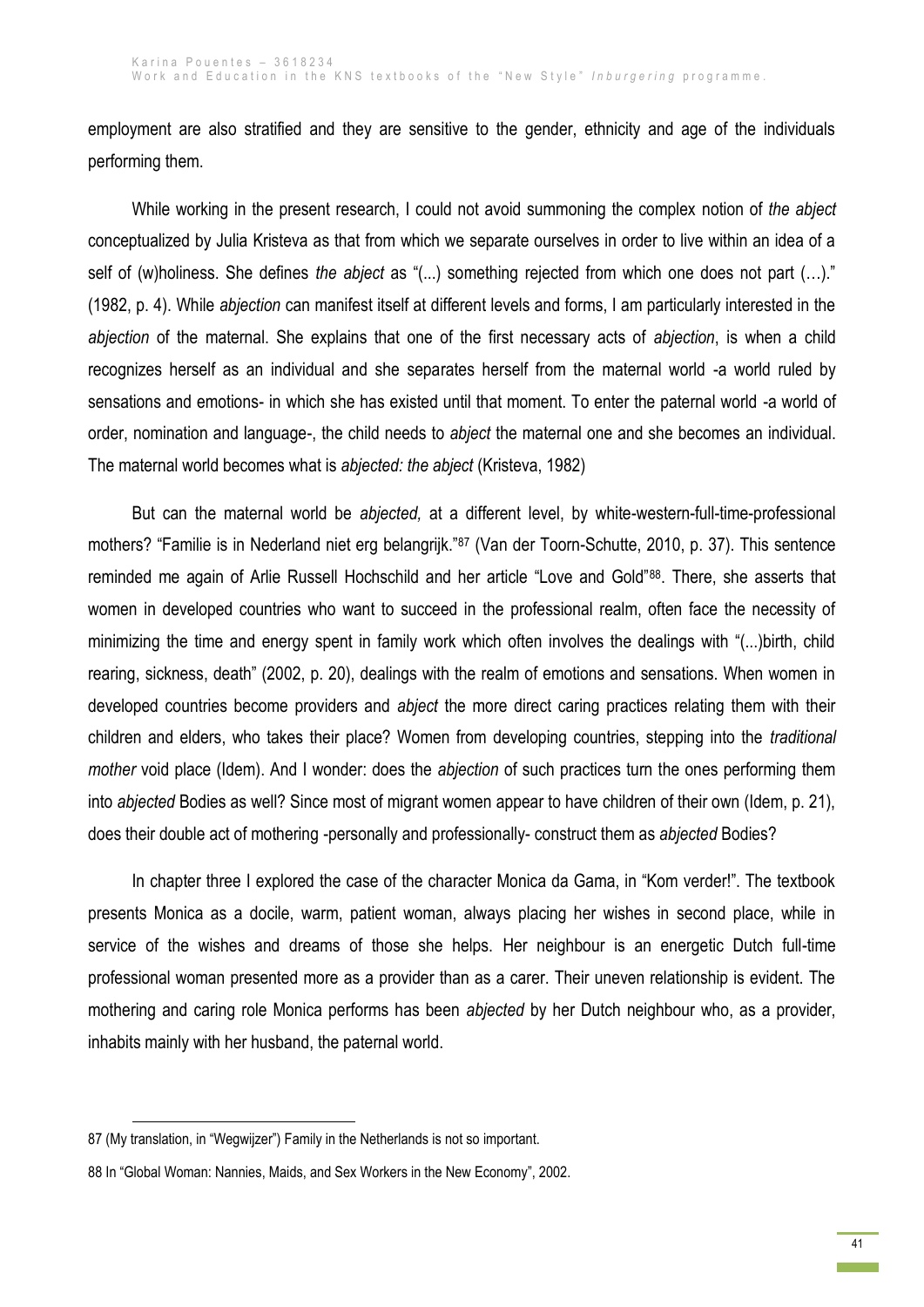Their story heavily draws from, and indeed reinforces the circle in which women from developing countries are placed in precarious economic situations in relation to their western counterparts. It reinforces the stereotype fabricating the relationship between non-western and white-middle-class-western women -in which the first one provides care while the second one 'compensates' for that care economically- as a normal one. It establishes a hierarchical relation between them based on the social status attributed to them according to the nature of their labour practices, favoring those practiced in the paternal world over those practiced in the maternal world. It fails to envisage an *other* reality for women from developing countries immigrating to the Netherlands. Rather than creating an empowering example to literally help newcomer women to "kom verder" go further- from the social and cultural stereotypes bounding them, it reinforces disempowering stereotypes which restrain them from envisioning themselves in a position of equality in relation to their counterparts.

While in the seven analyzed KNS textbooks the manner of introducing to the *inburgeraars* their choices in the Dutch labour market can vary, they share similar traces regarding the type of work where they tend to situate them<sup>89</sup>. "Nederland in zicht", when exemplifying what 'work' is in the Netherlands, presents to the reader a picture in black and white of the stock exchange in Amsterdam where a mass of white-male-suited Bodies -unmarked Bodies- can be seen writing, talking while surrounded by electronic panels, screens and computers. Only one woman is to be seen in this picture<sup>90</sup>. There is no doubt that such a job is a 'white' collar job involving a lot of decision making and offering great social status to especially men. But no marked Body is depicted there. Through its author we know that this particular textbook is meant for individuals with a high educational level. From the three pictures used in the chapter addressing 'work', only one shows a marked Body -a black woman<sup>91</sup>. This marked Body is summoned when depicting it as the user of a website used to find and apply for jobs. While the possibility of receiving a highly educated immigrant in the Netherlands is accepted -since the textbook addresses that specific target group-, such a highly educated immigrant is still mainly envisioned in the professional world as an unmarked Body -a white-male one.

In order to exemplify which are the tasks, responsibilities and rights an employee has in the Netherlands, or how an unemployed individual can apply for a job, the rest of the six textbooks often use situations where the central character is an immigrant interacting with the given situation. In the overwhelming

<sup>89</sup> There is no direct and obvious discourse acknowledging that only specific jobs in specific areas are available to immigrants from developing countries. To directly state that immigrants from developing countries can only perform well in specific jobs where no high professional skills are needed, would crash with the statement establishing the Netherlands as a country where discriminatory practices of any form are prohibited by law. The discourses situating the target public of these textbooks on specific work fields or jobs are much more subtle and, in some cases, difficult to trace.

<sup>90</sup> Bakker, 2008, p. 67.

<sup>91</sup> This particular textbook depicts marked Bodies only in 4 of the total of 16 pictures depicting humans used in it.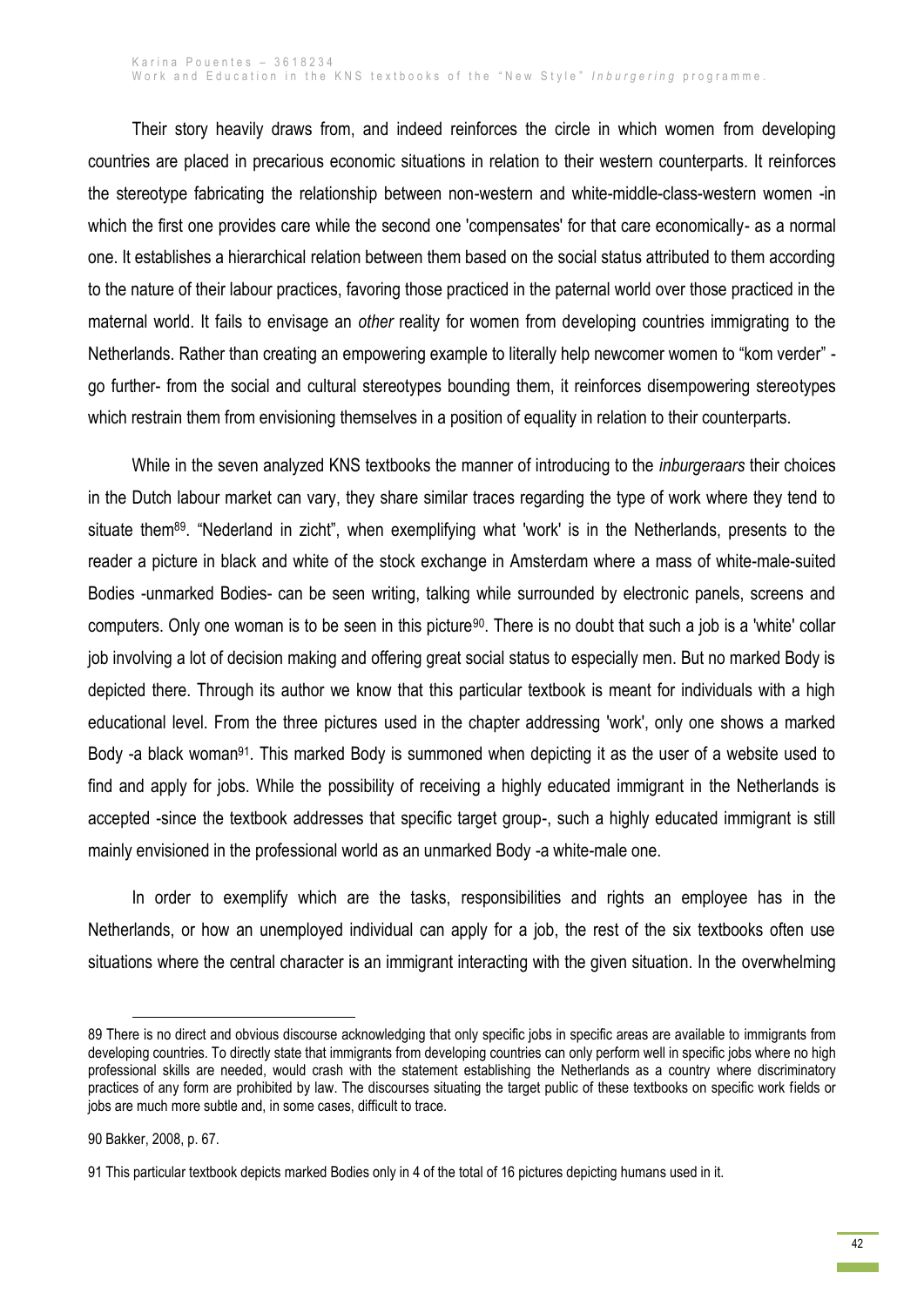majority of the cases they are situated performing 'blue' collar work or, in the case of women, performing a variety of care or cleaning tasks.

"Wegwijzer" uses three pictures and a couple of sentences to define what 'work' is for the *inburgeraar* in the Netherlands. The three pictures show a factory, the construction of ships, and a field of flowers while adding that

"Veel buitenlanders werken in de tuinbouw. (…) Andere werkplekken zijn fabrieken (industrie) en kantoren. Ook de scheepsbouw en visserij zijn belangrijk in Nederland."<sup>92</sup> (Van der Toorn-Schutte, 2010, p. 19).

This generalization of 'where' a newly arrived immigrant can find labour completely erases the possibility that an immigrant can work teaching philosophy or history of arts at university, or work in the ICT field. It predisposes and limits the work choices *inburgeraars* have, based on their ethnicity.

"Welkom in Nederland", when answering to the very relevant question for the target public of these textbooks "Which work is to be found?", creates a list of possible sectors and/or jobs which can function as a compass for the newcomer to situate herself in the Dutch labour market. *Inburgeraars* can be "monteurs" mechanics-; "schilders" -house painters-; they can work in a restaurant, or in the care sector like in nursing homes and day care centers; they can be "chauffeurs" -drivers-; "secretaresse" -secretaries-; they can be sentries or "tuinman" -gardener<sup>93</sup>.

Although "Kleurrijker" does show women together with men in most of the pictures depicting 'white' collar jobs, those women are still white-western women. The only picture depicting a black woman working shows her working as a maid in a hotel<sup>94</sup>, with two other white-western-women.

Tasks or jobs requiring a big dose of physical effort, some training -but not in higher education- irregular working hours and lesser wages are constantly associated with the working immigrant via photographs or descriptions of work situations in which immigrants find themselves. The positions in the Dutch labour market in which *inburgeraars* are most often represented in all the KNS textbooks are mostly those available for the working-class...when presented as being successfully integrated in the labour market and not unemployed<sup>95</sup>.

<sup>92</sup> (My translation) Many foreigners work in the sector of horticulture. Other places to work are factories (industry) and offices. Also the ship-building industry and fishery are important in the Netherlands.

<sup>93</sup> "Nederland in zicht", 2010, p. 151.

<sup>94</sup> "Kleurrijker", 2010, Unit 1, p. 34.

<sup>95</sup> Except "Nederland in zicht", because of its particular target public.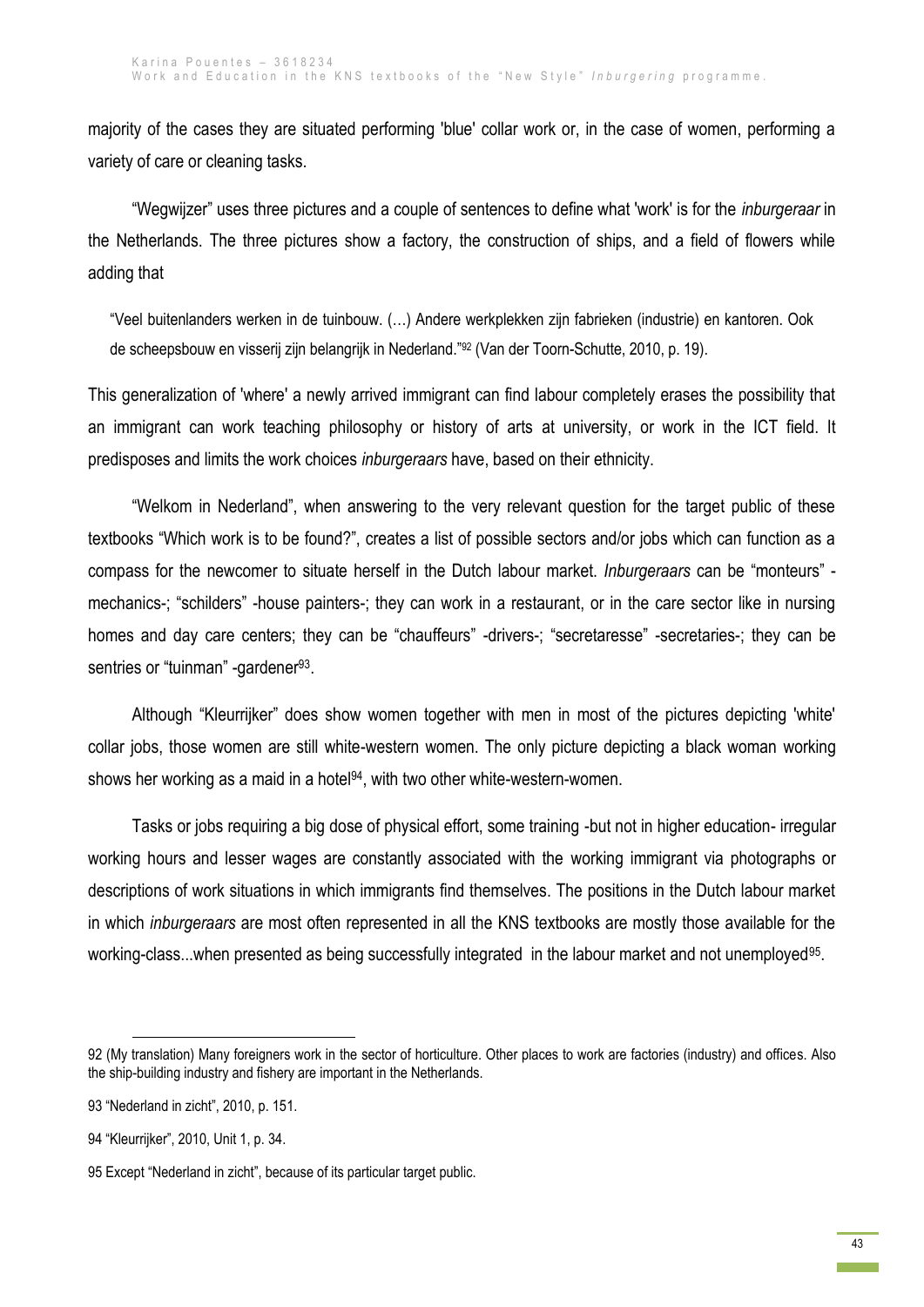An interesting exception pops up in the KNS textbook edited by "Kleurrijker" when the section of discrimination is presented and discussed. A picture of a black male surgeon hugged by his white male counterpart seems to suggest to the *inburgeraar* that it is possible to envision such a reality where a marked Body can go beyond the stereotypes bounding her capabilities. Such a picture though seems to disappear in the sea of all the other pictures or texts mainly associating the *inburgeraar* with tasks or jobs requiring no or low intellectual skills. It ends up acting discursively more as a proof of how exceptional it is to have marked Bodies on socially highly recognized labour positions in the Netherlands than as an empowering example.

As a sort of conclusion for this chapter I would like firstly to stress that I do not believe that the working class performs unworthy tasks and that it is diminishing to associate somebody with work of that nature. For generations, my own family has belonged to the working class, a fact in which I do take pride for many reasons. But I do argue against the association often made between belonging to the working class and being lowly educated because of some lack in learning capabilities. I also argue against the association often made between immigrants from developing countries and a position in the Dutch labour market for which no or low intellectual skills are required.

KNS textbooks do target specific groups within the broader collective of *inburgeraars*. Particularly those targeting low educated immigrants fail to see them as individuals in constant evolution and development. They envision them as 'Bodies trapped forever in their ignorance'. They still associate low educational level with low intellectual capabilities while completely disregarding all the economical, political and social factors that can influence in the country of origin of many immigrants their experience with schooling. They fail to see that altering the social, economical and political stimulae of an individual affects and influences her. They can induce her growth -if properly fomented- or her decline and ostracization.

As I have shown in the present chapter, the analyzed KNS textbooks tend to fabricate immigrants as a general and fixed category, intellectually limited by their ethnic and/or cultural origin, unable to go beyond what appears to be their 'natural' predisposition to mediocrity. A real and positive integration needs to be pursued by no longer reinforcing -albeit indirectly- practices that locate immigrants in the most vulnerable and isolated positions in the Dutch labour market. KNS textbooks should take the responsibility of envisioning an integration in which the *inburgeraars'* capabilities are not ignored, but rather stimulated improving both their life and that of others in the host society they have chosen to live in.

> 44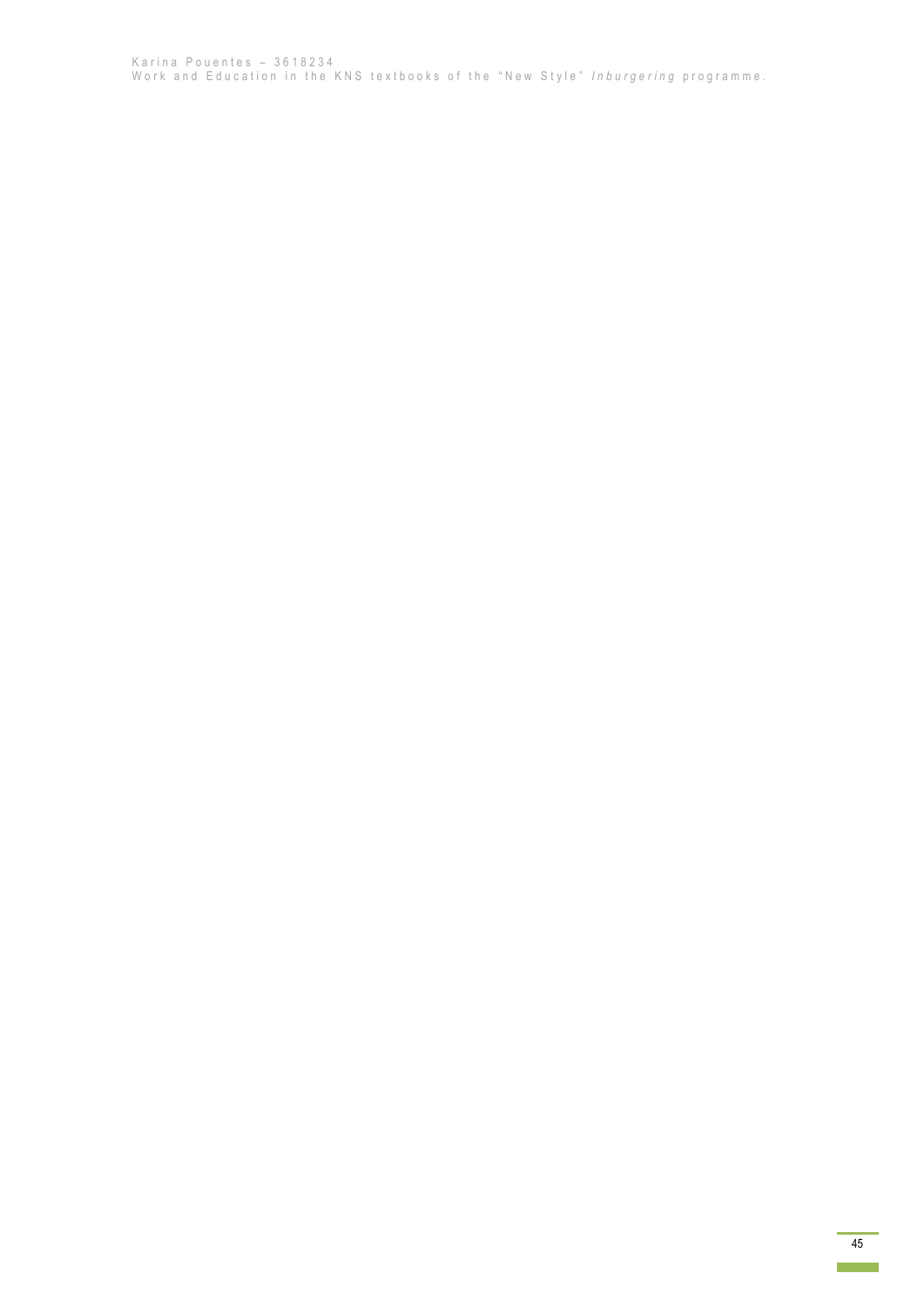# **C H A P T E R 5** *C O N C L U S I O N S*

When I encountered Haraway's words stressing that "(...) "communication" across irreducible difference is what matters (...)" (Haraway, 2003, p. 48), I came to realize how much of that communication is needed to ensure an honest relation between immigrants and natives in the Netherlands of today. The particular migration history and patterns of the Netherlands have come to produce different approaches when relating with the immigrant Body. Ranging from a more *integrationist* approach to a more *assimilationist* one, Dutch society strives yet to answer the question: how can we communicate across our irreducible differences?

In the third edition of the "Handbook on Integration for policy-makers and practitioners" the European Union through the European Commission states that,

"Integration is a dynamic, two-way process of mutual accommodation by all immigrants and residents of Member States. (Niessen and Hudlesston on behalf of the European Commission, 2009, p. 160).

However the current integration policy for third-country immigrants in the Netherlands stresses the necessity to erase the differences between them and individuals of Dutch origin. This is posed as a prerequisite for coexistence and social cohesion as well as the path to follow in order to reaffirm Dutch identity (Scholten, 2011, p.81). Immigrants from developing countries are expected to adapt -*inburgeren*- ourselves, to camouflage ourselves into behaviours, practices and social representations belonging to a specific segment of Dutch society. By doing so, our social-economic position should improve. The studied KNS textbooks are one of the various tools used to encourage and guide non-Dutch newcomers into our *inburgering* process. It comes therefore as no surprise that they also speak from an *assimilationist* position.

### **Didactic method**

The didactic method and the positivist paradigm underlying these textbooks tend to establish a hierarchical relation between 'the one who teaches' and 'the one being taught', favouring the first one over the second one. The prevalent didactic method draws from what Freire classifies as 'depository' education. 'Depository' education attributes agency and the production of knowledge exclusively to 'the one who teaches'. At the same time, it attributes to 'the one being taught' a passive role. That person does not produce valid knowledge. She is rather depository of the knowledge of others and her agency is limited. She knows and sees herself only through the discourses of 'the one who teaches', fabricating her. Freire points out that,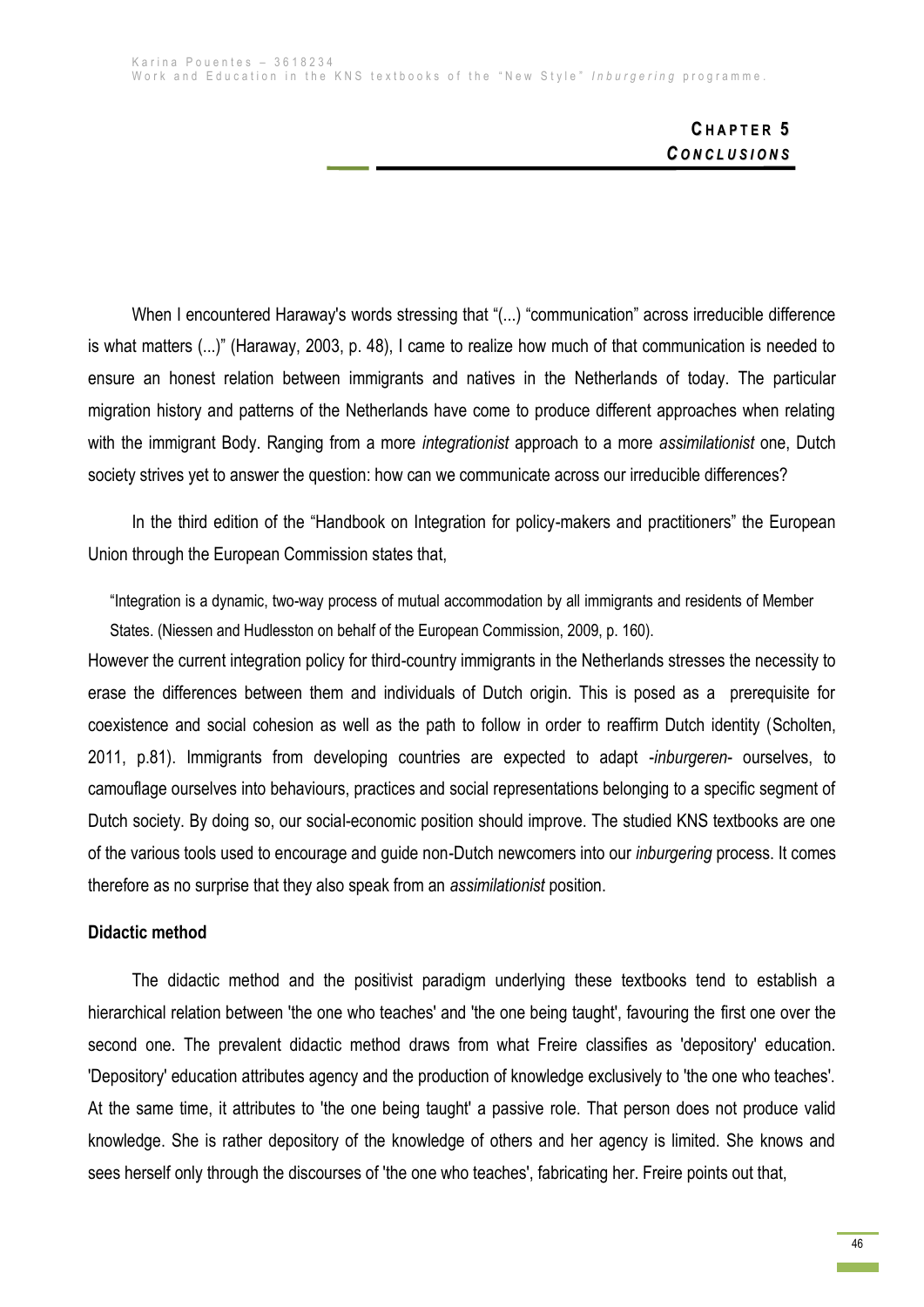"The more completely they [the ones being taught] accept the passive role imposed to them, the more they tend simply to adapt to the world as it is and to the fragmented view of reality deposited in them." (1996, p. 54).

But can that be the key to promote positive integration, where both non-Dutch (new)comers and individuals of Dutch origin come to profit from each others' bodies of knowledge? The European Parliament reminds us that,

"Migration can be enriching for the educational experience of all: linguistic and cultural diversity (…) can help to deepen and strengthen pedagogies, skills, and knowledge itself." (European Commission, 2008, p. 4).

To completely disregard the relevance the cultural capital of immigrants has on shaping the language, culture and science of their host countries, is to discursively negate their major influence on the shaping of today's most powerful European countries' economies and cultures (Harding, 1998). Pedagogic methods used in the *Inburgering* program -as the first field where non-Dutch newcomers and the Dutch society meet- should incite to dialogue rather than eliminate it. KNS textbooks should more openly value the cultural capital of non-Dutch newcomers and motivate its growth.

## **Gender stereotyping**

**.** 

Women's emancipation in the public and the private spheres in the studied KNS textbooks is discursively set at the heart of successfully performing *Dutchness.* Many texts have discursively fabricated women's emancipation in the Netherlands through emphasizing the increase of their participation in the public sphere -their participation on the labour market- while at the same time emphasizing the increase of men's participation in the private sphere's tasks and responsibilities.

However, gender stereotyping is still present in the nature of jobs assigned to women. Although their active participation in the labour market is heightened, it is also associated with mainly part-time activities<sup>96</sup>. Such a discourse essentially does not challenge the stereotype attributing to women the major responsibilities in the household tasks and in the rearing of children. It rather fails to envision or incite to alternative models of household while reinforcing the opinion that men were, and still are, the primary providers of the household. Women's major contribution is still being situated in the private sphere. And although men's participation in the household and rearing tasks is discursively posed as desirable, their major contribution is still being situated in the public sphere.

<sup>96</sup> A full-time participation in the labour market is discouraged under the pretext that it negatively affects the quality of the family life and the upbringing of the children.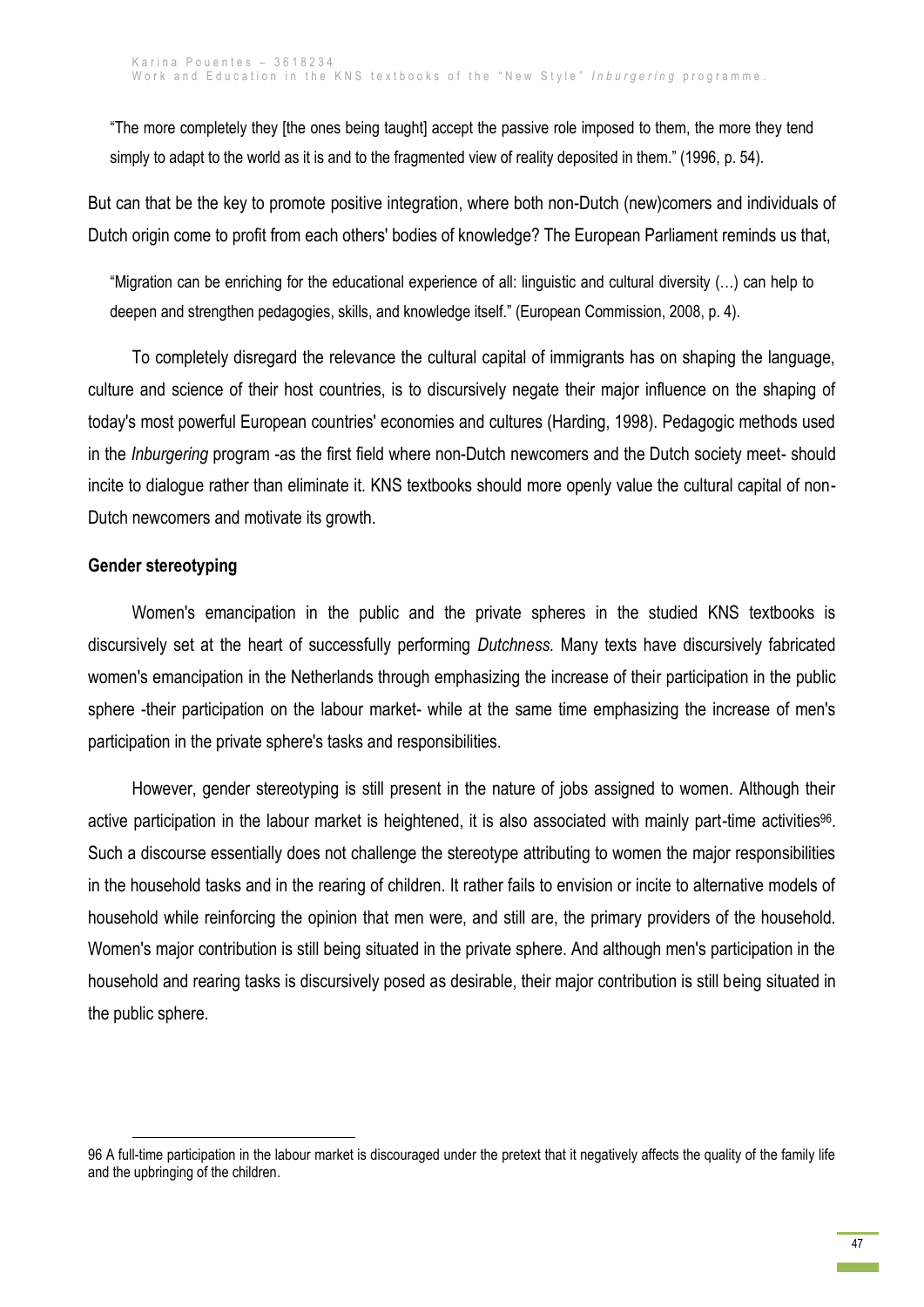Often, when women<sup>97</sup> are depicted as being active in the labour market, they are depicted working mostly in kindergartens and/or nursing homes, producing or selling food and cleaning. Such representations reinforce the belief that women are biologically determined to perform well only in those specific fields of knowledge which are linked to their biological capacity to mother. Such a limited vision of women's contribution to the labour market offers, particularly to non-Dutch women newly arrived to the Netherlands, a very limited perspective of the positions in the labour market they can come to occupy. By doing so, these textbooks reinforce the already precarious position in the labour market in which immigrant women currently find themselves. They also strengthen the practice which delegates to immigrant women those tasks which white- (upper) middle-class-western women *abject*. 98

If KNS textbooks want to promote a real model of emancipation, they must envisage and advance models of social participation for women, which can go beyond the biological determinism underlying gender stereotyping. Pedagogical tools used to advance the integration of immigrants in the Netherlands cannot accept reinforcing -albeit indirectly- an emancipation model which rests upon the exploitation and the positioning of immigrant women in the most unstable and badly remunerated jobs, limiting their own emancipation process.

#### **Ghettoization at the heart of the Netherlands of multiculturalism**

**.** 

The analyzed KNS textbooks often use the term *multicultural society* to describe the Netherlands. Numbers are summoned to indicate the large body of individuals of non-Dutch origin currently living, studying and working in the country<sup>99</sup>. But do they actually coexist in the same social spaces?

The manner in which the school and work social areas have been discursively constructed in these textbooks indicates that individuals of a non-Dutch origin do not often share those social areas with individuals of Dutch origin. Dutch individuals as fabricated by these textbooks are mostly white, they belong to the (upper) middle-class and hold mostly 'white' collar jobs. At the same time, in the work arena, non-Dutch individuals are textually and visually depicted mainly as belonging to the working-class. Marked Bodies are rarely depicted in high skilled work fields, where very often unmarked Bodies are to be found. The different positions they are discursively set to occupy in the labour ladder defines the different social spaces in which they move.

<sup>97</sup> Mostly immigrant women but also, to some extent, Dutch women. Dutch women appear performing 'white' collar jobs more often than immigrant women do.

<sup>98</sup> As I have shown in chapter four, this practice socially poses immigrant women's Bodies as *abjected* Bodies.

<sup>99</sup> Those numbers appear to be the living proof that, indeed, in the Netherlands, many cultures coexist in respect for each other.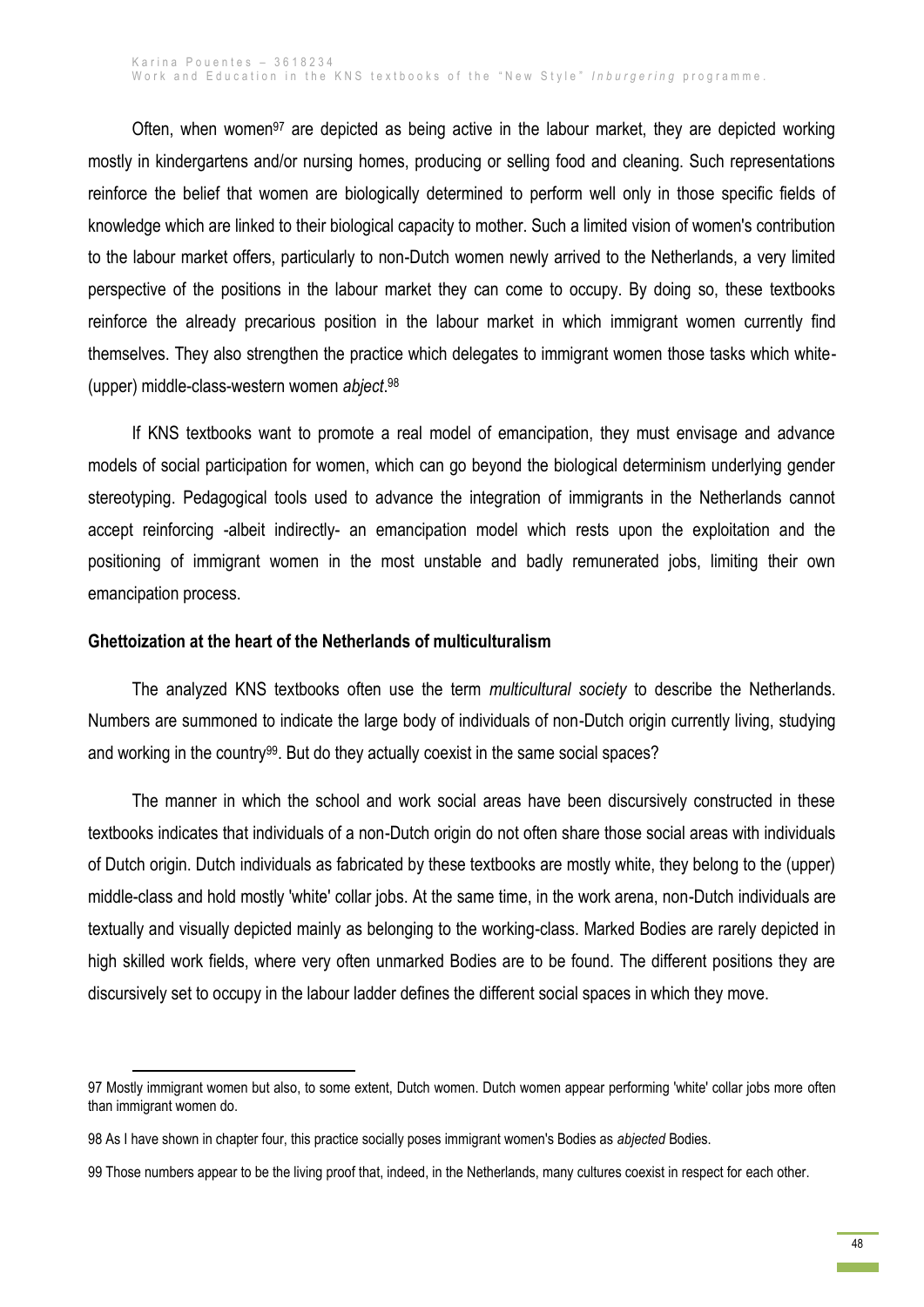Schools are equally, textually and visually, fabricated as social spaces where Dutch and non-Dutch pupils rarely meet. The existence of 'Black' schools and 'White' schools in the Netherlands is not critically approached by the analyzed KNS textbooks. While some of the textbooks avoid mentioning such a division, others present it as the general state of affairs without questioning it. By doing so, to separate schooling according to ethnic and/or cultural origin appears as a common and accepted social practice in the Netherlands to which non-Dutch individuals need to yield, even when such a practice increases the social isolation of immigrant children and their families.

The manner in which academic progression in the Dutch educational system has been fabricated in the textbooks in question favours the vocational streams rather than the academical ones<sup>100</sup>. Instead of promoting the access of immigrant children to more complex academic streams which would have an impact on their later social-economic position, that is rather discouraged by discursively establishing the academic streams as spaces accessed mainly by an elite of very bright pupils. The European Commission reminds us that,

"(…) Efforts in education are critical to preparing immigrants, and particularly their descendants, to be more successful and more active participants in society." (Niessen and Hudlesston on behalf of the European Commission, 2009, p. 160).

Rather than critically approaching them and promoting alternative possibilities, the analyzed KNS textbooks discursively reinforce some of the mechanisms responsible for the social segregation that immigrants from developing countries currently experience in the Netherlands. Such segregation tends to work against their growth and social-economic development. It also increases the gap between immigrants and natives and subtly normalizes social ghettoization. By doing so, irreducible differences become sharper while forms of communicating across them in a multicultural society, become blurred.

#### **Final thoughts**

1

I believe in the relevance of integration programmes in shaping the experience an immigrant can come to have when migrating to a new country. In my own migrations I have tasted the 'do it, learn it, find it yourself' as well as the organized version. Both have left marks which have shaped the way that I have come to see myself through the eyes of others.

Creating and pedagogically fabricating an integration programme for immigrants cannot and should not be viewed outside its political responsibility. More importantly, an integration programme aiming to guide immigrants into specific practices set as desirable in the eyes of the host country, is always inserted in a

<sup>100</sup> The vocational streams tend to lead to low to middle skilled professions in the labour market.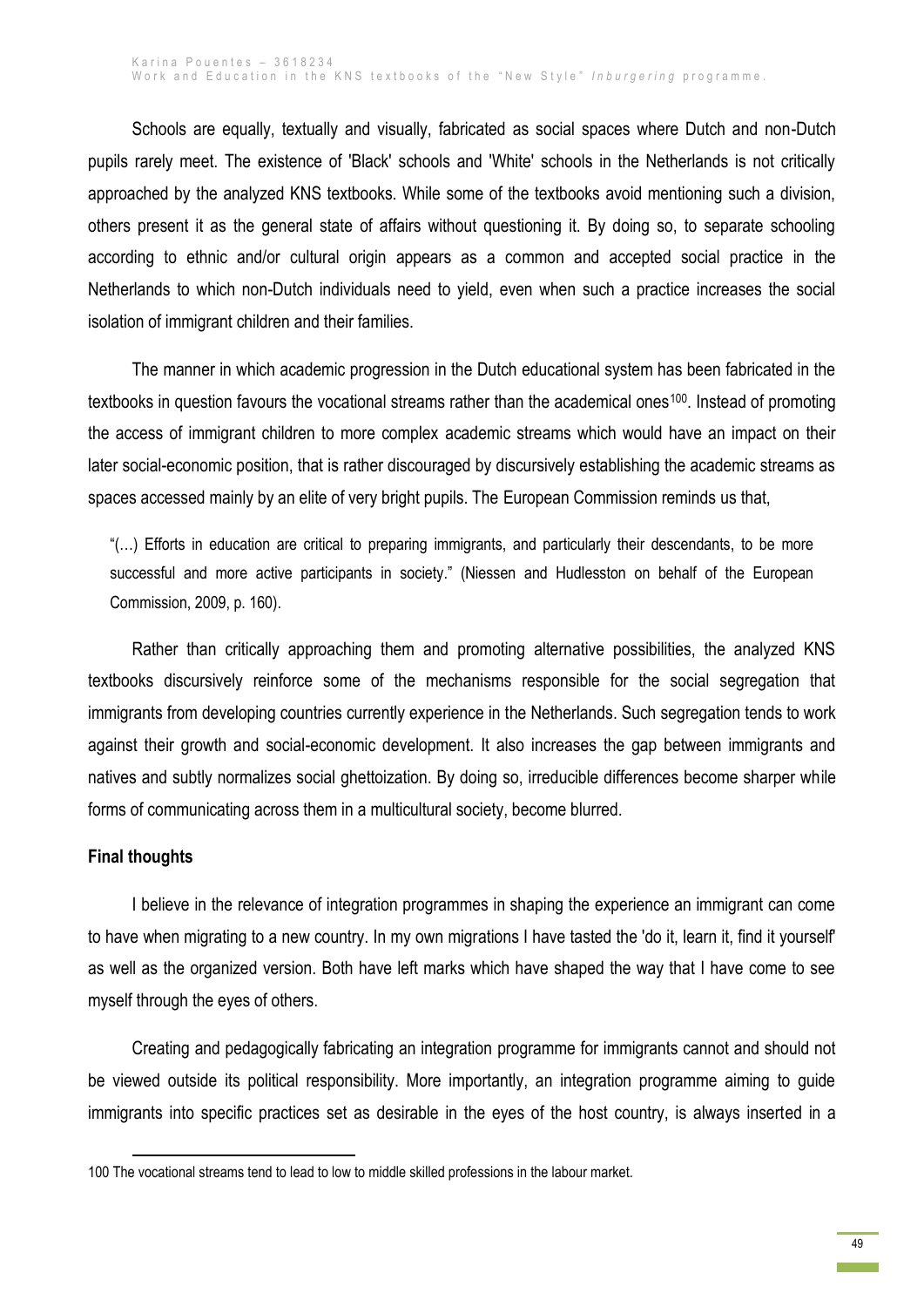broader political discourse. Political discourses are always partial. They bring along a complete universe of behaviours, practices and cultural representations they value or devalue in accordance to the interests of those articulating them. Being so, it is my belief that the partiality of the integration programs for immigrants should be acknowledged by their makers rather than masked. Doing so, will enable immigrants to establish a more honest dialogue and negotiation with the cultural representations and practices to which they are being introduced.

I have personally missed reading a KNS textbook used for the *Inburgering* programme written for non-Dutch (new)comers from the perspective of a non-Dutch individual. Too often the KNS textbooks in question choose to let desirable values and practices be spoken from the mouth of characters embodying 'successfully integrated in the Netherlands' immigrants<sup>101</sup> in order to reduce the level of resistance an *inburgeraar* could develop regarding those values, cultural representations and practices. But, this is merely an act of mimicry. Those characters do not speak from the perspective of a non-Dutch individual in the Netherlands. They rather speak from the perspective of a white-(upper) middle-class *Dutchness* imagining the perspective of a non-Dutch individual in the Netherlands.

The studied KNS textbooks have shown a tendency to (re)produce immigrants' Body as a low skilled working Body, rather than as a knowing Body. Such a discursive fabrication feeds on colonial cultural representations which fail to legitimize the value of non-western knowledge for the growth of the developed West. The *Inburgering* programme, through its pedagogical tools, has the possibility to establish a bridge where meaningful communication can take place, for the benefit of both immigrants and natives. It has the possibility to promote empowering practices and to develop capabilities through which immigrants can transform their social-economic position. Such transformation would not only benefit them, but it would also benefit Dutch society as a whole. To disregard or even promote gender, class, cultural and/or ethnic stereotyping in the pedagogical tools used in the *Inburgering* program is to endanger a Netherlands of true social fairness and true multiculturalism.

<sup>1</sup> 101 Monica and Yasmine, in "Kom verder!", Galo in "Welkom in Nederland", many characters in "Kleurrijker".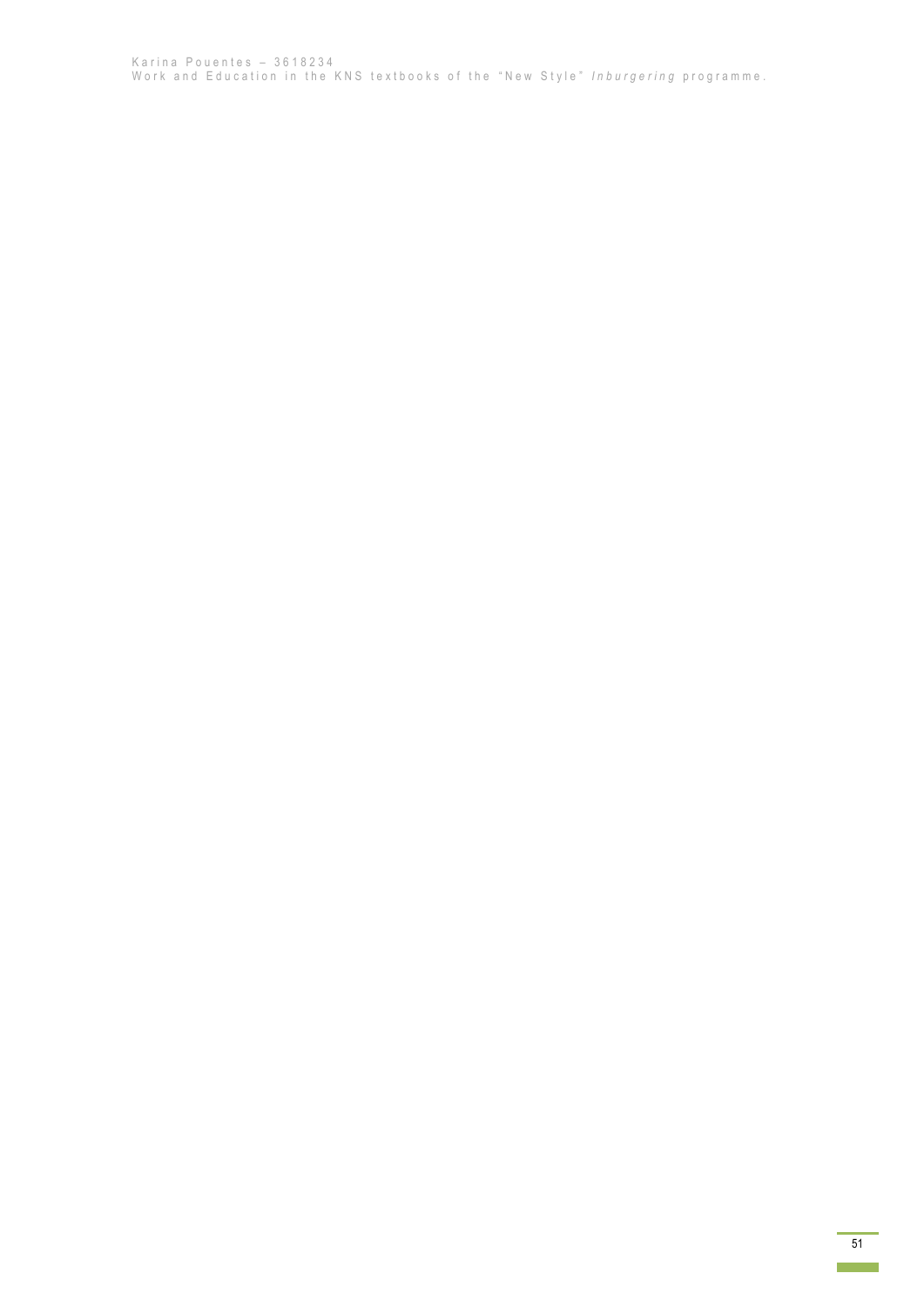*B I B L I O G R A P H Y*

**Bakker**, Ad, *Kom verder!*. Boom. 2006.

**Bakker**, Ad, *Nederland in zicht*. Boom. 2008.

**Barthes**, Roland, *Mythologies*. Editions du Seuil. 1957, (pp. 193-247).

**Borooah** K., Vani / Mangan, John, "Multiculturalism versus Assimilation: attitudes towards immigrants in western countries", *International Journal of Economic Sciences and Applied Research.* Vol. 2 (2), 2009, (pp. 33-50).

**Bourdieu**, Pierre, Science of science and reflexivity. Polity Press. 2004.

**Bourdieu**, Pierre, *The social structure of the economy.* Polity Press. 2008.

**Braidotti**, Rosi, *Patterns of dissonance: a study of women in contemporary philosophy*. Polity Press. 1991.

**Commission** of the European Communities, *Green Paper: Migration & mobility: challenges and opportunities for EU education systems.*Brussels, 3.7.2008.

**Foucault**, Michael, *Vigiar e Punir*. Editora Vozes. 1997.

**Freire**, Paulo, *Pedagogy of the oppressed.* Penguin Books. 1996.

**Gathier**, Marilene, *Welkom in Nederland*. Uitgeverij Coutinho. 2010.

**Gilroy**, Paul, "A cat in a kipper box, or the confessions of a `Second Generation Immigrant´", Sandra **Ponzanesi** and Daniela Merolla (edits), *Migrant Cartographies. New cultural and literary spaces in postcolonial Europe.*Lexington Books. 2005, (pp. 79-92).

**Haraway**, Donna, *The Companion Species Manifesto: Dogs, People, and Significant Otherness.*Prickly Paradigm Press. 2003.

**Harding**, Sandra, "Introduction: Eurocentric Scientific Illiteracy- A Challenge for the World Community", Sandra Harding (edit), *The Racial Economy of Science: Toward a Democratic Future*. Indiana University Press. 1993, (pp. 1-22).

**Harding**, Sandra, "Voyages of Discovery: Imperial and Scientific", *Is science multicultural? Postcolonialisms, Feminisms and Epistimologies.* Indiana University Press. 1998, (pp. 39-54).

**Hesse-Biber**, Sharlene Nagy / Leavy, Patricia Lina, *Feminist Research Practice*. SAGE Publications. 2007.

**Hochschild**, Arlie Russel, "Love and Gold", Barbara Ehrenreich and Arlie Russel Hochschield (edits), *Global Woman. Nannies, Maids and Sex Workers in the New Economy.*Henry Holt and Company. 2002, (pp. 15-30).

**hooks**, bell, "A revolution of valors: the promise of multi-cultural change", *The Journal of the Midwest Modern Language Association.*Vol. 26 (1), Cultural Diversity, Spring, 1993, (pp. 4-11).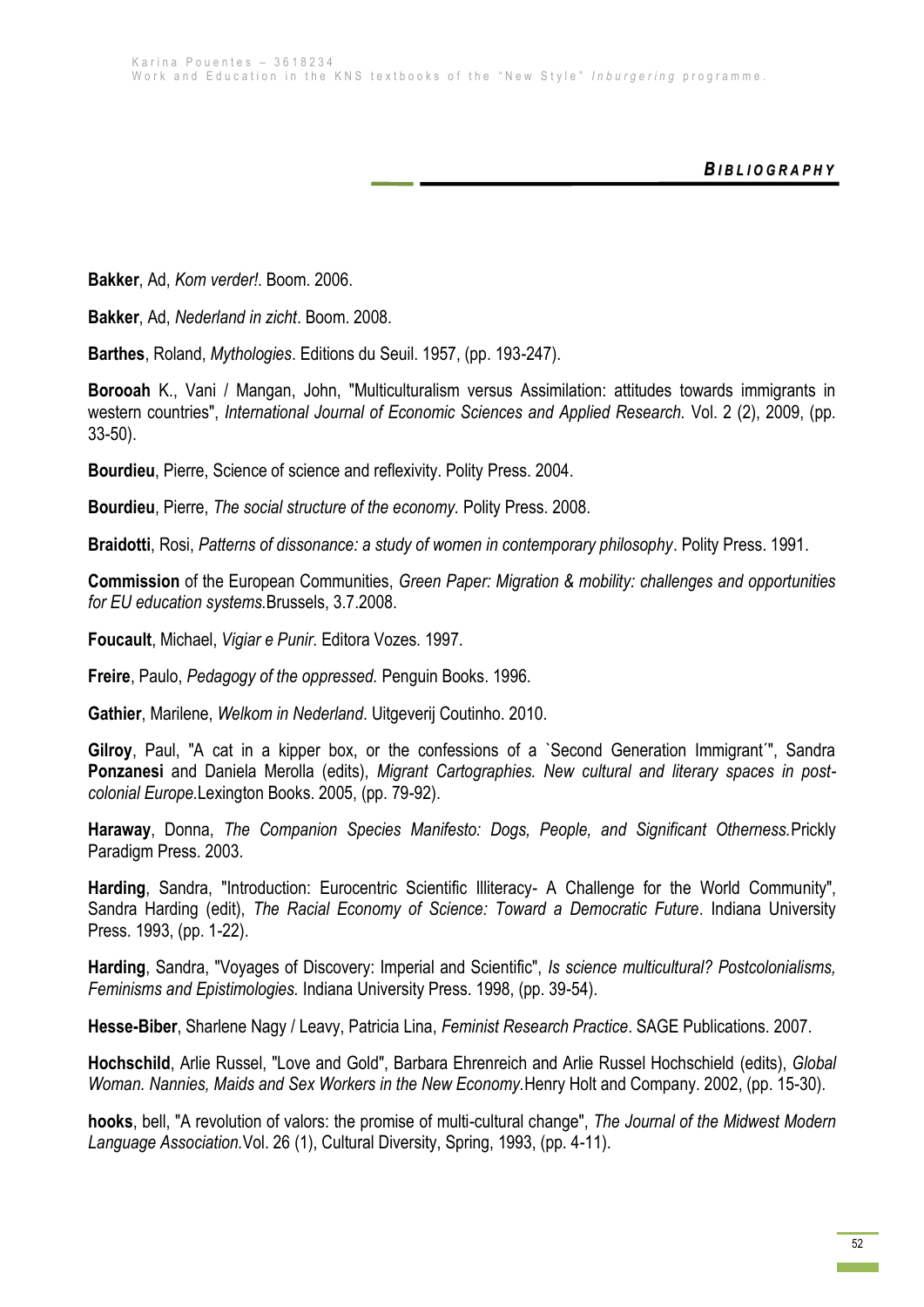**Kanas**, Agnieska / Van Tubergen, Frank, "The impact of origin and host country schooling on the economic performance of immigrants**".** *Social Forces.*Vol. 88(2), December 2009, (pp. 893-916).

**Kleurrijker**, *KNS*. Kleurrijker. 2010.

**Koot**, Nelleke, *Bagage*. Uitgeverij Coutinho. 2009.

**Kristeva**, Julia, *Powers of horror. An essay on abjection.* Columbia University Press. 1982.

**Langens**, E / Snethlage, K. Fuhri / Verspiek, M, *Onderzoek zelfstudiemethoden inburgering.* CINOP. 2009.

**Lucassen**, Leo / Lucassen, Jan, *Winnaars en Verliezers*. Uitgeverij Bert Bakker. 2011.

**Niessen**, Jan / Huddleston, Thomas (on behalf of the European Commission, Directorate General for Justice, Freedom and Security), *Handbook on integrationfor policy-makers and practitioners.* European Communities. April, 2010.

**Penninx**, Rinus, "Bridges between research and policy? The case of post-war immigration and integration policies in the Netherlands", *International journal of multicultural societies.* Vol. 7 (1), 2005, (pp. 33-48).

**Ponzanesi**, Sandra / Merolla, Daniela, "Introduction", Sandra Ponzanesi and Daniela Merolla (edits), *Migrant Cartographies. New cultural and literary spaces in post-colonial Europe.*Lexington Books. 2005, (pp. 1-52).

**Reyneri**, Emilio / Fullin, Giovanna, "Labour market penalties of new immigrants in new and old receiving West European countries", *International Migration.*Vol. 49(I), 2011, (pp. 31-57).

**Scholten**, Peter, "Constructing Dutch immigrant policy: research-policy relations and immigrant integration policy-making in the Netherlands", *The British Journal of Politics and International Relations.*Political Studies Association. Vol. 13, 2011, (pp. 75-92).

**Shama**, Simon, *The embarrassment of riches: na interpretation of Dutch culture in the Golden Age.* University of California Press. 1988.

**Van** der Toorn-Schutte, Jenny, *Wegwijzer*. Boom. 2010.

**Van** Ginkel, Rob, *Notities over Nederlanders.* Boom. 1997.

**Wekker**, Gloria, "`You may be able to hide your grandmother, but you cannot hide her coughing´… Reflections on Gender and Race in Higher Education in the Netherlands", Cecilia Asberg, Katherine Harrison, Bjorn Pernrud, Malena Gustavson (edits), *Gender Delight. Science, Knowledge, Culture and Writing…for Nina Lykke.*Linkoping University. 2009, (pp. 99-113).

**Westerneng**, Britt / Louter, Merel, *Nieuwe Start*. NCB. 2010.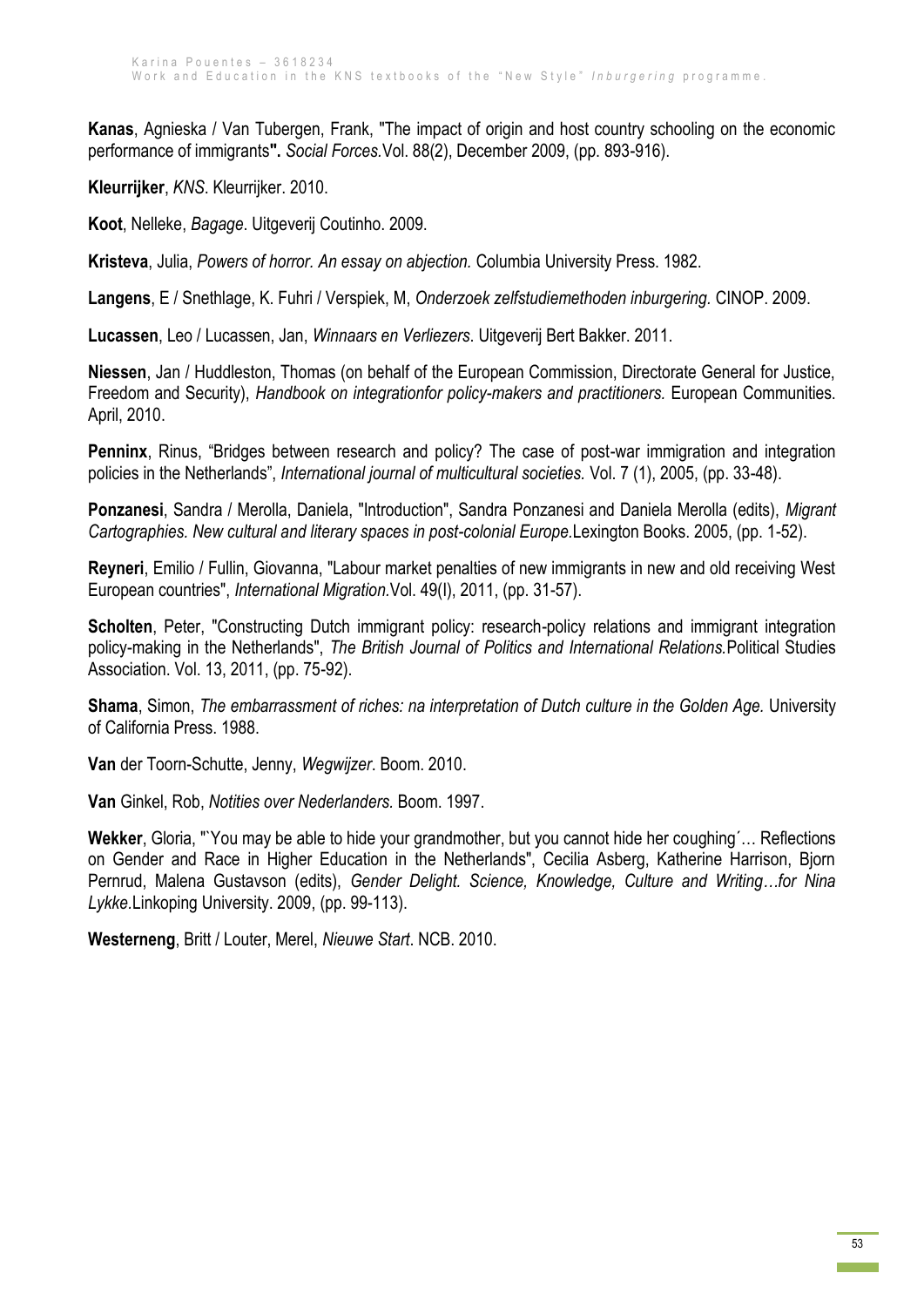## **"Kom verder!"**

**.** 

The present textbook under the signature of Ad Bakker and published in 2006 by Boom states that is a pedagogical tool addressing both individuals with a low educational level as well as highly educated individuals102. It also indicates that those who have used the book to prepare for the KNS exam, will indirectly develop a proficiency level of A1-A2 in the Dutch language.

The textbook is structured in twenty lessons which develop around one year in the daily life of the central character, a 35 years old Brazilian woman (Monica da Gama) married to a Dutch man. This pedagogical tool has no clear cut divisions regarding the topics it addresses. Topics like the Dutch taxation system, education, work, politics, etc. are rather casually summoned throughout the conversations or events taking place in the life of the central character, which means that quite often they are superficially and, in my account, insufficiently approached. A brief multiple choice exam is to be found every five chapters, which functions as a summary for the *inburgeraars* to remember the most relevant information of the previous chapter and for them to test how well such information has been absorbed.

A positive feature is that the textbook includes the translation of Dutch key words in Turkish, Arabic, English and Chinese. It also includes two CDs where the *inburgeraars* can listen to the texts they encounter while working with this method. This feature is more directly related to increase the language skill of the *inburgeraars*, since it aims to develop oral comprehension skills of those studying with this textbook. Other traits this pedagogical tool brings forward to stimulate the acquisition of skills in the Dutch language are comprehension questions after each lesson, and questions which induce the *inburgeraar* to produce oral or written speech in Dutch. Because this method does not include the answers to the questions featuring both in the multiple choice exams as well as in the lessons -unless the *inburgeraar* buys the teacher's book- it is less appropriate as a self-study method.

<sup>102</sup> The present research has made it evident though, that highly educated immigrants are not represented in this textbook. The immigrant Body being constructed in it, often lacks an evident reference to its previous educational history or professional history. I would therefore assert that this textbook appears to address specifically individuals with a low educational level.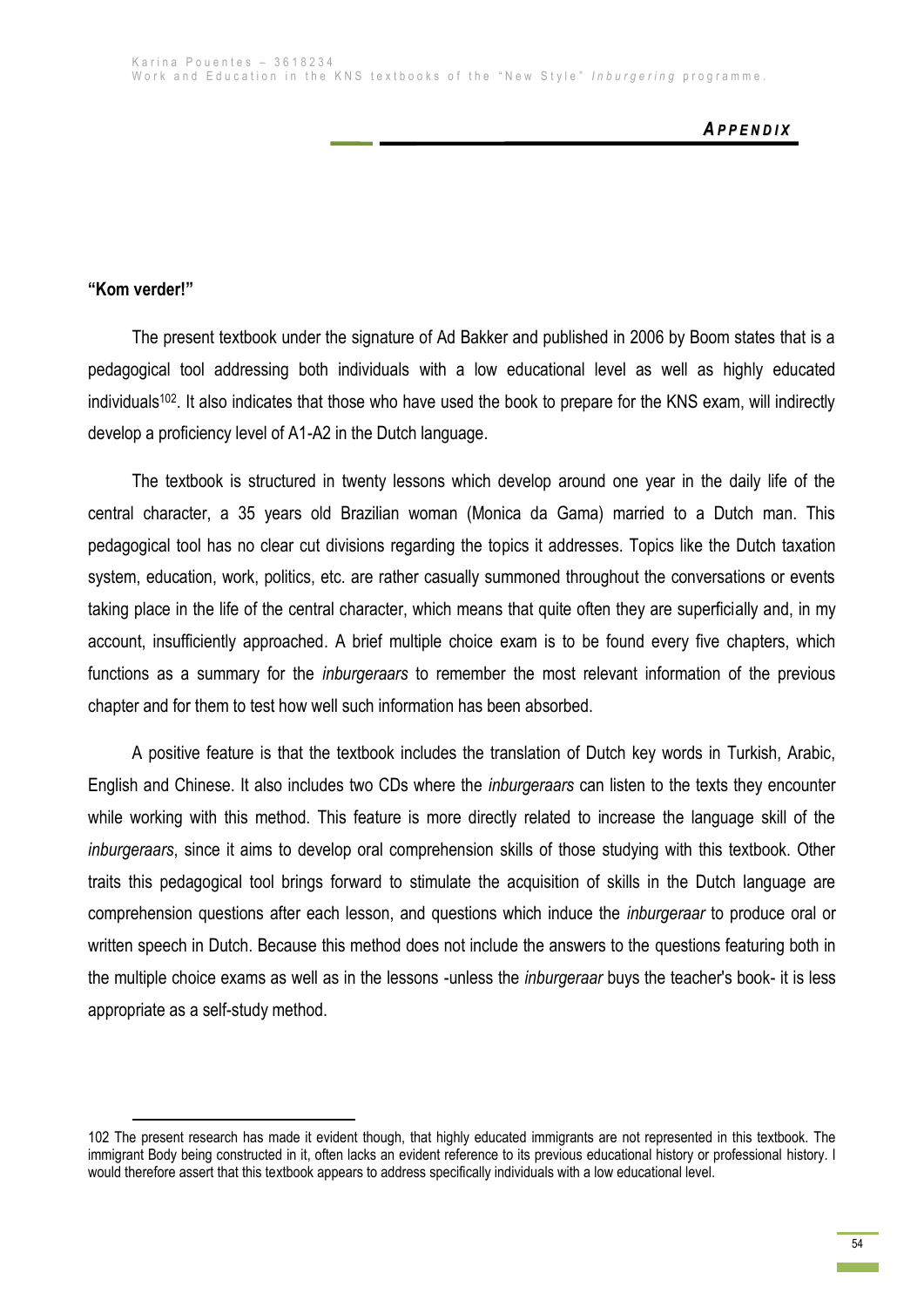# **"Nederland in zicht"**

Ad Bakker authors this textbook published in 2008 by Boom. It specifically addresses highly educated individuals, particularly those from the business and managerial sector. However, it also states that it wants to address foreign students in the (professional) higher education too. It therefore uses statistic charts, sections of the Constitution and official documents to introduce the *inburgeraars* into different topics of relevance for their life experience in the Netherlands. The textbook aims to prepare highly educated immigrants in the Netherlands for their KNS exam.

Each chapter refers to a specific topic. Among them, the *inburgeraar* finds information about the history, geography and culture in the Netherlands; about housing, education, insurance, work, the Dutch penal system, the Dutch media, etc. At the end of each chapter the *inburgeraar* finds a selection of development questions. While they do relate to the content of the chapter to which they belong, mostly they try to instigate the *inburgeraar* to produce oral or written speech in Ducth. The answers for the comprehension questions can be found online, which means that this textbook can be use as a self-study method.

The present pedagogical tool tends to approach its different topics with some depth. The *inburgeraars* are provided with a large amount of information, particularly from the legislative order. Although the level of the language skills that the use of this textbook provides is not clearly stated, this method uses a more complex syntax and generally a more complex language level. Nevertheless, it lacks features which directly work on the acquisition of oral comprehension skills by its users. In the main, it does not actively work on developing equally all aspects of the language skills of the *inburgeraars* using this method.

## **"Bagage"**

This textbook written by Nelleke Koot and reprinted by Uitgeverij Coutinho in 2009 does not specify the educational level of its target group. The complexity of the information and language structures used suggest though that this method targets middle to highly educated immigrants in the Netherlands. It states that its fundamental aim is to help the *inburgeraar* to face the KNS exam, although it also provides the *inburgeraar* with exercises she can add to her portfolio, for the oral section of the *Inburgering* examination.

This pedagogical tool is structured in ten units addressing different topics relevant to guarantee a successful outcome from the KNS exam. Housing, work, education, healthcare, politics, geography and history of the Netherlands, as well as good manners according to Dutch standards are approached by presenting a combination of statistic charts and informative texts. By doing so, this method wants to stress the existing variety of opinions on each of these topics. Furthermore, it makes often use of links of organisations where the *inburgeraars* can find specific information relevant to their particular interest on a specific topic. This gives the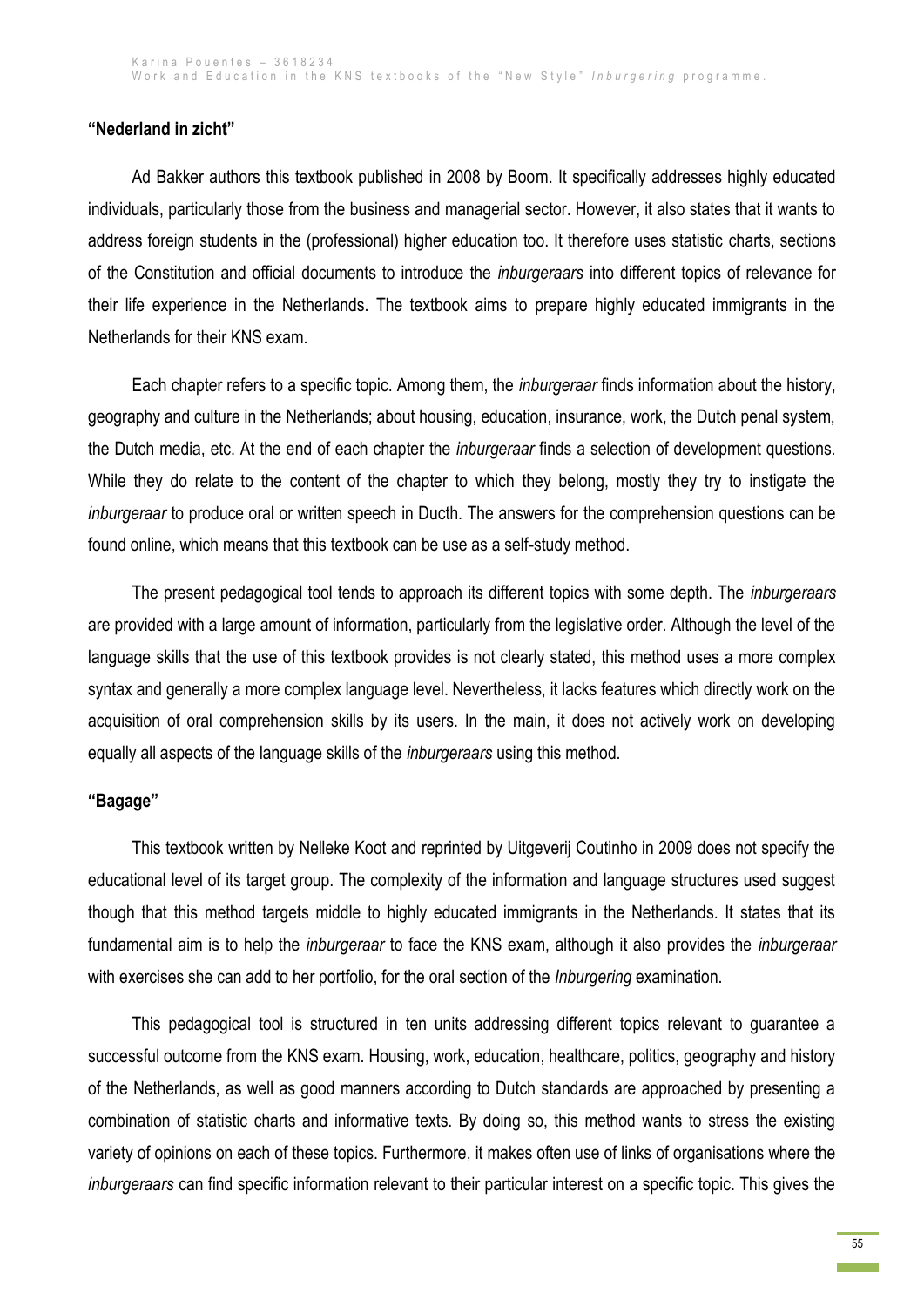textbook a particular flair, making it appear as seriously engaged with the language and cultural referents of the present times.

It also works particularly on developing the skills in the *inburgeraar* to produce written and oral speech in Dutch. This pedagogical tool also pursues an increase of the written comprehension skills of those using the textbook. Oral comprehension is indirectly practiced when the *inburgeraar* is invited to speak or interview individuals of Dutch origin on specific topics. This method offers more material and the answer to its comprehension questions, online. It also states that those using this textbook to prepare themselves for the KNS exam will come to acquire a proficiency level in Dutch equivalent to A2 level.

### **"Kleurrijker-KNS"**

"Kleurrijker-KNS" has been developed by Kleurrijker group. In the present research I have worked with the compiled file as provided to me in 2010. It is structured in eight thematic modules or individual chapters in which topics like education, work, housing, healthcare, norms and values in Dutch society, history and geography of the Netherlands, etc. are approached to prepare the *inburgeraar* for the KNS exam. Although it does not clearly state the required educational level of its target group, in my opinion it appears to cover the range between lowly and highly educated individuals. This is made possible by using a quite accessible language level while presenting more complex information. This pedagogical tool appears to guide the *inburgeraar* in acquiring a level of proficiency in Dutch equivalent to A1-A2 level.

Each module has specific information made available to the *inburgeraar* in printed version, but it also includes information and exercises which need to be fulfilled online, on Kleurrijker's web page. This presupposes that the *inburgeraar* has knowledge of how to use computers and most importantly, access to them. Each topic is addressed through texts which can be based more on narrative or on situations (dialogues). After each text a large body of exercises makes sure that the *inburgeraar* works on her writing and oral comprehension skills and on her skills in producing oral and written speech. Particularly the exercises that are made available online have the same format with the KNS exam (multiple choice questions), which ensures that the *inburgeraars* get familiarized with the manner in which specific information is asked from them in the KNS exam.

I find that the variety of manners used by this textbook to increase the language skills of the *inburgeraar*  is a particularly positive feature. Lists of key words per topic are provided and audiovisual material is often used to support the given information. Also, a useful summary of the key information per topic is provided at the end of each module.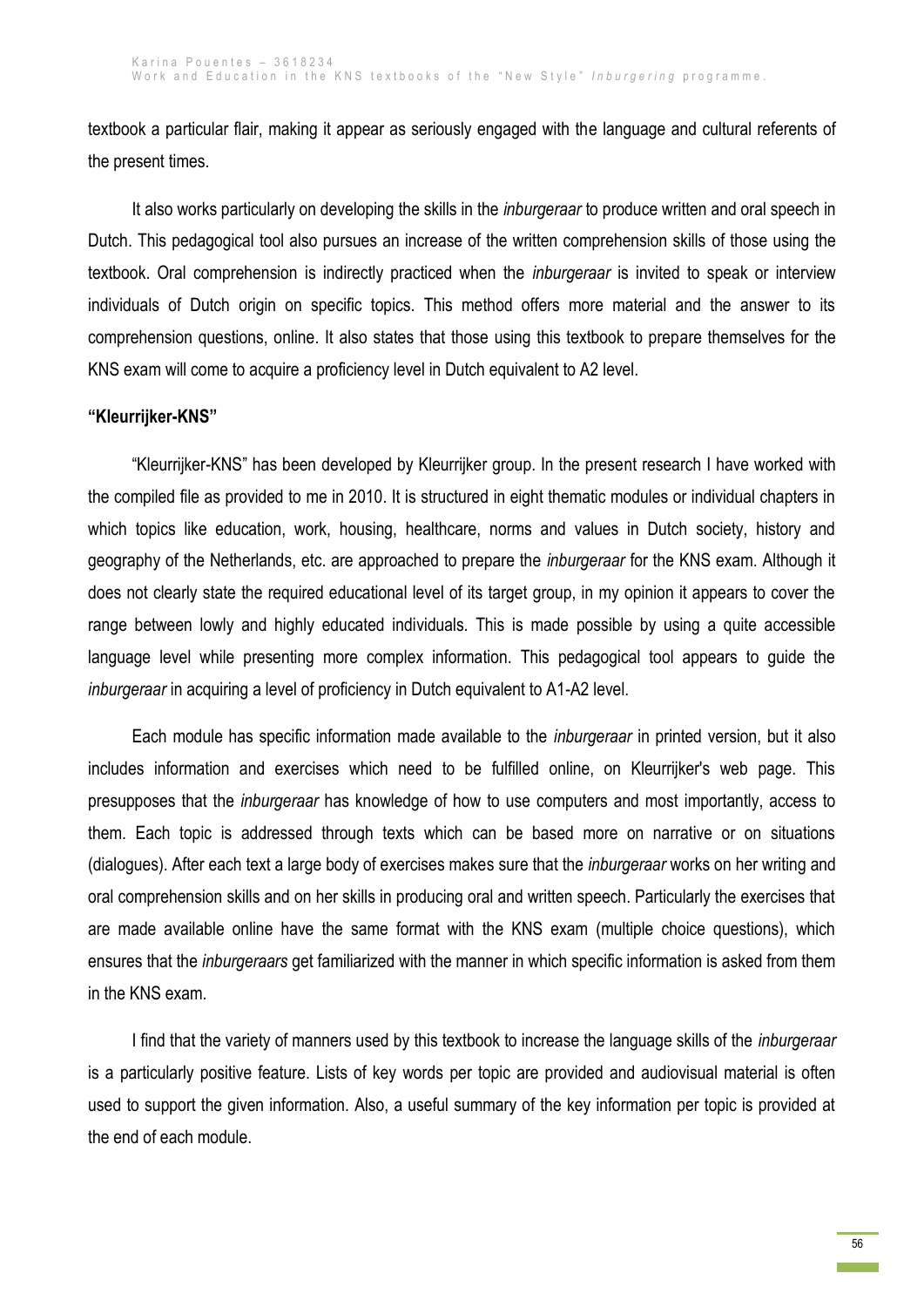### **"Nieuwe Start"**

Authored by Britt Westerneng and Merel Louter and published by NCB in 2010, this textbook is a reworked and simplified version of a previously developed didactic method. In the textbook is stated that the content of the texts and the complexity of the language have been simplified and updated. This method asserts that it particularly addresses individuals with a skill in the Dutch language between A1-A2. This means that the maximum language level that it can provide is equivalent to an A2 level. No reference is made to the desired educational level of its target group, but considering the manner in which the information is displayed it is possible to say that it addresses specifically lowly and middle educated immigrants living in the Netherlands. Its objective is to prepare the *inburgeraar* for the KNS exam.

The textbook is structured in eight chapters. Each ones informs the *inburgeraar* on specific topics like work and income, type of governance in the Netherlands, education and upbringing, housing, healthcare, norms and values in Dutch society, history and geography of the Netherlands, etc. Each chapter approaches their information by dividing it in subtopics and exploring them. However, the manner in which information is displayed tends to be generalizing and too condensed in some cases, leaving insufficient space for a more nuanced perspective.

This pedagogical tool though makes often use of links to organisations which can provide to the *inburgeraar* further information on the topics of each chapter. By doing so, the textbook seems to try to compensate the lack of nuances in the information that it provides, while simultaneously appearing updated and inscribed in the present time. At the end of each chapter the *inburgeraars* find a list of the Dutch key words that they need to know (per topic), and a series of comprehension questions referring to the content of each chapter. The answers to those questions are provided at the end of the textbook. In my opinion, this method engages little with an active work on increasing the language skills of the *inburgeraars* whom it addresses.

### **"Wegwijzer"**

This textbook has been authored by Jenny van der Toorn-Schutte and published by Boom in 2010. The present method asserts that its target public are lowly educated individuals who are required to pass the *Inburgering* examination, particularly the KNS exam. Although it states that the language level acquired by an individual using this textbook is equivalent to A2 level, the extreme simplification of the Dutch language it uses makes me question such a statement. The objective of the present method, as stated in it, is to guide the lowly educated *inburgeraars* so they can pass their KNS exam.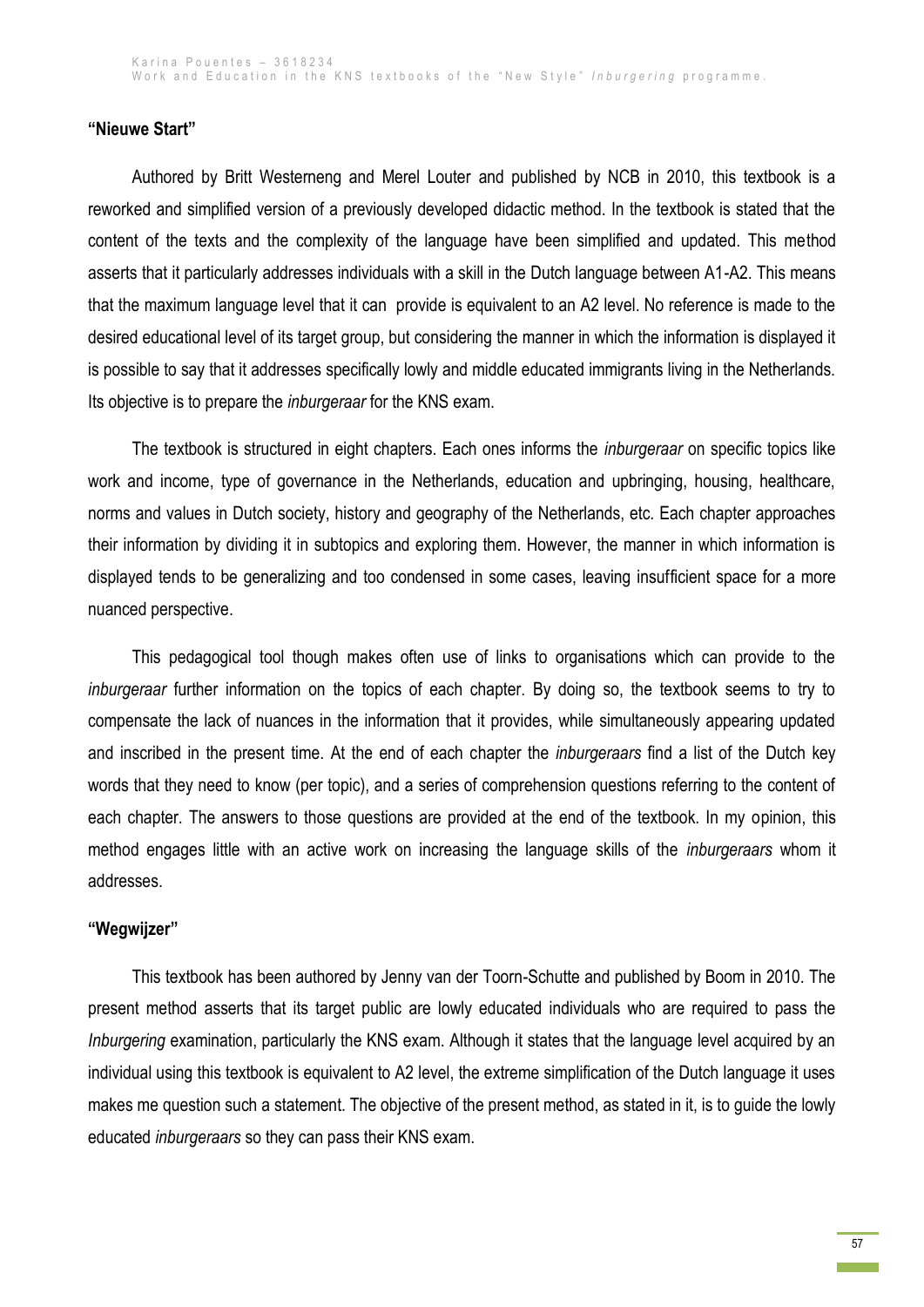This pedagogical tool is structured in twenty lessons covering a variety of topics. Among them are education, work and income, housing, healthcare, World War II, types of governance and important buildings in the Netherlands, norms and values Dutch value the most, religious festivities, etc. Each lesson makes use of many pictures with a simple text explaining what they represent. Extra information is presented in short sentences, followed often by multiple choice exercises where the *inburgeraar* can check how much of the received information has embedded. The information provided to the *inburgeraar* though is too often based on extreme generalizations of the life in the Netherlands.

A positive feature of the textbook is the choice of the format for the exercises. They follow the same format as the KNS exam (multiple choice), which familiarizes the *inburgeraar* with the manner in which information is requested during the KNS exam. The textbook also includes extra exercises at the end which summarize the information acquired by the *inburgeraars* through this method. It also provides them with the answers to those exercises and a list of explained key words covering all topics addressed. Nevertheless, such a list provides the explanation only in Dutch, which might be a barrier to those who have had no previous contact with the Dutch language.

#### **"Welkom in Nederland"**

Marilene Gathier authors the present textbook published by Uitgeverij Coutinho in 2010. It specifically addresses lowly and middle educated individuals with a starting language proficiency in Dutch equivalent to A1 level. After completing the textbook, the *inburgeraar* is expected to have achieved an A2 proficiency level in the Dutch language. The objective of the textbook is to successfully guide the *inburgeraar* through the KNS exam. This pedagogical tool includes extra material (short films, extra exercises, links giving access to more information) available online, through the publisher's web page. The *inburgeraar* is expected to have access to computers and knowledge of how to use them in order to successfully go through the present method. A special CD is available -but needs to be ordered separately- featuring information for teachers and a list of key words translated into English, Turkish and Arabic.

This textbook is structured in ten chapters, each one of them approaching a particular topic. Among those topics are: healthcare, education and upbringing, work and income in the Netherlands. The geography and history of the Netherlands, the most relevant organisations and public services in the country, politics, and the forms and values Dutch adhere to the most are also among those topics. The textbook takes as main characters a family formed by Galo, a Bolivian man, his Dutch wife Mirjam and their daughter Amisha. At the end of each chapter the *inburgeraar* can answer to specific questions on each topic which take Galo, Mirjam and Amisha as an example. Furthermore, this method does not use this family to filter the information it provides to the *inburgeraar*.